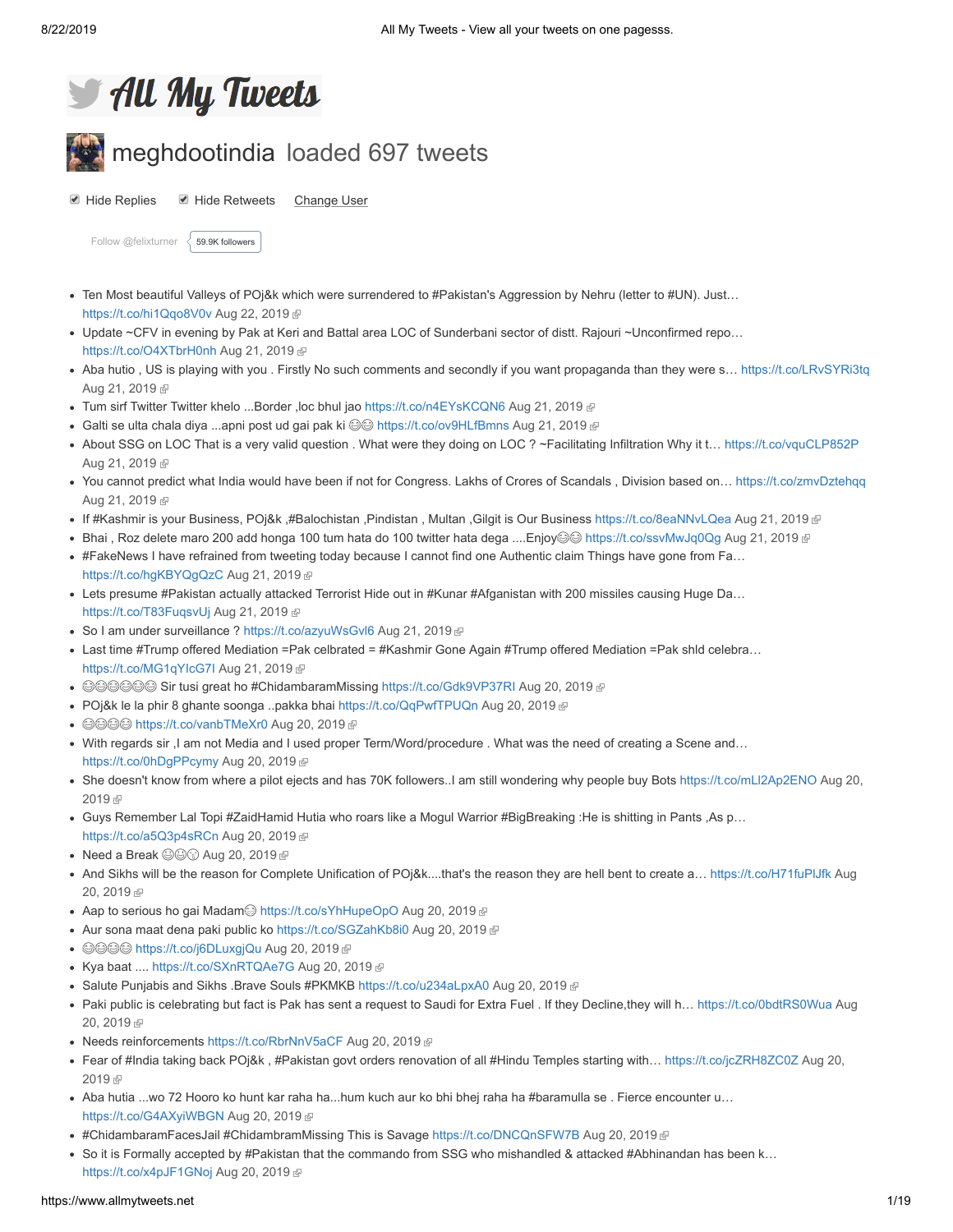- #Pakistanis Raat ho gai ~ CFV karoga aaj ya dose mil gai ~ DIHC ko aaj bulaoga ya kal ~ Trump/ China /UN ko phon… [https://t.co/yraAynVXBs](http://t.co/yraAynVXBs) [Aug 20, 2019](https://twitter.com/meghdootindia/status/1163809365092007937) &
- I am seeing CBI team reaching towards Chidambaram's Home... Is it happening Is it true @ExSecular [Aug 20, 2019](https://twitter.com/meghdootindia/status/1163807599449427968)
- Valid Question ?? #PKMKB ho gaya [https://t.co/n4rtzSwGwf](http://t.co/n4rtzSwGwf) [Aug 20, 2019](https://twitter.com/meghdootindia/status/1163785834690039808) @
- Our Brother is roasting Pigs high and Dry on facts but he is Statesman and paki is abusive . Friends get into this… [https://t.co/bBpFs9gOMT](http://t.co/bBpFs9gOMT) [Aug 20, 2019](https://twitter.com/meghdootindia/status/1163772264967331840) @
- One thing i am not able to understand people have 100K followers And 2 likes and 1 RT on tweets How come  $\Box$  [Aug 20, 2019](https://twitter.com/meghdootindia/status/1163762494898229248)  $\Box$
- **Praggior** Prayers Braveheart. IA has avenged your Martyrdom .As per unconfirmed sources Casualities run very high today i... [https://t.co/kYxbzDKXc2](http://t.co/kYxbzDKXc2) [Aug 20, 2019](https://twitter.com/meghdootindia/status/1163755847777808384)
- Gulam Nabi Azad is at Jammu Airport He is been politely told to go back and not to disturb peace of UTof J&K (Py… [https://t.co/YiHISsqqkq](http://t.co/YiHISsqqkq) [Aug 20, 2019](https://twitter.com/meghdootindia/status/1163745885878009856) @
- Be Alert #FakeNews ~ Pak channels are showing old photos of UN / chinese soilders fight in Murga mkt Poj&k as #UN… [https://t.co/liV8TDwLnZ](http://t.co/liV8TDwLnZ) [Aug 20, 2019](https://twitter.com/meghdootindia/status/1163744644867317760) 图
- Ask someone close , How come one of ours is Martyred today Ask someone close ,What is the reason for whole Tata pa… [https://t.co/Ajy4lkKXli](http://t.co/Ajy4lkKXli) [Aug 20, 2019](https://twitter.com/meghdootindia/status/1163727279400243200)
- #MehboobaMufti and #Abdullas ,till short time back undisputed Kings and Queens of #Kashmir ,have Houses even Bigger… [https://t.co/YDFqYGdE2A](http://t.co/YDFqYGdE2A) [Aug 20, 2019](https://twitter.com/meghdootindia/status/1163721520939540480)
- So #Pakistani Social media is now filled with News of #China #Pakistan Bonhomie. They are fooling public with image… [https://t.co/y2bPibOKTu](http://t.co/y2bPibOKTu) [Aug 20, 2019](https://twitter.com/meghdootindia/status/1163713643923382272)
- [#floodalert in #Delhi When #Google sends an #Alert ,it has to be taken seriously. Water above Danger Mark and ha… https://t.co/sXDffjJjzj](https://twitter.com/meghdootindia/status/1163708572183588864) Aug 20, 2019 图
- Again Infiltration attempt by #Pakistan . We are responding with equal force and targeting Paki posts. As per repo… [https://t.co/wmx1cZIi8z](http://t.co/wmx1cZIi8z) [Aug 20, 2019](https://twitter.com/meghdootindia/status/1163688136813060097) &
- #RajnathSingh ji New Avatar IN [https://t.co/JtrEPuHhh4](http://t.co/JtrEPuHhh4) [Aug 20, 2019](https://twitter.com/meghdootindia/status/1163676466288009216) <sup>®</sup>
- #Chandrayaan2theMoon #Chandrayaan2 Enters Lunar orbit of Moon #JaiHind [https://t.co/mFCobUaUiD](http://t.co/mFCobUaUiD) [Aug 20, 2019](https://twitter.com/meghdootindia/status/1163669163203653632)
- #ImranKhan's Ex wife claims Ik knew and did Deal with #Modi and #Trump on #Kashmir . Everything was as per Plan th… [https://t.co/bD9voYYren](http://t.co/bD9voYYren) [Aug 19, 2019](https://twitter.com/meghdootindia/status/1163529784577519616)
- Ya...Maximum Pak will test some missiles, issue NOTAM , infiltrate get hit ...go to papa Papa Trump or mumy China [https://t.co/BWigHz7tlb](http://t.co/BWigHz7tlb) [Aug 19, 2019](https://twitter.com/meghdootindia/status/1163524984091709440) @
- Fail presser ..What was the urgency..Just trump ,phone call, Peace ,Region bla bla bla ~Army meeting and urgency o… [https://t.co/FD7Qk6wmhB](http://t.co/FD7Qk6wmhB) [Aug 19, 2019](https://twitter.com/meghdootindia/status/1163519020085047296)
- Some unconfirmed reports claim @realDonaldTrump talked to @ImranKhanPTI after talking to @narendramodi . Question i... [https://t.co/zB4fRmfeM5](http://t.co/zB4fRmfeM5) [Aug 19, 2019](https://twitter.com/meghdootindia/status/1163514983637872640) 图
- So one meeting is over ...SMQ will do a presser shortly At this time□□ https://t.co/YKIdQv53KQ [Aug 19, 2019](https://twitter.com/meghdootindia/status/1163513316167180288) @
- Goats going to Slaughter House on Eid [https://t.co/4GiJIFZkTK](http://t.co/4GiJIFZkTK) [Aug 19, 2019](https://twitter.com/meghdootindia/status/1163500709171478528) @
- 30 more are Shifted to Varanasi Jail ...soon all filth will be divided and distributed across various Jails in India . [Aug 19, 2019](https://twitter.com/meghdootindia/status/1163497321989955584) @
- [This was a pre emptive Strike on definate Infiltration bid. Neza pir POj&k was a sure hit . Expect Casualities \(N… https://t.co/uWiEy6R84C](https://twitter.com/meghdootindia/status/1163483197100793856) Aug 19, 2019
- Update: ~Artillery and troop movement observed and reported by Sources in Pakistan. ~ Many Pak channels advicing… [https://t.co/wjkYCJPyRn](http://t.co/wjkYCJPyRn) [Aug 19, 2019](https://twitter.com/meghdootindia/status/1163452802447761408) 图
- His Name will be remembered by generations to come "Pak General who gets the Credit of 5 peaceful Paki babies" [https://t.co/6xv7Bz3b8B](http://t.co/6xv7Bz3b8B) [Aug 19, 2019](https://twitter.com/meghdootindia/status/1163421606816825344) @
- Ab aaya unth pahar ke Niche  $\bigcirc \circ \bigcirc$  internal Matter #China #HongKong #Hongkongprotest [https://t.co/wSk9Si3iDc](http://t.co/wSk9Si3iDc) [Aug 19, 2019](https://twitter.com/meghdootindia/status/1163377470554308608)
- #CFV In Nowshera sector #Pakistan is Targeting Civillian Areas Strong reply from our side #PKMKB [Aug 19, 2019](https://twitter.com/meghdootindia/status/1163329403834658821)
- So #Pakistan has made its intention Clear . If #US and world don't support us on #Kashmir their will be No peace in... [https://t.co/HEkrb7iqh0](http://t.co/HEkrb7iqh0) [Aug 19, 2019](https://twitter.com/meghdootindia/status/1163282536706895872) &
- We should learn from these youths of Indore, Betma village who built House for a martyr with their own money & laid… [https://t.co/sYLCMprjft](http://t.co/sYLCMprjft) [Aug 19, 2019](https://twitter.com/meghdootindia/status/1163276440583827462) @
- Update Unconfirmed: ~Imran khan will address Pak tomorrow ~ DIHC will be notified and put on Notice about Indian… [https://t.co/hW3wUWKuV8](http://t.co/hW3wUWKuV8) [Aug 18, 2019](https://twitter.com/meghdootindia/status/1163170663726628864) &
- MR Trump, Imran wouldn't have married 3 times if could solve problems with Dialogue  $\bigotimes$  [https://t.co/f77KxhosJQ](http://t.co/f77KxhosJQ) [Aug 18, 2019](https://twitter.com/meghdootindia/status/1163166537831739392)  $\bigotimes$
- These are not Lights ,these are Illuminating Rounds, Fired to illuminate the Area . This implies Infiltration att... https://t.co/DtZstrAIAF Aug 18, 2019
- Paki Citizens and poor soilders need to see what their Generals are getting and what are thier Goals post retiremen... [https://t.co/TUJANh4Xmq](http://t.co/TUJANh4Xmq) [Aug 18, 2019](https://twitter.com/meghdootindia/status/1163152649618771970) @
- You think ...we will Hit https://t.co/E2aCMIzUBR [Aug 18, 2019](https://twitter.com/meghdootindia/status/1163150474750468096) *®*
- Excellently observed by my Buddy .ATGM is used but for What ?? [https://t.co/PZLLSYwxMZ](http://t.co/PZLLSYwxMZ) [Aug 18, 2019](https://twitter.com/meghdootindia/status/1163149662284476416) @
- Massive Raids are going on in #Pakistan on Cable TV operators who are suspected of showing Indian Material on TV .… [https://t.co/9nL1M0jcsb](http://t.co/9nL1M0jcsb) [Aug 18, 2019](https://twitter.com/meghdootindia/status/1163133338216828930) 图
- #Alert #Pakistan is going full throttle on #FakeNews ~ India positioning Nuclear warheads on IB we have capabilit… [https://t.co/w3skIQHLx0](http://t.co/w3skIQHLx0) [Aug 18, 2019](https://twitter.com/meghdootindia/status/1163124308098445313) &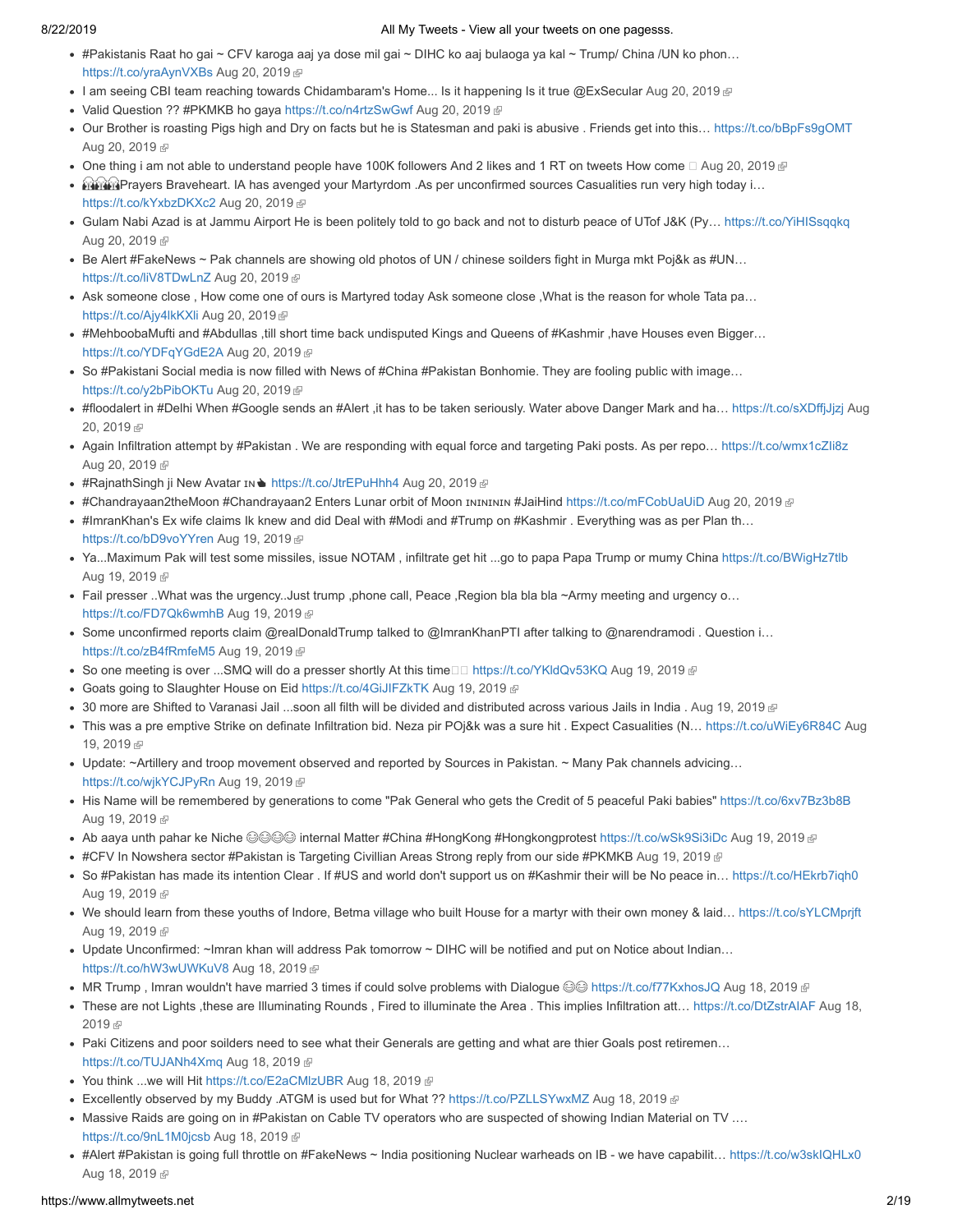- [Tata pani is also burning . Massive retaliation by India after cover fite for Infiltration in Sunderbani ...things… https://t.co/TMGLrIIOpT](https://twitter.com/meghdootindia/status/1163090274949582849) Aug 18, 2019 雨
- **©©©©** Future of @ImranKhanPTI , If at all he survives Coup [https://t.co/SuMjT5cHkv](http://t.co/SuMjT5cHkv) [Aug 18, 2019](https://twitter.com/meghdootindia/status/1163071309393223688) ®
- This is #Pakistan @ImranKhanPTI You talk about Minorities and look you people are even denying Food to #Hindus . W… [https://t.co/TA50RvV9lp](http://t.co/TA50RvV9lp) [Aug 18, 2019](https://twitter.com/meghdootindia/status/1163053651960586241)
- Soilders are pride of a Nation and the way #PakistanArmy neglect its own speaks Volumes An Excellent thread and In... [https://t.co/t5rk73pm0Z](http://t.co/t5rk73pm0Z) [Aug 18, 2019](https://twitter.com/meghdootindia/status/1162981607533191168)
- The main challenge comes after Monday ,when govt is planning to phase wise open Internet connection in Valley. Ther… [https://t.co/4M3UkWFFj3](http://t.co/4M3UkWFFj3) [Aug 17, 2019](https://twitter.com/meghdootindia/status/1162795768362622977)
- #BSF has sounded High Alert on International Border after heavy movement of Pak rangers and confirm Intel of 50 Ter… https://t.co/h4Dlq6Wgll [Aug 17, 2019](https://twitter.com/meghdootindia/status/1162777661883604992)
- . No @Reuters @BBCWorld @nytimes reporting Mass Human rights Voilations in #Waziristan #Pakistan . Sec 144 imposed ,E... [https://t.co/G9fbVnlwQS](http://t.co/G9fbVnlwQS) [Aug 17, 2019](https://twitter.com/meghdootindia/status/1162722384186449921) 图
- Om Shanti  $\mathbb{R}$  Salute Braveheart [https://t.co/lcSz3QLO1I](http://t.co/lcSz3QLO1I) [Aug 17, 2019](https://twitter.com/meghdootindia/status/1162720605747048448)  $\mathbb{R}$
- Guys one of the Best Article ,I have read on #Khalistan ,its origin , History ,Current Propaganda and #Pakistan's r… [https://t.co/cIBYvCkBqP](http://t.co/cIBYvCkBqP) [Aug 17, 2019](https://twitter.com/meghdootindia/status/1162713592837242883) @
- It is time for #India to ~ Open #Balochistan Embassy ~Have Baloch desk in all its missions abroad ~ Have 'Baloch... [https://t.co/QjbZEXcJTH](http://t.co/QjbZEXcJTH) [Aug 17, 2019](https://twitter.com/meghdootindia/status/1162651419683385347) @
- It's a Great win for #Modi's Foreign policy If you observe closely in last 5 years we have strengthen our Bilateral... [https://t.co/5zKMTv3Oo1](http://t.co/5zKMTv3Oo1) [Aug 17, 2019](https://twitter.com/meghdootindia/status/1162564680960753664) &
- For #UNSC to reconsider the #Kashmir issue ... Military Action is required or Fighting takes place . So #Pakistan... https://t.co/Lt4thTMbJO Aug 17, 2019
- Meanwhile #US cuts aid to #Pakistan Full #PKMKB [https://t.co/mnPAlgOO3G](http://t.co/mnPAlgOO3G) [Aug 16, 2019](https://twitter.com/meghdootindia/status/1162455932879564805)  $\circledR$
- What happened in close Doors of #UNSC meeting  $\circledS$  WW [https://t.co/Vpk7mAsO5Z](http://t.co/Vpk7mAsO5Z) [Aug 16, 2019](https://twitter.com/meghdootindia/status/1162438068323753984)  $\circledR$
- Ab esko bhi ma Batao  $\Box$  [https://t.co/YgjngQImZx](http://t.co/YgjngQImZx) [Aug 16, 2019](https://twitter.com/meghdootindia/status/1162432742199455744) @
- #clusterbomb scare created by #Pakistan was its own doing . Massacres, Genocides of Civillians. #Pakistan can go… [https://t.co/vqidN4piNg](http://t.co/vqidN4piNg) [Aug 16, 2019](https://twitter.com/meghdootindia/status/1162430700936548352) @
- On #IndependenceDayindia2019 Burj Khalifa looking mesmerized drapped in Tirangarnin Long live India in UAE □□ Fri... [https://t.co/3ia7BDuUmx](http://t.co/3ia7BDuUmx) [Aug 16, 2019](https://twitter.com/meghdootindia/status/1162419513490460673)
- Series of meetings going on in Pak CAOS Pak also in one meeting Temper of Public is High Most probably... https://t.co/c7Snw9ZSbF Aug 16, 2019 雨
- 80 % of Western names are Moles . Have to very cautious. As per one report of ISPR ,I was reading during an Russian… [https://t.co/evCZ1aHkfU](http://t.co/evCZ1aHkfU) [Aug 16, 2019](https://twitter.com/meghdootindia/status/1162414697531895808) ®
- Your Father was flying an Mig-21 and he F\*\*\*\*\* your F-16 . Now He will come in #Rafale ,just image what and who all… [https://t.co/W6CXpeCsPo](http://t.co/W6CXpeCsPo) [Aug 16, 2019](https://twitter.com/meghdootindia/status/1162412170623123458) @
- What say #BoycottChineseProducts ?? #PKMKB ke sath #CKMKB [https://t.co/F87pMNv8Mn](http://t.co/F87pMNv8Mn) [Aug 16, 2019](https://twitter.com/meghdootindia/status/1162410927821656064) @
- We don't Bark we Bite https://t.co/mNPSIHNqf5 [Aug 16, 2019](https://twitter.com/meghdootindia/status/1162408511852048384)
- No words can Compliment @AkbaruddinIndia #India's Ambassador and Permanent Representative to the #UN Security Counc... [https://t.co/SWC0Vpw4n6](http://t.co/SWC0Vpw4n6) [Aug 16, 2019](https://twitter.com/meghdootindia/status/1162404724143845377) @
- #UNSC ~Result is almost confirmed 4:1 ,India won ~Infiltration and Pak CFV and logistical support is on peak .We… [https://t.co/WiqU5fzO5M](http://t.co/WiqU5fzO5M) [Aug 16, 2019](https://twitter.com/meghdootindia/status/1162390267946627073) @
- Allah ...en Hutio ko Akal-e-Dimag Bakhsho ...Ghafoora dekho tumna kya shuru kar diya Ab paki bacchha ghar ma Video… [https://t.co/FcRuIYuzTc](http://t.co/FcRuIYuzTc) [Aug 16, 2019](https://twitter.com/meghdootindia/status/1162319309021970433) 图
- MAJOR Blast in Kuchlak #Quetta #Pakistan, in a mosque during Friday prayers . Unofficial claim is 10 killed and sc… [https://t.co/7k6UlY0UNa](http://t.co/7k6UlY0UNa) [Aug 16, 2019](https://twitter.com/meghdootindia/status/1162312758462799874) &
- Right before #UNSC close door consultation on #Kashmir issue ...Master Stroke **a** [https://t.co/tamu46UI34](http://t.co/tamu46UI34) [Aug 16, 2019](https://twitter.com/meghdootindia/status/1162297267400785920) @
- Advice for Indian Media ~ Cover Resentment in #PakistanArmy ranks after thier Deaths are treated as Goat Sacrifice… [https://t.co/Wdl19eIpSB](http://t.co/Wdl19eIpSB) [Aug 16, 2019](https://twitter.com/meghdootindia/status/1162272989192187909)
- International proxy Media : Protests against India . People demanded "Free Kashmiri people ,they are Innocent " N… [https://t.co/HFTatAqBWX](http://t.co/HFTatAqBWX) [Aug 16, 2019](https://twitter.com/meghdootindia/status/1162229438429270017) @
- ©©©₩₩ [https://t.co/YGOQRGnYgz](http://t.co/YGOQRGnYgz) [Aug 15, 2019](https://twitter.com/meghdootindia/status/1162088836370800641) @
- Game plan #Pakistan #UNSC ~ Letter moved for urgent Consultation by Pak forwarded by China,Its not excepted yet… [https://t.co/6Ae1ti0HDg](http://t.co/6Ae1ti0HDg) [Aug 15, 2019](https://twitter.com/meghdootindia/status/1162078754304167939)
- My week on Twitter  $\Im$ : 3.16K Mentions, 921K Mention Reach, 21.9K Likes, 5.58K Retweets, 1.11K Replies. See yours wit... [https://t.co/PUB7V8YMS6](http://t.co/PUB7V8YMS6) [Aug 15, 2019](https://twitter.com/meghdootindia/status/1162008738657644544) 配
- Remembering each and every word of Atal ji on #IndiaIndependenceDay What a Visionary, What a Nationalist What a P… [https://t.co/IOtyHHzNf8](http://t.co/IOtyHHzNf8) [Aug 15, 2019](https://twitter.com/meghdootindia/status/1161902276497121281) 图
- Update ~ China (proxy pakistan) have called for urgent #UNSC meeting on 16.08.19 on #Kashmir issue ~ Infiltration… [https://t.co/ts4nxL3NEb](http://t.co/ts4nxL3NEb) [Aug 15, 2019](https://twitter.com/meghdootindia/status/1161876047807168512) @
- #HappyIndependenceDay Indian Pura Black ho gaya... #PKMKB [https://t.co/XhLt0GNof3](http://t.co/XhLt0GNof3) [Aug 15, 2019](https://twitter.com/meghdootindia/status/1161858022550851584) ®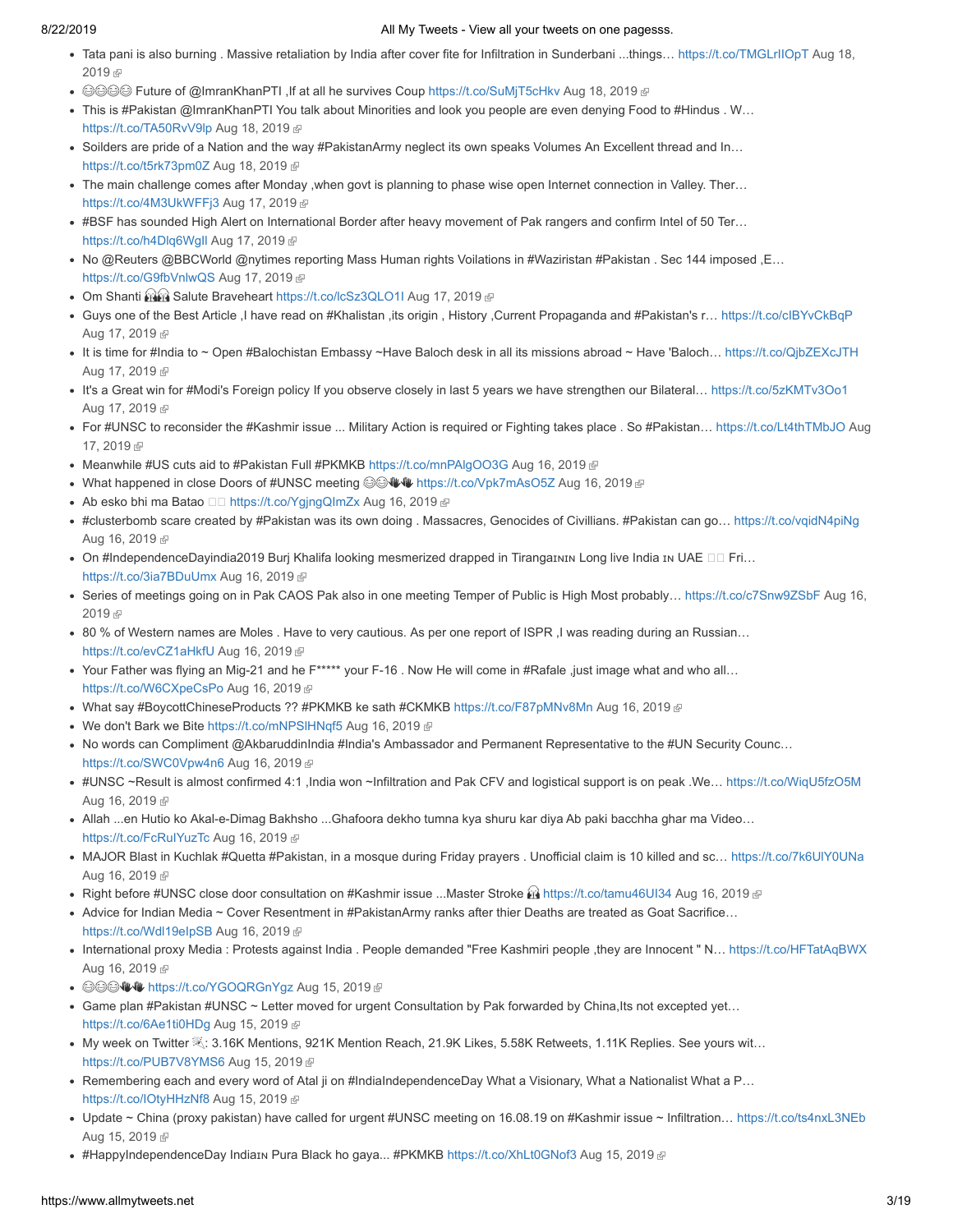- Kar lo Black ,Kala ....Bati Gul .... #IndependenceDay2019 #IndiaIndependenceDay #IndependenceDayindia2019 Number... [https://t.co/8XmZwyn2DM](http://t.co/8XmZwyn2DM) [Aug 15, 2019](https://twitter.com/meghdootindia/status/1161855957678223365)
- #HappyIndependenceDay #IndependenceDay India $n$  #HappyindependencedayIndia Read between the lines .... ... [https://t.co/OEYASA2Hih](http://t.co/OEYASA2Hih) [Aug 15, 2019](https://twitter.com/meghdootindia/status/1161855037565353985) @
- [Our biggest fans this week: GitaSKapoor, badri4BJP, Sootradhar. Thank you! via https://t.co/4oqjwuAq0Y](https://twitter.com/meghdootindia/status/1161842654994472966) [https://t.co/GGGBImOaMY](http://t.co/GGGBImOaMY) Aug 15, 2019 图
- You Haram Lal Topi...tell your Papa to just even try ... yesterday you tried at #URI , go ask Bajwa what happened .… [https://t.co/so1PzbgosO](http://t.co/so1PzbgosO) [Aug 14, 2019](https://twitter.com/meghdootindia/status/1161733894774784000) @
- Honorary lieutenant colonel Territorial Army #mahendrasinghdhoni is in #Ladakh to celebrate #IndiaIndependenceDay [https://t.co/JSLcTkNcn8](http://t.co/JSLcTkNcn8) [Aug 14, 2019](https://twitter.com/meghdootindia/status/1161718622139535361) @
- Well i have been taken to task by #Twitter for this tweet .My Media blocked and some things which i need to sort ou… [https://t.co/fpTmprIP4n](http://t.co/fpTmprIP4n) [Aug 14, 2019](https://twitter.com/meghdootindia/status/1161698139662741504) &
- [No words to express The High commission of India in #Pakistan dressed in Tiranga](https://twitter.com/meghdootindia/status/1161692367587426304)ɪʌɪn सीना गर्व से चौड़ा हो गया… [https://t.co/s6RuEKy4Cn](http://t.co/s6RuEKy4Cn) Aug 14, 2019
- #PakistanBanegaKhalistan #LahoreCapitalKhalistan #DivideHogaPakistan [https://t.co/WX6kSUwwfN](http://t.co/WX6kSUwwfN) [Aug 14, 2019](https://twitter.com/meghdootindia/status/1161647865720004608)
- Ha ha #Pakistan playing into hands of MSD wants to declare LOC as Cease Fire line....ha ha  $\otimes\otimes\otimes$  Soon this line will... [https://t.co/nUcW1LdgAc](http://t.co/nUcW1LdgAc) [Aug 14, 2019](https://twitter.com/meghdootindia/status/1161588644810854401)
- Hail the Hero .... [https://t.co/RkDI2a67sF](http://t.co/RkDI2a67sF) [Aug 14, 2019](https://twitter.com/meghdootindia/status/1161568811536936961)
- Shah faesal , the unfaithful and ungrateful Sepratist Snake has been Detained in Delhi and sent back to #Kashmir… [https://t.co/rLw7t5oetd](http://t.co/rLw7t5oetd) [Aug 14, 2019](https://twitter.com/meghdootindia/status/1161561593806594048) @
- In all probabilities, Landline will be restored today in #Kashmir but Broadband will take some time #BalochistanSolidarityDay [Aug 14, 2019](https://twitter.com/meghdootindia/status/1161555499717763072) ®
- So How's the Josh #PKMKB #BalochistanSolidarityDay #14AugustBlackDay #BalochistanSolidarityDay #14AugustBlackDay… [https://t.co/SG2wcsgyK6](http://t.co/SG2wcsgyK6) [Aug 14, 2019](https://twitter.com/meghdootindia/status/1161551844411355139)
- Dil kush Kar diya ... Salute to my sikh brothers and Sisiters ...Atlast Hard Kaur getting taste of her own Medicine… [https://t.co/ISgCRsFcYH](http://t.co/ISgCRsFcYH) [Aug 14, 2019](https://twitter.com/meghdootindia/status/1161471847667421185) @
- Sir whole India is with our #Baloch brothers and sisters and your call has now taken the shape of Sunami . I congra... [https://t.co/dbPXzZlHMt](http://t.co/dbPXzZlHMt) [Aug 14, 2019](https://twitter.com/meghdootindia/status/1161471011562278915) @
- #BalochistanIndependenceDay gaining momentum all around the world . #BalochistanSolidarityDay [https://t.co/kIUk1lbhYF](http://t.co/kIUk1lbhYF) [Aug 14, 2019](https://twitter.com/meghdootindia/status/1161458684490162177) @
- [Good Morning Friends, Iranian Gym getting Warm up before Exercise on Tamilian song . Lets also Warm up . Aaj… https://t.co/9L0ilYem54](https://twitter.com/meghdootindia/status/1161452267049906177) Aug 14, 2019 图
- 14th Aug 2019 will be Observed as #BalochistanSolidarityDay in support of our Brothers & Sisters of 'State of Baloc… [https://t.co/PxigkqyRP0](http://t.co/PxigkqyRP0) [Aug 13, 2019](https://twitter.com/meghdootindia/status/1161339235523129346) @
- So #Pakistan is running again to #UNSC for saving thier Ass . Sources suggest Pak FM is running again to UN . Pak… [https://t.co/eV9Lz7cv6R](http://t.co/eV9Lz7cv6R) [Aug 13, 2019](https://twitter.com/meghdootindia/status/1161317786708107267) @
- She needs to be taken to task. Whatever country she is in , this kind of behaviour calls for immediate Arrest. I u... https://t.co/svFR17VTNc Aug 13, 2019
- [Excellently put by @majorgauravarya Have Faith in your Army Have Faith in your Nation And Have Faith in… https://t.co/bo4TCrh6wl](https://twitter.com/meghdootindia/status/1161293665232445445) Aug 13, 2019 雨
- As per Sources No intention to release Mehmoba ,Omar Abdullah and other Trouble makers from detention for Now . Let them feal the Heat [Aug 13, 2019](https://twitter.com/meghdootindia/status/1161286279738400769) &
- Real #Kashmir Guys ...A big slap to #Pakistan propaganda [https://t.co/y3RNngrXTh](http://t.co/y3RNngrXTh) [Aug 13, 2019](https://twitter.com/meghdootindia/status/1161281247798276097)  $\oplus$
- [There has been minor CFV's from morning. At present sunderbani sector of Rajouri is Active We are giving befitting reply #PKMKB Aug 13,](https://twitter.com/meghdootindia/status/1161239029251133441) 2019 雨
- Peacefull Shouted ola u uber and went on Stabbing Spree in Sydney, Australia. [https://t.co/dlKsSZqLLW](http://t.co/dlKsSZqLLW) [Aug 13, 2019](https://twitter.com/meghdootindia/status/1161213149355241472) ®
- This is Great News ...at last these Fake ,Pro Islamic News channels getting the Taste of Mighty India https://t.co/VMUINrbE9F [Aug 13, 2019](https://twitter.com/meghdootindia/status/1161169193527463936) ®
- #Pakistan has been Decimated by Indian Diplomacy ~ Trump gives hope to Imran ,offers mediation on #Kashmir issue… [https://t.co/cFng74KOSR](http://t.co/cFng74KOSR) [Aug 13, 2019](https://twitter.com/meghdootindia/status/1161150254361657345) @
- Unbelievable ...they are disgrace to Sikhism and thier sacrifice for India. Speaking in Punjabi and staying in UK… [https://t.co/BQks8XN4Hm](http://t.co/BQks8XN4Hm) [Aug 12, 2019](https://twitter.com/meghdootindia/status/1161001291176300544) &
- And China's MOFA has said just now: Hong Kong is part of #China, and its affairs are entirely China's internal affa… [https://t.co/g0zVMfxcQD](http://t.co/g0zVMfxcQD) [Aug 12, 2019](https://twitter.com/meghdootindia/status/1160988337819176960) &
- POj&k jana unki mazboori ha . They are more into fear of loosing it than #Kashmir bifurcation. Getting these innoc... [https://t.co/CIW86f0EgL](http://t.co/CIW86f0EgL) [Aug 12, 2019](https://twitter.com/meghdootindia/status/1160959949037379596) @
- Fati padi ha .....SMQ giving up on #Pakistan's Claim of #Kashmir and that No Muslim or P5 country will support thie… [https://t.co/zt7aAF0Pqd](http://t.co/zt7aAF0Pqd) [Aug 12, 2019](https://twitter.com/meghdootindia/status/1160955508372545537) @
- Watch it Guys ....its live on Discovery #PMModionDiscovery [https://t.co/lV48rJ3mHb](http://t.co/lV48rJ3mHb) [Aug 12, 2019](https://twitter.com/meghdootindia/status/1160944723537694725) @
- Ek aur Paki Hutia ...Border/LOC pe bhejo Football khelenge eska sath **DOOOOO**https://t.co/982boY0HEV [Aug 12, 2019](https://twitter.com/meghdootindia/status/1160937183911403521) @
- Oh Kafir don't involve Sikhs & bengalis in your Shit. Musharraf once said Remove Sikhs and we will win Delhi to wh… [https://t.co/619U9IFZBA](http://t.co/619U9IFZBA) [Aug 12, 2019](https://twitter.com/meghdootindia/status/1160932158246027265) &
- These Jai Chands with in #INDIA are more dangerous than any Pak /Wak country . You can fight an enemy in front but… [https://t.co/TK31LXahix](http://t.co/TK31LXahix) [Aug 12, 2019](https://twitter.com/meghdootindia/status/1160919491078868993)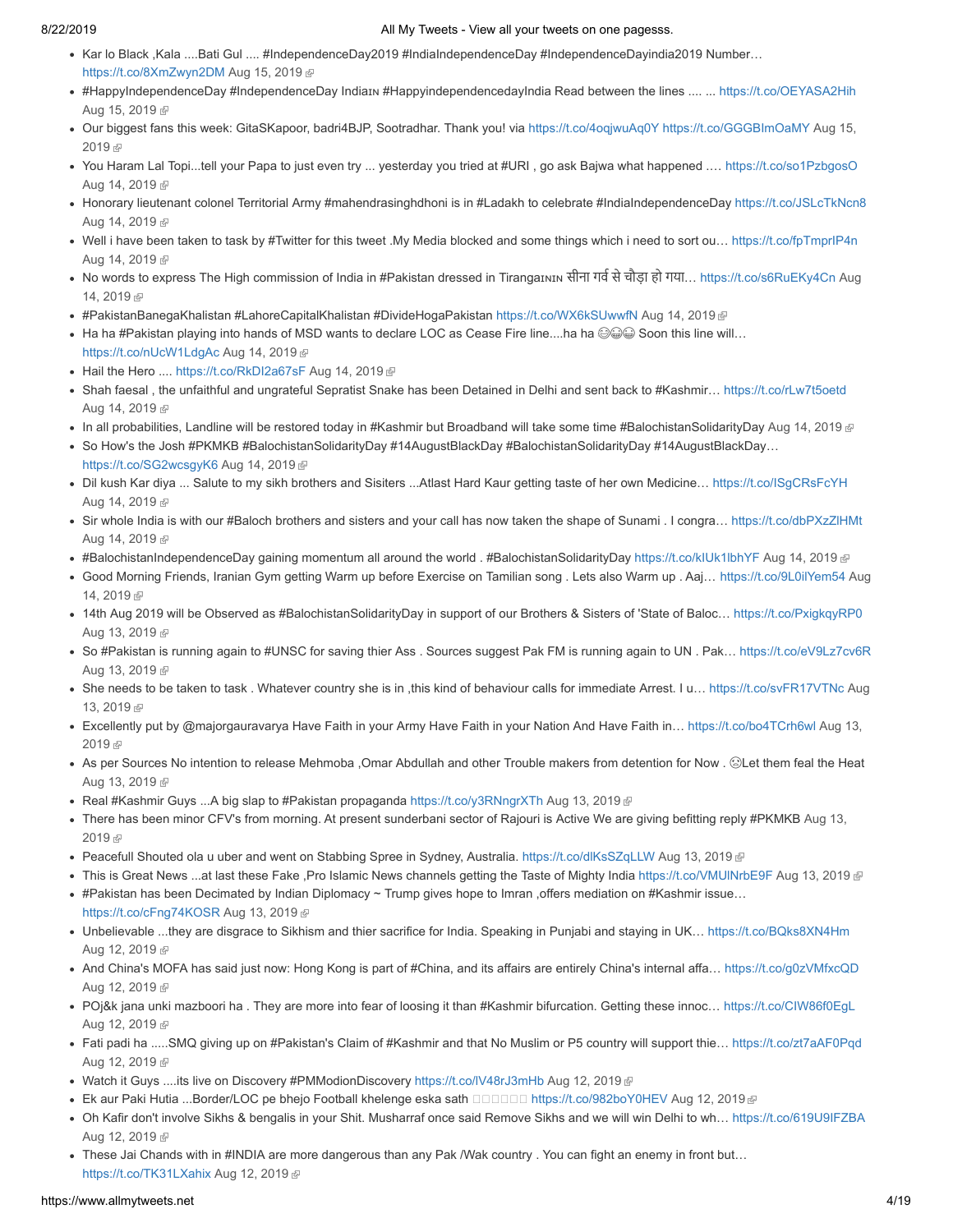- #IndianArmy has thwarted infiltration bid in Machhal sector and Sunderbani Sector on #LOC #Kashmir UTj&k Massive D… [https://t.co/dXw7jupWFu](http://t.co/dXw7jupWFu) [Aug 12, 2019](https://twitter.com/meghdootindia/status/1160905854842839040)
- [This is Absurd ...Human life in #Pakistan is like slaughtering Animals ..... hundreds killed in Mosque Attack in… https://t.co/M6pyHOpqXa](https://twitter.com/meghdootindia/status/1160903886242103300) Aug 12, 2019
- Enough is Enough Guys...they don't understand Defence ...Green signal..Hit them and Hit them Hard .... Show these M… [https://t.co/TimFbGimJi](http://t.co/TimFbGimJi) [Aug 12, 2019](https://twitter.com/meghdootindia/status/1160878966472728576)
- PVNR was a Cong PM but was a Strong Statesman. His image was tarnished more by Dynasty servants than opposition.… [https://t.co/PamI5wojTy](http://t.co/PamI5wojTy) [Aug 12, 2019](https://twitter.com/meghdootindia/status/1160799533334331398)
- Copying Modi to T ~ Increasing Millitary presence in POK ~ Creating Public perception ~ Diplomatic partners briefe... [https://t.co/Jly9DCx0DP](http://t.co/Jly9DCx0DP) [Aug 12, 2019](https://twitter.com/meghdootindia/status/1160788863154937856) @
- आज सावन का अंितम सोमवार है......☺ चलो एक बार दोनोंहाथ उठा के बोलो #हर\_हर\_महादेव #MondayMotivation [https://t.co/6kBRR9QG1u](https://twitter.com/meghdootindia/status/1160780572492324865) Aug 12, 2019
- [Only one Advice Read everything, Don't Reply /like or RT . I know urge to defend our Country's point of view ma… https://t.co/IFLg5ECHEI](https://twitter.com/meghdootindia/status/1160636845178249216) Aug 11, 2019
- Next 4 Days are very Decisive . As communication from our end is minimal or Nil . Many Rumours will pour in from P... [https://t.co/9MZJ3RcwR3](http://t.co/9MZJ3RcwR3) [Aug 11, 2019](https://twitter.com/meghdootindia/status/1160635147642761216) @
- This is Great news friends . @BBCHindi will pay for its Sin against Kashmiri people and propagating theories agains... [https://t.co/vPje08x06J](http://t.co/vPje08x06J) [Aug 11, 2019](https://twitter.com/meghdootindia/status/1160630483908120576) @
- <sup>@</sup>©<sup>©</sup>Mithai ,Train ,Movies ,Bus ... Congress ki yad aa gai [https://t.co/MYQfLt1i9K](http://t.co/MYQfLt1i9K) [Aug 11, 2019](https://twitter.com/meghdootindia/status/1160611068445487106) <sup>®</sup>
- · This Blog post blasts into Paki Muslim Grooming Gangs ...head on [https://t.co/lgg8thknNw](http://t.co/lgg8thknNw) [Aug 11, 2019](https://twitter.com/meghdootindia/status/1160560751171399681) @
- All Intel handels who call themselves A B C D exposed .... Read the Thread Excellent work buddy... [https://t.co/tik1Qqddxt](http://t.co/tik1Qqddxt) [Aug 11, 2019](https://twitter.com/meghdootindia/status/1160556907033051141)
- Many asked me questions about presence of Black cats or NSG as Standard Deployment? NSG are now part of Strategic… [https://t.co/qW1jAdEioE](http://t.co/qW1jAdEioE) [Aug 11, 2019](https://twitter.com/meghdootindia/status/1160545559268118529)
- As per my Inputs ...It was a Mock Drill [https://t.co/qUWZRgMWzW](http://t.co/qUWZRgMWzW) [Aug 11, 2019](https://twitter.com/meghdootindia/status/1160541016245460993)  $\circledR$
- Some abnormal things are observed at LOC As per Unconfirmed sources ~Level raised ~MEA diplomats updated ~EAM le... [https://t.co/8PAvfyTvvu](http://t.co/8PAvfyTvvu) [Aug 11, 2019](https://twitter.com/meghdootindia/status/1160492121129771008)
- दुनिया में पाकिस्तानी डाक्टरों की मान्यता उतनी ही रह गई है जितनी हमारे यहां डॉ बंगाली की है ⊜⊜ [https://t.co/x63wu9SsQG](http://t.co/x63wu9SsQG) [Aug 11, 2019](https://twitter.com/meghdootindia/status/1160489931094949888) @
- Bajwa Asli Malik kaha ka handunung [https://t.co/zynNUK7gHp](http://t.co/zynNUK7gHp) [Aug 11, 2019](https://twitter.com/meghdootindia/status/1160485303523540992) @
- 2 JISM ek JAAN [https://t.co/MtxaXEmcoK](http://t.co/MtxaXEmcoK) [Aug 11, 2019](https://twitter.com/meghdootindia/status/1160484176191094784)
- Imran khan aur Bajwa tu [https://t.co/OLYzqw6r0o](http://t.co/OLYzqw6r0o) [Aug 11, 2019](https://twitter.com/meghdootindia/status/1160478035994243072)
- No problem fir Surface ma Dal denge Tujh pe Nazar ha #MasoodAzhar ...... @adgpi [https://t.co/ihydQcGNGh](http://t.co/ihydQcGNGh) [Aug 11, 2019](https://twitter.com/meghdootindia/status/1160434082641149952) @
- #UPDATE ~ Security is tightened in & around Key Markers in India sighting #IndependenceDay & Frustration of Terror… [https://t.co/aPym6jE6qa](http://t.co/aPym6jE6qa) [Aug 11, 2019](https://twitter.com/meghdootindia/status/1160430858060234752)
- [Flooding in Kerela and Politicos, Churches ,Real Estate ,Mosques Nexus Who is to Blame Excellent thread https://t.co/nXWYhVpBPN](https://twitter.com/meghdootindia/status/1160424043700506624) Aug 11, 2019雨
- No words to Express . Just Respect **in** Who said are Jawans are Warrior They are GOD sent Angels My Salutennin... [https://t.co/douYSiw0HZ](http://t.co/douYSiw0HZ) [Aug 11, 2019](https://twitter.com/meghdootindia/status/1160410893500346370) @
- [I request all who want to Convert back to Hinduism and Sikhism Still Have Time ~Disaster Management India](https://twitter.com/meghdootindia/status/1160403254661926918) ittps://t.co/MUBPJ2BS19 Aug 11, 2019
- #Pakistan taking away Freedom of press and Dictating Anti -Indian Idelogy to be Aired only. What do they want to a… [https://t.co/wuj8bqSpYF](http://t.co/wuj8bqSpYF) [Aug 10, 2019](https://twitter.com/meghdootindia/status/1160269230652063744) @
- . Biggest Scoundrel ,Hate preacher ,Even Deadlier than #ZakirNaik . Don't take him lighly Guys . Always Advocating Ha... [https://t.co/URYRioTATX](http://t.co/URYRioTATX) [Aug 10, 2019](https://twitter.com/meghdootindia/status/1160262592499048448)
- #Pakistan came as Favourites in U23 #volleyball Championship But underdogs #India Thrashed them to Win the Semi-fin… [https://t.co/VDizHy5hk2](http://t.co/VDizHy5hk2) [Aug 10, 2019](https://twitter.com/meghdootindia/status/1160260691984408576)
- Fellows Follow @communique news Big time ....we need to get this Pro -Indian Blog to 1000 [https://t.co/axv7m9UTMf](http://t.co/axv7m9UTMf) [Aug 10, 2019](https://twitter.com/meghdootindia/status/1160254375316488192) @
- I have already warned you that some Handels which look like Pure Journalism Material will soon Show thier True Colo... [https://t.co/dVaX0qc1T8](http://t.co/dVaX0qc1T8) [Aug 10, 2019](https://twitter.com/meghdootindia/status/1160203984780451840)
- Massive protests in #POK or POj&K . Huge demonstration . #PakistanArmy Firing Bullets and Tear Gas shells . Humanit… [https://t.co/MOnDXHx613](http://t.co/MOnDXHx613) [Aug 10, 2019](https://twitter.com/meghdootindia/status/1160182873124560897) @
- Dekh lo Pakio aur Librandus.... [https://t.co/zO7f0W6vqM](http://t.co/zO7f0W6vqM) [Aug 10, 2019](https://twitter.com/meghdootindia/status/1160127874516451328)
- क्या चाहता है भाई ⊜⊜ [https://t.co/JLiIH4CDeL](http://t.co/JLiIH4CDeL) [Aug 10, 2019](https://twitter.com/meghdootindia/status/1160113164303753217) ®
- Take some time out to Thank Whole Team of ~MSD for working 24x7 for successful Implementation & Transformation of... [https://t.co/0yQXyV9gap](http://t.co/0yQXyV9gap) [Aug 10, 2019](https://twitter.com/meghdootindia/status/1160109019022811136)
- Bada Fatu ha ....Goli chalai bhag gay Trying to check our presence and preparedness. #IB #Akhnoor UT... https://t.co/eXMrEIbOUA Aug 10, 2019雨
- Ha ha Results are out .... All the Best @BSF\_India Jammu , Punjab , Rajasthan... IB are Fully prepared [Aug 10, 2019](https://twitter.com/meghdootindia/status/1160055539092471808)  $\oplus$
- Look at Mirror , who is Barking and who is Acting. For once ask your leadership, they will tell you Neelum and Lepa… [https://t.co/e5CL8swRK5](http://t.co/e5CL8swRK5) [Aug 10, 2019](https://twitter.com/meghdootindia/status/1160046968409710595) &
- Update : ~New UT J&K Governor will give a new face to Kashmir .A strong Army man...Almost Final ~Dhoni to unfurl… [https://t.co/HF47stxRGA](http://t.co/HF47stxRGA) [Aug 10, 2019](https://twitter.com/meghdootindia/status/1160044188789927936) ®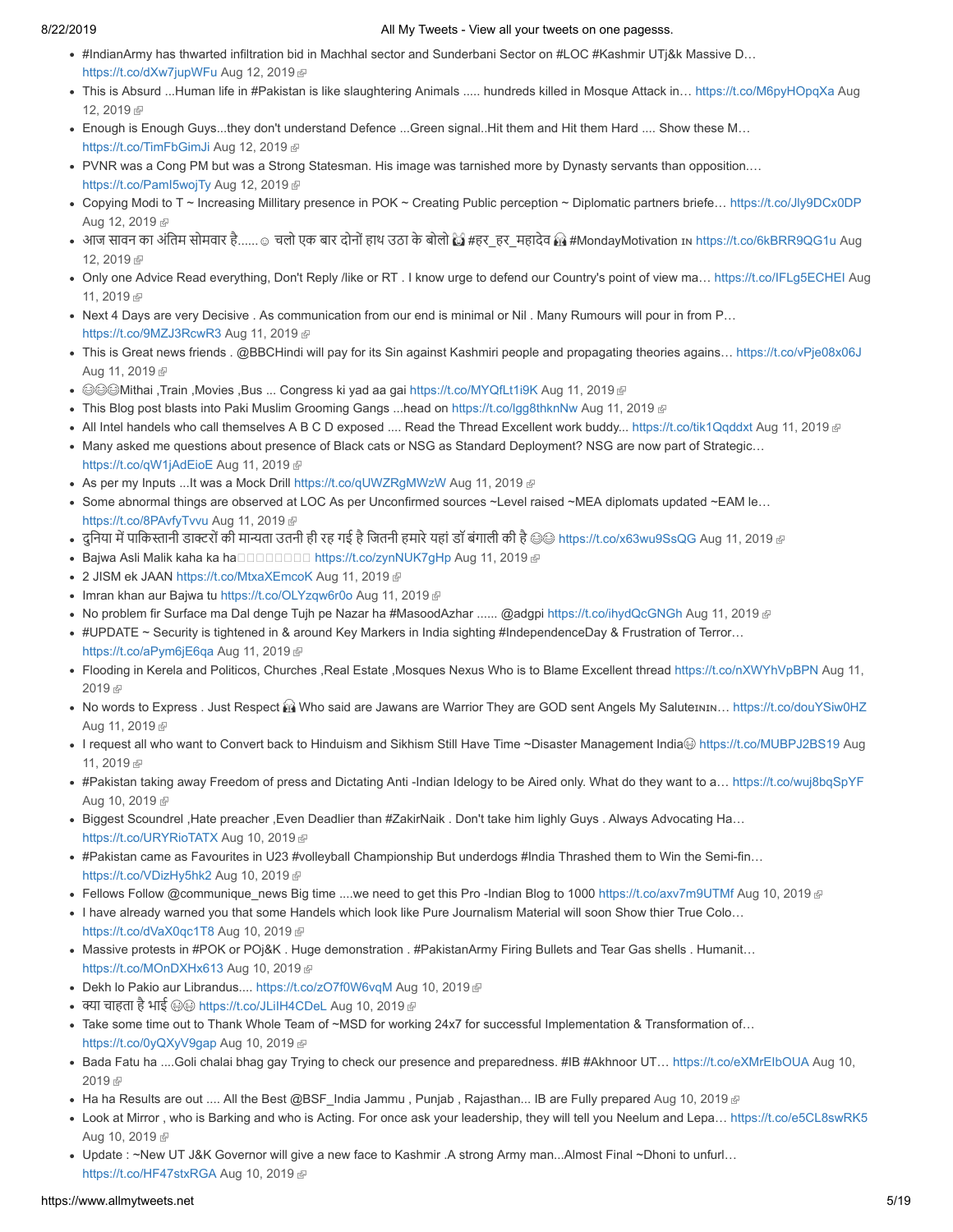- You play Article Article ..we have Got #Kashmir next POj&k . [https://t.co/Rr2LTLOZnA](http://t.co/Rr2LTLOZnA) [Aug 10, 2019](https://twitter.com/meghdootindia/status/1160042225062961152) n
- Friends thanks for Concern Was occupied in some ........ Jst came to  $\blacklozenge$  Gafora Will be Back soon #JaiHind In [Aug 09, 2019](https://twitter.com/meghdootindia/status/1159884427444383744)  $\textcirclede$
- Need to Report this Handel Misinformation, Hatred ,Enmity, Rumours ,Instigating Muslim & kashmiris aginst fellow... [https://t.co/Z0cjbKNsbR](http://t.co/Z0cjbKNsbR) [Aug 09, 2019](https://twitter.com/meghdootindia/status/1159759589195177984) &
- [SM warriors ....need to take Advantage of this oppurtunity... All your questions on how #PKMKB #AskBaba https://t.co/asrLEoMUw7](https://twitter.com/meghdootindia/status/1159744442976178176) Aug 09, 2019 配
- I know this is Not much ,but have Faith things are cmng Back to Normalcy Srinagar: Families ,students,bssman stayi... [https://t.co/i3hJCLsMT4](http://t.co/i3hJCLsMT4) [Aug 09, 2019](https://twitter.com/meghdootindia/status/1159720549209128962) @
- Update Expect Heavy CAPS today on both sides Note: we have to respond in Equal strength [Aug 09, 2019](https://twitter.com/meghdootindia/status/1159718190273814528)
- I congratulate @PMOIndia and @DrSJaishankar and his Team for keeping the World with us on this Historic change . Pr… [https://t.co/ELkj23AuGQ](http://t.co/ELkj23AuGQ) [Aug 09, 2019](https://twitter.com/meghdootindia/status/1159689476563595264) 图
- This Endorsement by Lt Gen Dhillon Shatters all Claims made by Various Handels about Casualities in #Kashmir UT of… [https://t.co/mp2RxqC6QH](http://t.co/mp2RxqC6QH) [Aug 09, 2019](https://twitter.com/meghdootindia/status/1159670051244392448)
- $\bullet$  Be Safe All  $\{$  [https://t.co/n3AyzHpOR6](http://t.co/n3AyzHpOR6) [Aug 09, 2019](https://twitter.com/meghdootindia/status/1159663610324328449)
- [After Pak Downgrading Diplomatic Relations , It is time for #Indian to give permission for #Baloch Embassy. https://t.co/OcJbzOh8rz](https://twitter.com/meghdootindia/status/1159649455701807104) Aug 09, 2019 雨
- #IndianArmy has secured the top spot in the first phase of the 5th 'International Army Scout Masters Competition' h… [https://t.co/oWlc7oHM5z](http://t.co/oWlc7oHM5z) [Aug 08, 2019](https://twitter.com/meghdootindia/status/1159546757799301120) @
- I request News channels & Indian Handels not to post Photos and videos of SU-30 Crash in Tezpur After developing t… [https://t.co/8OhWjedp1a](http://t.co/8OhWjedp1a) [Aug 08, 2019](https://twitter.com/meghdootindia/status/1159502535138217989)
- #PakistanTerrorState #Pakistani Flag Burnt by Dogras in UT of #JammuAndKashmir People are of UT j&k are clear… [https://t.co/2f9FAAi5bP](http://t.co/2f9FAAi5bP) [Aug 08, 2019](https://twitter.com/meghdootindia/status/1159499584508272641) @
- [Aba Hutia tera Aba bach gay ha chacha ke sath...dono pilots ne Eject kar liya tha.. ...baki sukoi to ham kai le len… https://t.co/B2NLlj7uef](https://twitter.com/meghdootindia/status/1159496438327345152) Aug 08. 2019 图
- ©©©©© [https://t.co/Se5WQPN6LE](http://t.co/Se5WQPN6LE) [Aug 08, 2019](https://twitter.com/meghdootindia/status/1159495176458395648) @
- Dekh bhai, I am jst a common man [https://t.co/0aj4dr3GUC](http://t.co/0aj4dr3GUC) [Aug 08, 2019](https://twitter.com/meghdootindia/status/1159488629372121088) $\mathbb{P}$
- There was a Handle by the name of Kashmir Intel ,It was banned in India than got Suspended Some similarities are t… [https://t.co/WT9xS1Qo1j](http://t.co/WT9xS1Qo1j) [Aug 08, 2019](https://twitter.com/meghdootindia/status/1159487770554880000)
- Insha Allah #PKMKB [https://t.co/Zl0hk0W4qE](http://t.co/Zl0hk0W4qE) [Aug 08, 2019](https://twitter.com/meghdootindia/status/1159486330289606656)
- My week on Twitter  $\Im$ : 3.56K Mentions, 4.57M Mention Reach, 26.2K Likes, 6.15K Retweets. See yours with... https://t.co/KLtf6Jp1eP Aug 08, 2019 雨
- Is this True ....time to say ..Good bye? Request PM @narendramodi to Chak de Fatte \*\* [https://t.co/W8OwRE5GB9](http://t.co/W8OwRE5GB9) [Aug 08, 2019](https://twitter.com/meghdootindia/status/1159470778452074496) @
- I agree it is Rumour till officially annouced / Confirmed or Denied ....par #PKMKB [https://t.co/JYDdvMpK41](http://t.co/JYDdvMpK41) [Aug 08, 2019](https://twitter.com/meghdootindia/status/1159463555348828160) @
- हम पाकिस्तानी मुसलमान है और पैदाइश से फतू होते है पर दुनिया को बोलते है [https://t.co/DOGnhp20ie](http://t.co/DOGnhp20ie) [Aug 08, 2019](https://twitter.com/meghdootindia/status/1159456739420327936) @
- I can gaurantee you now all Paki Handels will Take back their PAF crossover ..... Fad di  $\circledcirc\circledcirc$  [https://t.co/H2j86KGMRc](http://t.co/H2j86KGMRc) [Aug 08, 2019](https://twitter.com/meghdootindia/status/1159451164275924992)  $\circledcirc$
- Follow my brother , let's get him back to 40K @DaisyMojito [https://t.co/FJTny5q7dY](http://t.co/FJTny5q7dY) [Aug 08, 2019](https://twitter.com/meghdootindia/status/1159448377722978304) ®
- Sensible Advice ....If pak think they can play mind games with us we will FK whole paki propaganda [https://t.co/RqCka8kY8x](http://t.co/RqCka8kY8x) [Aug 08, 2019](https://twitter.com/meghdootindia/status/1159422187003977730) @
- This Video sums it all up .. \* \* \* [https://t.co/08GymmzPc6](http://t.co/08GymmzPc6) [Aug 08, 2019](https://twitter.com/meghdootindia/status/1159417532056395777) ®
- Now there are 3 sets of Rumour flowing ~PAF planes entered into Indian Air space for 10 sec upto 2-3km ~India has... https://t.co/lhA1Vli26T [Aug 08, 2019](https://twitter.com/meghdootindia/status/1159408938162372608) @
- There Boarding passes have already been issued and most probably they have taken the Flight... [https://t.co/DZ7ZZERrrI](http://t.co/DZ7ZZERrrI) [Aug 08, 2019](https://twitter.com/meghdootindia/status/1159397549599424518)
- [Ab pani bhi lena se mana kar do...kaam khatam ...bahut ho gaya..India aisa nahi manega . #Pakistan Paindabad https://t.co/GW57h0XvfI](https://twitter.com/meghdootindia/status/1159394076938031105) Aug 08, 2019
- So 8 pm it is...... [https://t.co/efdbu9nbTK](http://t.co/efdbu9nbTK) [Aug 08, 2019](https://twitter.com/meghdootindia/status/1159390100716867584) @
- You have to loose some fights to win a Battle , and few Battles to win a War. That doesn't mean you loose crucial… [https://t.co/swG7be86sy](http://t.co/swG7be86sy) [Aug 08, 2019](https://twitter.com/meghdootindia/status/1159388658677342208) &
- MEA is entrusted to get all countries on board by Hook or Crook. When you are hitting ur Enemy ,Role of EAM is to… [https://t.co/ozzSOWDRx1](http://t.co/ozzSOWDRx1) [Aug 08, 2019](https://twitter.com/meghdootindia/status/1159385867628105729)
- Bahut badia khel raha ho @DrSJaishankar ji VVVV Pak ki game unhe par ⊜ Communication line Par ya pakka ha #KPC ba... [https://t.co/FxzJmLabml](http://t.co/FxzJmLabml) [Aug 08, 2019](https://twitter.com/meghdootindia/status/1159380557110763521)
- Good news !! Abhinandan is sure to be honoured with Vir Chakra along with top honours for #Balakot pilots. Earlier… [https://t.co/dxJfRt0Huv](http://t.co/dxJfRt0Huv) [Aug 08, 2019](https://twitter.com/meghdootindia/status/1159368555281805312) @
- Update #Articles370 #Kashmir UTj&k ~ Modi speech delayed ~ Some relief after the speech ecpected ,as told earlier... [https://t.co/seqqrw0mZP](http://t.co/seqqrw0mZP) [Aug 08, 2019](https://twitter.com/meghdootindia/status/1159353902904438785)
- [Friends ~Lot's of Rumour Mongering is done by once Anti-Indian Handels as if India is their life Be Aware ~ If… https://t.co/9tig75RD5F](https://twitter.com/meghdootindia/status/1159344425681555456) Aug 08, 2019
- [Our biggest fans this week: GitaSKapoor, Ruthlessindia, seriousfunnyguy. Thank you! via https://t.co/4oqjwuAq0Y](https://twitter.com/meghdootindia/status/1159305875217158144) [https://t.co/4inqqwWIAa](http://t.co/4inqqwWIAa) Aug 08, 2019
- We will take Serbia [https://t.co/JYiUQrdHPm](http://t.co/JYiUQrdHPm) [Aug 07, 2019](https://twitter.com/meghdootindia/status/1159188318904410112)
- Someone questioning me abt authenticity of #hafeezsaeed release . Its Pak way of geeting back to us.they hav kept… [https://t.co/UXezVWZHdr](http://t.co/UXezVWZHdr) [Aug 07, 2019](https://twitter.com/meghdootindia/status/1159184648271880192)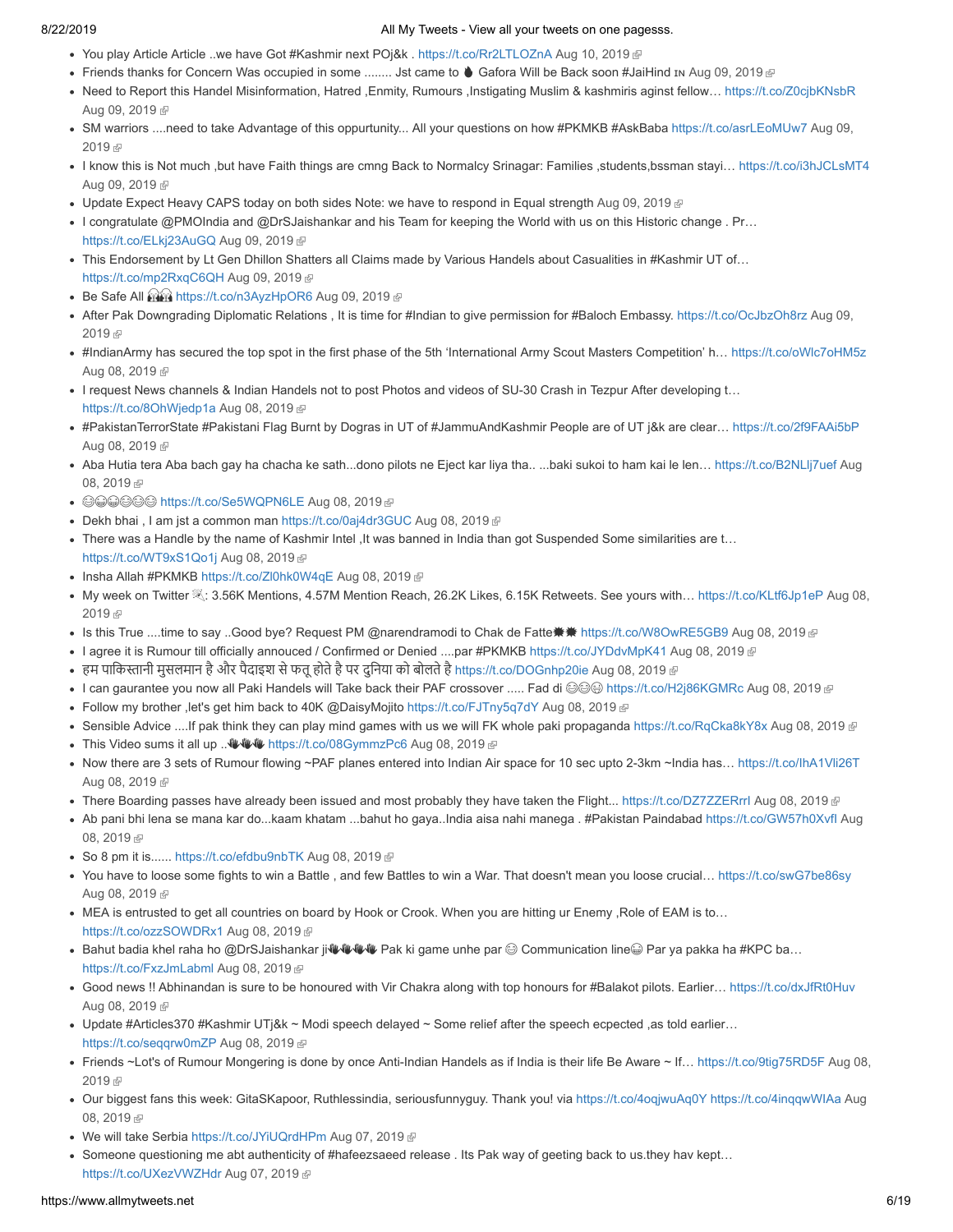- I will not delete this tweet as told by many .... Many pak handels wanted us to say LOC as IB and I wanted to see r... [https://t.co/6eVjTE3vS7](http://t.co/6eVjTE3vS7) [Aug 07, 2019](https://twitter.com/meghdootindia/status/1159176116843630592) &
- What i have come to Gather till Now ~CFV started by Pak at Keri Battal sector of LoC in sunderbani ~ Firing gave... [https://t.co/w5tPg4XC2z](http://t.co/w5tPg4XC2z) [Aug 07, 2019](https://twitter.com/meghdootindia/status/1159167255466221568) @
- I know brother ....things have started [https://t.co/V9BtMUwRZi](http://t.co/V9BtMUwRZi) [Aug 07, 2019](https://twitter.com/meghdootindia/status/1159152040603373568) @
- Its like Abdul puncture wala has refused Ambani Kal se ma aapki Gadi ma na Hawa bharunga na puncture lagaonga ⊜ [https://t.co/osIpPXtYyL](http://t.co/osIpPXtYyL) [Aug 07, 2019](https://twitter.com/meghdootindia/status/1159143349338566656) @
- Someone once said said Never believe what Pakistan says So @adgpi @IAF\_MCC @indiannavy [https://t.co/vMG2k2yL8V](http://t.co/vMG2k2yL8V) [Aug 07, 2019](https://twitter.com/meghdootindia/status/1159139165050552320) @
- Indian's must now settle in Lahore, Karachi and [https://t.co/p7KSmQOp8V](http://t.co/p7KSmQOp8V) [Aug 07, 2019](https://twitter.com/meghdootindia/status/1159133240365424645)
- Condition of #Kashmir on Day 3 . Video is from Srinagar . 50% relaxation and tgings coming back to Normal. Fixed li… [https://t.co/qrCcn6wPR1](http://t.co/qrCcn6wPR1) [Aug 07, 2019](https://twitter.com/meghdootindia/status/1159122801053163520) 图
- #TwitterMustClarify This video is about #Pakistan sponsored propaganda and how they originate from Rawalpindi . Th… [https://t.co/h4knZfRKCa](http://t.co/h4knZfRKCa) [Aug 07, 2019](https://twitter.com/meghdootindia/status/1159120336509702144) @
- So everything on dot ...right [https://t.co/vJfGkJxulo](http://t.co/vJfGkJxulo) [Aug 07, 2019](https://twitter.com/meghdootindia/status/1159111127793467392) @
- Ya Lal Topi sabse bada Paki Hutia ha .eska bas chale to Pakistan ko kab ka Nesto nabud karwa deta . Forget him ...… [https://t.co/CZNacom59T](http://t.co/CZNacom59T) [Aug 07, 2019](https://twitter.com/meghdootindia/status/1159082325419819009)
- What ever you think of ,I have already planned for it . NSA Doval with our Forces in UT of #JammuKashmir . High an… [https://t.co/CfNIUDv7aq](http://t.co/CfNIUDv7aq) [Aug 07, 2019](https://twitter.com/meghdootindia/status/1159069630192738304) @
- National security committee meeting is on in #Pakistan Probable Issues which r bieng discussed ~Assemtrical Warfa... [https://t.co/YMmuK38gGG](http://t.co/YMmuK38gGG) [Aug 07, 2019](https://twitter.com/meghdootindia/status/1159064854868586496)
- MSD are Chess players .They always think 10 steps ahead Varoius permutations combination is stand protocol A simp… [https://t.co/HDKgsSZNC0](http://t.co/HDKgsSZNC0) [Aug 07, 2019](https://twitter.com/meghdootindia/status/1159051572506030084)
- #HafizSaeed's brother #IbrahimHafiz is already fielded along #LOC in one of 16 terror camps reactivated by PA as pe… [https://t.co/who1XHwNVM](http://t.co/who1XHwNVM) [Aug 07, 2019](https://twitter.com/meghdootindia/status/1159023832096624640)
- Satyam when sentiments are boiling & conditions are Explosive than every step has to tread carefully. At this time... [https://t.co/tmGPIkvEYL](http://t.co/tmGPIkvEYL) [Aug 07, 2019](https://twitter.com/meghdootindia/status/1159014037847302144) @
- Glimpse of UT of J&K A new Era of prosperity and peace has begun. Video claims to be shot after 1 day of Announceme… [https://t.co/myGjPNLn1w](http://t.co/myGjPNLn1w) [Aug 07, 2019](https://twitter.com/meghdootindia/status/1159000280647606273)
- I request @narendramodi and @AmitShah ji to take Strict Note of these perverts in Party line It takes huge sacrifi... [https://t.co/ApCewikQjT](http://t.co/ApCewikQjT) [Aug 07, 2019](https://twitter.com/meghdootindia/status/1158994023136165891) @
- Pak not able fight face to face is working on Assemtrical warfare Strg AW implies Guerrilla warfare, infiltration... https://t.co/IH2W7xVRuC Aug 07, 2019
- [Congratulations @GitaSKapoor sis you are a Celeb now . Your Guts are no less than a Soilder A Giant slayer ... https://t.co/VDGNF28eS1](https://twitter.com/meghdootindia/status/1158974723436400642) Aug 07, 2019
- Leaders warn #Action Generals warn #War People warn #Fight Cowards warn #Nuclear Terrorists warn #Pulwama And… [https://t.co/JMGCKJbIs5](http://t.co/JMGCKJbIs5) [Aug 07, 2019](https://twitter.com/meghdootindia/status/1158938654741422082) 图
- Memorable Speech by #SushmaSwaraj ji at #UN . She was Kind Hearted when Someone needed her but Strong and Mighty if... [https://t.co/3lgVdzKhwR](http://t.co/3lgVdzKhwR) [Aug 07, 2019](https://twitter.com/meghdootindia/status/1158923843932569600)
- I never use foul language but some scumbags need to be tought a lesson . They take our silence as weakness Our com... [https://t.co/byXhFCn9aR](http://t.co/byXhFCn9aR) [Aug 06, 2019](https://twitter.com/meghdootindia/status/1158812119778779136)
- Kamin ki aulad ... wo akele thi ..jo tum pakio ki liya VIZA arrange karti thi ... Ass hole .. She had done more for... https://t.co/ZIMDnKW8ck Aug 06, 2019
- #RIPSushmaJi The great Iron Lady who single handedly took all opposition as Spox BJP ,7 tm MP ,3tm MLA ,Unoin mini… https://t.co/M1IBUeAlpX [Aug 06, 2019](https://twitter.com/meghdootindia/status/1158799121924280320) 图
- पूर्व विदेश मंत्री एवं भाजपा की वरिष्ठ सदस्या श्रीमती @SushmaSwaraj जी की अस्वस्थता का समाचार प्राप्त हुआ। मैं परमा[… https://t.co/chjpnTY4Dr](https://twitter.com/meghdootindia/status/1158795965970563072) Aug 06, 2019
- Sabsa bada paki Hutia ... Comedy show Apna baap IK se puch aaj kya hua tha aur Bajwa se kyu public ka Hutia banaya... [https://t.co/fTNGiEUIaq](http://t.co/fTNGiEUIaq) [Aug 06, 2019](https://twitter.com/meghdootindia/status/1158764553938731008) 图
- What if India diverts Water .. Fatu sala.... [https://t.co/Y6fWkIxwk8](http://t.co/Y6fWkIxwk8) [Aug 06, 2019](https://twitter.com/meghdootindia/status/1158756012733739008)
- I agree with this 100% Kashmiris are part of India .They were and always will be . The time is changing . Factori... [https://t.co/YehGSECedm](http://t.co/YehGSECedm) [Aug 06, 2019](https://twitter.com/meghdootindia/status/1158754963184472065) &
- $\bullet$  Kaam ho gaya [https://t.co/VHTcmDDoNR](http://t.co/VHTcmDDoNR) [Aug 06, 2019](https://twitter.com/meghdootindia/status/1158742280083132416)
- Video claiming to be of JNU students abusing and insulting our Armed Forces . Calling them Names ,Rapist . Really p… [https://t.co/JFoU74prv7](http://t.co/JFoU74prv7) [Aug 06, 2019](https://twitter.com/meghdootindia/status/1158739689509015552)
- Video circulating in SM claiming to be Civillians celebrating #370Scrapped at #LalChowk #Srinagar #JammuAndKashmir… [https://t.co/QhfbD0xm22](http://t.co/QhfbD0xm22) [Aug 06, 2019](https://twitter.com/meghdootindia/status/1158728075078594567)
- In a Big #Breaking Mumbai HC has banned slaughter of animals in private flats & Housing societies, 7,000+ permit... [https://t.co/vrcYXmmDeW](http://t.co/vrcYXmmDeW) [Aug 06, 2019](https://twitter.com/meghdootindia/status/1158719489526992896)
- Diplomatic Event After #UAE support to #India and many Muslim countries in Pipeline .Pak Foreign Minister leaves… [https://t.co/vLVKT6X9lT](http://t.co/vLVKT6X9lT) [Aug 06, 2019](https://twitter.com/meghdootindia/status/1158716949985034240) @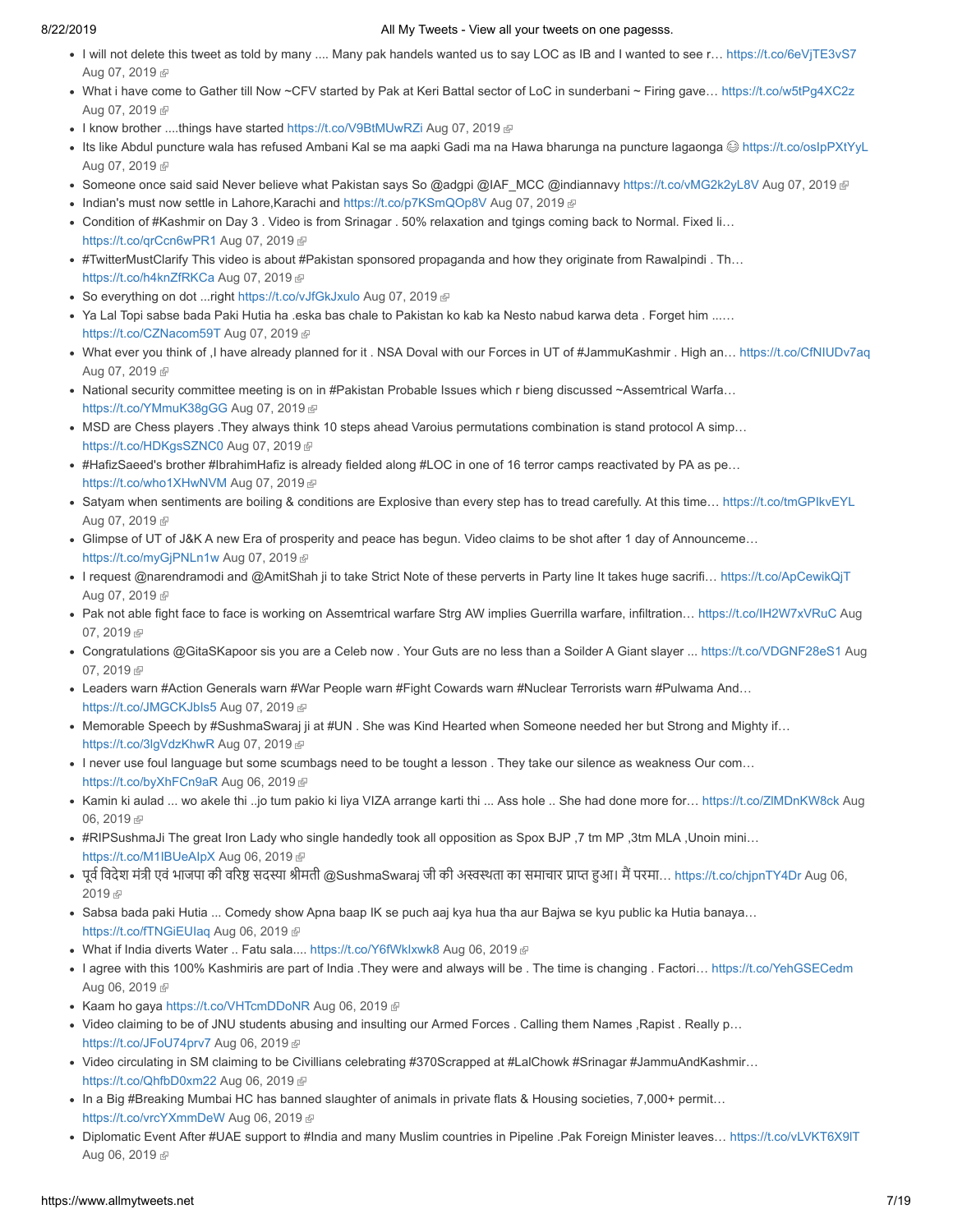- In my Opinion #Pakistan is a lost case now.Almost surrender to the Mighty #INDIA Only one to worry is #China . La... [https://t.co/8WSk0PpEE3](http://t.co/8WSk0PpEE3) [Aug 06, 2019](https://twitter.com/meghdootindia/status/1158712749859332097) @
- My Intel OnDot #PakistanArmy said we are ready for Fight And #ImranKhan will say UN etc ... Ha ha  $\otimes \otimes \otimes$ #Pakistan... [https://t.co/sGSwlGWfC4](http://t.co/sGSwlGWfC4) [Aug 06, 2019](https://twitter.com/meghdootindia/status/1158707542131740674)
- Sir twitter is playing games I have lost more than 1000 followers uptil now Even as we speak 3 Added 5 minus. I... [https://t.co/btM94PaF35](http://t.co/btM94PaF35) [Aug 06, 2019](https://twitter.com/meghdootindia/status/1158659514393976835)
- I don't agree with her but can confirm of Heavy Calshes at LOC [https://t.co/l499TYhRKE](http://t.co/l499TYhRKE) [Aug 06, 2019](https://twitter.com/meghdootindia/status/1158658000908800000) @
- ~ IK is missing (till Now) ~ Public sentiments in #Pakistan roaring ~ Vested Elements and Pak Army in Instigation… [https://t.co/ORBWD6VZ59](http://t.co/ORBWD6VZ59) [Aug 06, 2019](https://twitter.com/meghdootindia/status/1158657007659839488) &
- Ho gaya start #PKMKB Mission #POjkPeTiranga [https://t.co/B0eEWq8dSv](http://t.co/B0eEWq8dSv) [Aug 06, 2019](https://twitter.com/meghdootindia/status/1158653645115625472)  $\circledR$
- [You can call it POK of J&K like Amit Shah just spoke or POj&k . All suggestions and Views are welcome https://t.co/E1XdgCjp4E](https://twitter.com/meghdootindia/status/1158652186047369216) Aug 06, 2019
- [LOC is much hot than expected . CFV at many sectors . This time retaliation is more than Befittingly . Only 2 qu… https://t.co/Q2AFwA5ozl](https://twitter.com/meghdootindia/status/1158641042289090561) Aug 06.2019 图
- · We Stand in support of people of POj&k and would like to draw attention of @UN @UNHumanRights @UNSCN #P5 Nations to... [https://t.co/uEKC6Or3TH](http://t.co/uEKC6Or3TH) [Aug 06, 2019](https://twitter.com/meghdootindia/status/1158635976287084544)
- AAP has shown more maturity than Congress [https://t.co/tF41Azud6g](http://t.co/tF41Azud6g) [Aug 06, 2019](https://twitter.com/meghdootindia/status/1158631481624842240)  $\mathbb{F}$
- Congress is NOmore India will be Congress Mukt Bharat They have hit the last Nail in their Coffin [Aug 06, 2019](https://twitter.com/meghdootindia/status/1158629755102486529) @
- #BBC has released a video of Srinagar in Curfew . It is safe [Aug 05, 2019](https://twitter.com/meghdootindia/status/1158455965584244736)
- Jald hoga ...agar .... [https://t.co/fL9eKscuoO](http://t.co/fL9eKscuoO) [Aug 05, 2019](https://twitter.com/meghdootindia/status/1158448084633808899) @
- Terrorists and any BAT adventure is unthinkable with amt of Force on LOC and IB . They know any small infiltration… [https://t.co/ZH9vBIW3GN](http://t.co/ZH9vBIW3GN) [Aug 05, 2019](https://twitter.com/meghdootindia/status/1158440487453257728) @
- Friends asking me Status of Our Armed Forces ~ Army ,Air Force , Navy ,Eyes in Sky are on High Alert. Union Ter… [https://t.co/xlZbk4mbUg](http://t.co/xlZbk4mbUg) [Aug 05, 2019](https://twitter.com/meghdootindia/status/1158438488116617216) @
- $\bullet$  #Twitter @Twitter has punished me really hard  $\Box \Box$ . More than 1000 friends joined . Aprox 100 I blocked 900 twitter... [https://t.co/aWQ3gPDKMa](http://t.co/aWQ3gPDKMa) [Aug 05, 2019](https://twitter.com/meghdootindia/status/1158422945561055233)
- I am just a common man .I have been monitoring Pak for 8 hours Non Stop now . I cannot predict but Chances are High... [https://t.co/W6G8w6oi5Y](http://t.co/W6G8w6oi5Y) [Aug 05, 2019](https://twitter.com/meghdootindia/status/1158412973410406400)
- Momta sent 5 law makers to Delhi to disturb proceedings by morning Flight Do you know what happened ? There Fligh... [https://t.co/SLU5EoWCSW](http://t.co/SLU5EoWCSW) [Aug 05, 2019](https://twitter.com/meghdootindia/status/1158369233056587777)
- Is #AmitShah NEW #Modi ?? [Aug 05, 2019](https://twitter.com/meghdootindia/status/1158362035932897281) <sup>®</sup>
- Bhai aapka original account ka naam Kya Ha [https://t.co/ddTDvL4reE](http://t.co/ddTDvL4reE) [Aug 05, 2019](https://twitter.com/meghdootindia/status/1158331308176625664)  $\mathbb P$
- Bro No body will see my Tweet . These Big Handels are too smart .They are following me with Proxy accounts .They re… [https://t.co/uVCzPcw1J0](http://t.co/uVCzPcw1J0) [Aug 05, 2019](https://twitter.com/meghdootindia/status/1158324066165542912)
- Update from MHA control Room on #Kashmir Everything is Normal ,Valley is peacefull No law and order problem repor… [https://t.co/TC7rKJLOws](http://t.co/TC7rKJLOws) [Aug 05, 2019](https://twitter.com/meghdootindia/status/1158321526485110784)
- 2 back to back meetings in #Pakistan to make Political will against #370Scrapped Rumours are #PakistanArmy COAS Ba… [https://t.co/Sub732Nftp](http://t.co/Sub732Nftp) [Aug 05, 2019](https://twitter.com/meghdootindia/status/1158318293788188672)
- धारा 370 हटने की खबर अन्य चैनल की बजाए NDTV पर देखे..असल खुशी मिलेगी! [https://t.co/GgxHGRvjmU](http://t.co/GgxHGRvjmU) [Aug 05, 2019](https://twitter.com/meghdootindia/status/1158290694621896704) @
- पूरा देश लोकसभा टीवी देख रहा है और कांग्रेस, भाजपा के 370 हटाने वाले फ़ैसले पर हल्ला मचा रही है। फिर इनके 18 राज्[… https://t.co/1HSgxF6iYb](https://twitter.com/meghdootindia/status/1158290095683719168) Aug 05, 2019 图
- Update ~EAM has been working not stop to update Ambassadors, HC and addressing International Community ~ 8000 mor… [https://t.co/SpZKyfroAN](http://t.co/SpZKyfroAN) [Aug 05, 2019](https://twitter.com/meghdootindia/status/1158274121702051840)
- [With Article 370, article 35A also goes. But the legality of it all. Both are temporary articles. While 35 A requi… https://t.co/3XNRa6vX3v](https://twitter.com/meghdootindia/status/1158257113958764546) Aug 05, 2019
- Congratulations to all my Brothers and Sisters who have spent countless Days and Nights praying for this There we… [https://t.co/xzzqQARfwn](http://t.co/xzzqQARfwn) [Aug 05, 2019](https://twitter.com/meghdootindia/status/1158256488688734208) &
- Cat is out of the Hat Amit shah seeks Revocation of Art 370 #KashmirParFinalFight [Aug 05, 2019](https://twitter.com/meghdootindia/status/1158253173951254529) @
- There cannot be a better thread than this which can sum up Kashmir from 1947 uptil Now. Take out 15 mts of your tim... [https://t.co/Q3QmXve86l](http://t.co/Q3QmXve86l) [Aug 05, 2019](https://twitter.com/meghdootindia/status/1158244187608739840) 图
- Etna bada protest ....Ruko Amit shah aa raha ha [https://t.co/9yPQFq39UQ](http://t.co/9yPQFq39UQ) [Aug 05, 2019](https://twitter.com/meghdootindia/status/1158237018695950336)  $\mathbb{F}$
- Alert was already in place from yesterday Evening .All DCP's and SP's in city's and Districts are personally monito… [https://t.co/y6X5HsyTrI](http://t.co/y6X5HsyTrI) [Aug 05, 2019](https://twitter.com/meghdootindia/status/1158235717039824896) @
- Indian Navy has been put on Alert for any Eventuality because of #MumbaiRain #mumbaifloods #MumbaiRainsLiveUpdate... [https://t.co/WNDrwXurHh](http://t.co/WNDrwXurHh) [Aug 05, 2019](https://twitter.com/meghdootindia/status/1158231028445544448) 图
- If you are not Paki you must be Congi .... [https://t.co/l0u710ve1C](http://t.co/l0u710ve1C) [Aug 05, 2019](https://twitter.com/meghdootindia/status/1158226725869744128)  $\mathbb{F}$
- Enemies are not only across Border but within India . @free thinker for What reason you want Communication from K... [https://t.co/jlHvZmgcux](http://t.co/jlHvZmgcux) [Aug 05, 2019](https://twitter.com/meghdootindia/status/1158226264118816768)
- #Breaking Unverified News Channels have increased the Rates of Advertisements as per thier Aukat . What abt me@@@ [Aug 05, 2019](https://twitter.com/meghdootindia/status/1158218416643170304)
- Allah is on a leave [https://t.co/h0KrG6BwLw](http://t.co/h0KrG6BwLw) [Aug 05, 2019](https://twitter.com/meghdootindia/status/1158215464675209217)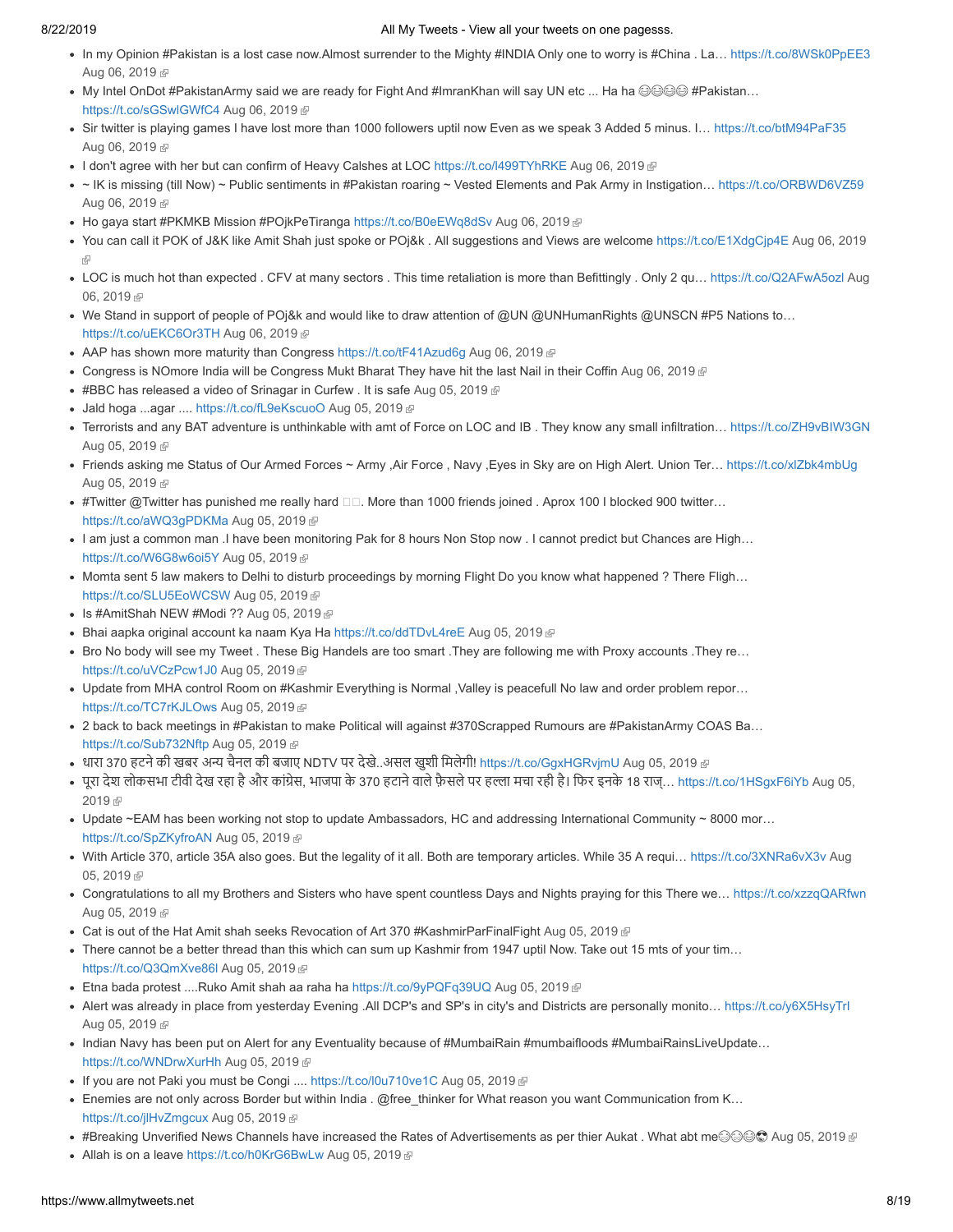- So #Modi ji , #AmitShah and #Doval are at 7 Lok Nayak Bhawan ahead of Cabinet meeting Some sources say they have n… [https://t.co/fc7L4y1Vzr](http://t.co/fc7L4y1Vzr) [Aug 05, 2019](https://twitter.com/meghdootindia/status/1158214438559731712)
- Imp Disclaimer Friends their are thousands of sources spreading Fake News abt whats happening in J&K Friends, I ur... https://t.co/BSIGleAxCI [Aug 05, 2019](https://twitter.com/meghdootindia/status/1158206738383826944) 图
- Yes I have already told you ...Cufrew will be imposed in phased manner and has already started [https://t.co/e1oFv5oKIw](http://t.co/e1oFv5oKIw) [Aug 05, 2019](https://twitter.com/meghdootindia/status/1158199293292863488)
- This is whats Happening #Kashmir of the Past/ New Kashmir [https://t.co/WbtmzpS5qL](http://t.co/WbtmzpS5qL) [Aug 04, 2019](https://twitter.com/meghdootindia/status/1158110501982748672) ®
- Bas kar bhai ... [https://t.co/a39oP8yVnH](http://t.co/a39oP8yVnH) [Aug 04, 2019](https://twitter.com/meghdootindia/status/1158108049027948544) @
- LOC picture khatam bhi ho gai ....baki kal [https://t.co/Vw4B0EPzhj](http://t.co/Vw4B0EPzhj) [Aug 04, 2019](https://twitter.com/meghdootindia/status/1158107236276699136)  $\mathbb{F}$
- So Fake Account of Geelani suspended which was operated by Gafoora ...ISPR ....IoI ...ek aur jhatka [https://t.co/J5ekfDIM4A](http://t.co/J5ekfDIM4A) [Aug 04, 2019](https://twitter.com/meghdootindia/status/1158106213717909504) @
- As per Advice from this Gentleman and many new Followers who are telling me not to diff Rumours from Reality , and…
- [https://t.co/VX6DnH1xeZ](http://t.co/VX6DnH1xeZ) [Aug 04, 2019](https://twitter.com/meghdootindia/status/1158102337623191552)
- Ramlila [https://t.co/uiALs0LItY](http://t.co/uiALs0LItY) [Aug 04, 2019](https://twitter.com/meghdootindia/status/1158094751779840000)
- 8 hrs pehle kaun kaun puch raha tha Action ka Matlab [https://t.co/I3yPvxY7Xp](http://t.co/I3yPvxY7Xp) [Aug 04, 2019](https://twitter.com/meghdootindia/status/1158094047849750528)  $\mathbb P$
- Bhaiyo aur Behno ..... Ab to thek ha ....apko samay rahta bata diya tha [https://t.co/k4NccxXA0B](http://t.co/k4NccxXA0B) [Aug 04, 2019](https://twitter.com/meghdootindia/status/1158091887271485440)  $\oplus$
- For precautionary reasons 40 Coys of #CRPF will be deployed in #Jammu . All schools, colleges and academic institu… [https://t.co/qKYGx3WM20](http://t.co/qKYGx3WM20) [Aug 04, 2019](https://twitter.com/meghdootindia/status/1158088525180329984)
- Yes Most Sepratist leaders will be put under HA [https://t.co/R7OSwHLHwV](http://t.co/R7OSwHLHwV) [Aug 04, 2019](https://twitter.com/meghdootindia/status/1158086474329231360) @
- First sec 144 than Curfew [https://t.co/4kl0xaT1Vs](http://t.co/4kl0xaT1Vs) [Aug 04, 2019](https://twitter.com/meghdootindia/status/1158084661693702144)
- [A message for #Pakistan and all handels hidding as Indians in my account . Listen to your TV guest and Forget… https://t.co/kTcfTImgRK](https://twitter.com/meghdootindia/status/1158084093021544448) Aug 04, 2019
- All Nakli handels who use to say Kashmiri but based outside India are dead because of Internet shut down Pak block… [https://t.co/YdTX8L87tC](http://t.co/YdTX8L87tC) [Aug 04, 2019](https://twitter.com/meghdootindia/status/1158081494704721920)
- All thoes asking me to post my video ...I will Not ...Actually I hav deleted it . Cannot compromise with Forces... https://t.co/cajNZyXShd Aug 04, 2019
- All thoes who love our Forces, the strength of our Forces are in Prayers. Let's Pray for them and I urge all Kash... https://t.co/4lzrgu0F8D Aug 04, 2019
- Do you want to see What is the strength of our Forces after Deployment I have been holding that till this moment [Aug 04, 2019](https://twitter.com/meghdootindia/status/1158072287418912771) @
- So Mobile and Broadband shut is formally announced [https://t.co/S64GOIcOa7](http://t.co/S64GOIcOa7) [Aug 04, 2019](https://twitter.com/meghdootindia/status/1158069423724384256) @
- No ...not this tm.. ...didn't want to say ...Action is On ...News not cmng in ...I don't want to help Pakis ...jst... https://t.co/Jixc0aLAl6 Aug 04, 2019 图
- . I am a Common Man . Don't Bombard me with questions as I make Decisions . I am Nobody Jst Relax ...Wait for tomor... [https://t.co/BiQ2LTkcEc](http://t.co/BiQ2LTkcEc) [Aug 04, 2019](https://twitter.com/meghdootindia/status/1158063606413459456)
- You want me to be like Pakis and Sepratist and create Panic . There are 2 messages in my tweet Be Smart I cannot… [https://t.co/YV0rRJAJIF](http://t.co/YV0rRJAJIF) [Aug 04, 2019](https://twitter.com/meghdootindia/status/1158061258530152448) @
- Don't panic ....Monday will be fine I hope ... Baki kal ka kisi ko pata nahi [Aug 04, 2019](https://twitter.com/meghdootindia/status/1158056926061555712)  $\mathbb{F}$
- Why is IK calling again and again . Ek bar taal diya ...Baat khatam [Aug 04, 2019](https://twitter.com/meghdootindia/status/1158053656236662784)  $\mathbb P$
- Anybody remember this video It reminds me a Quote of Napoleon Bonaparte "A man does not have himself killed for a… [https://t.co/1ysr76G7s2](http://t.co/1ysr76G7s2) [Aug 04, 2019](https://twitter.com/meghdootindia/status/1158040166176415747)
- Have you seen change in DT's stance? [https://t.co/61pzQ4kspa](http://t.co/61pzQ4kspa) [Aug 04, 2019](https://twitter.com/meghdootindia/status/1158036268611072000) @
- Ik and team guessing Ab kya Hoga [https://t.co/keaJ4SMcXj](http://t.co/keaJ4SMcXj) [Aug 04, 2019](https://twitter.com/meghdootindia/status/1158034974487924737)  $\mathbb{F}$
- One of the PKMKB handel will be operantional soon on Twitter [Aug 04, 2019](https://twitter.com/meghdootindia/status/1158030949025587200)
- Please pardon me there are 1000+ Notification on my TL . Either I respond to them or carry on with my work ...Hope… [https://t.co/ZIrnToYxsQ](http://t.co/ZIrnToYxsQ) [Aug 04, 2019](https://twitter.com/meghdootindia/status/1158028444485054465) @
- See you Guys at Action time [Aug 04, 2019](https://twitter.com/meghdootindia/status/1157966468891332608)
- Salute to our Pilots of IAF who are flying non stop to serve Flood victims in various parts and Evacuating people f... [https://t.co/N5zHlIWmPv](http://t.co/N5zHlIWmPv) [Aug 04, 2019](https://twitter.com/meghdootindia/status/1157933109314088961)
- US is an excellent Negotiator and knows how to bend someone History shows they use all Available Resources & Powe… [https://t.co/ibmDh0xZf8](http://t.co/ibmDh0xZf8) [Aug 04, 2019](https://twitter.com/meghdootindia/status/1157927951310053376)
- This time Kashmir + Modi + Amit Shah + Doval + + + is like [https://t.co/JIaJB3cOsp](http://t.co/JIaJB3cOsp) [Aug 04, 2019](https://twitter.com/meghdootindia/status/1157917084606578688)  $\oplus$
- I suppose IK has listened me and bravely accepted the challenge to do the press conference after Chairing the High... [https://t.co/AuJzBKjRLn](http://t.co/AuJzBKjRLn) [Aug 04, 2019](https://twitter.com/meghdootindia/status/1157914723637059589) &
- Brother My Intel is On dot ..You will see Announcement of High level meeting in India soon . Pakistan also did 2 in... [https://t.co/QQDBZf1Nu8](http://t.co/QQDBZf1Nu8) [Aug 04, 2019](https://twitter.com/meghdootindia/status/1157901921299992580) @
- Two Rumours making round ~ J&K Flag has been taken down from CS its False /Fake ~ #AmitShah is visiting... [https://t.co/OEBc0jCFQO](http://t.co/OEBc0jCFQO) [Aug 04, 2019](https://twitter.com/meghdootindia/status/1157888536080576513) @
- ["A real friend is one who walks in when the rest of the world walks out." Thank you All and #PKMKB… https://t.co/2MA2zv6Rwb](https://twitter.com/meghdootindia/status/1157872474626744320) Aug 04, 2019
- $\bullet$  #Pakistan Forget you will get to know ~ What Guns are we using ~ What is the Loacation ~ What are we Targeting ~ W... https://t.co/3mpoDvVFI5 [Aug 03, 2019](https://twitter.com/meghdootindia/status/1157751613936717824) @
- Unverified chatters on Pak channels of movement of Chinese Type 54 122 MM, Norinco D30, Turkish Panter 155 MM, US M… [https://t.co/0YvAhemGFA](http://t.co/0YvAhemGFA) [Aug 03, 2019](https://twitter.com/meghdootindia/status/1157732519627767808)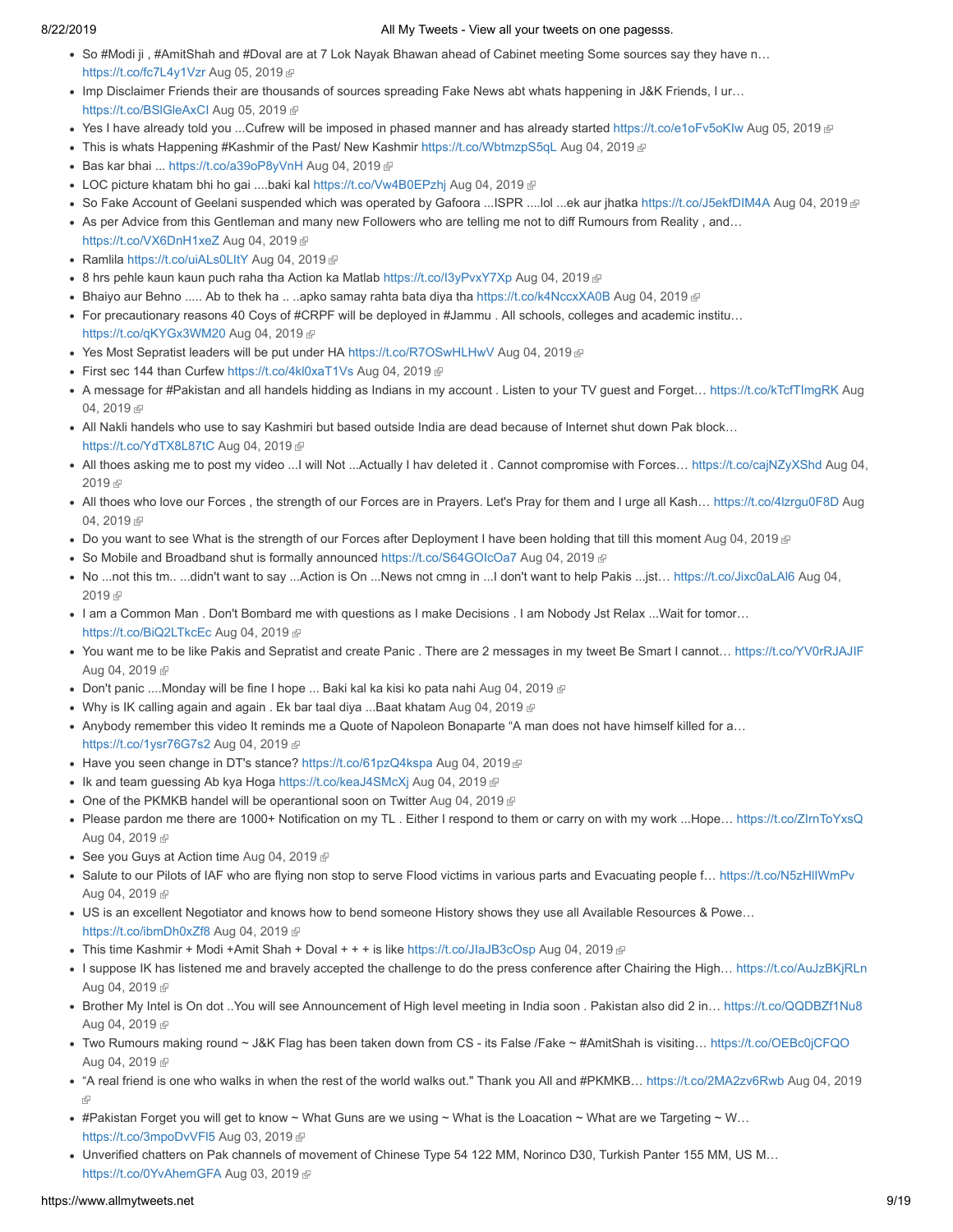- #Breaking: Unconfirmed reports of up to at least 30 people shot at the Cielo Vista Mall in El Paso, #Texas and casu… [https://t.co/MaSGHfdWLu](http://t.co/MaSGHfdWLu) [Aug 03, 2019](https://twitter.com/meghdootindia/status/1157727111106330624)
- They are Ready and Roaring https://t.co/KcDpli74Ao [Aug 03, 2019](https://twitter.com/meghdootindia/status/1157725742316183552)
- There is a Rumour of Terrorist Attack in #Mumbai and Blast This is a False pass ,Only a Rumour A cylinder has exp… [https://t.co/mI9fdtLgIG](http://t.co/mI9fdtLgIG) [Aug 03, 2019](https://twitter.com/meghdootindia/status/1157723559453589504) @
- Many are asking about Indian Forces Status and my view . I will not Till things are in open or Allowed Even wil... https://t.co/dIUMc32UNt Aug 03, 2019
- Bull Shit .. Come on if the style of multipular colombays WKIY [Aug 03, 2019](https://twitter.com/meghdootindia/status/1157720014327173121) in
- Kargil officers told to stay at their Posts at all time ...Sab kuch bata do [https://t.co/rUXpGbzaQ8](http://t.co/rUXpGbzaQ8) [Aug 03, 2019](https://twitter.com/meghdootindia/status/1157709802274840576) @
- $\bullet$  Bofors and 155mm moved to #LOC [Aug 03, 2019](https://twitter.com/meghdootindia/status/1157707175944265728)
- Reg Monitoring Pak meetings Pak is full panic mode ~ 3 major meetings , 1 with Ik rest PA ~ ISPR internal meet ~... [https://t.co/EfvmEfskCl](http://t.co/EfvmEfskCl) [Aug 03, 2019](https://twitter.com/meghdootindia/status/1157696526786764802) @
- #CFV reported from atlest 2 sectors . Indian forces are replying Befittingly. Nakyal and Mendhar sector on pakis… [https://t.co/y6mInmJAhN](http://t.co/y6mInmJAhN) [Aug 03, 2019](https://twitter.com/meghdootindia/status/1157666547629867008) @
- Allege Video of an #delhipolice constable who went to check illegal/Illicit liquor being sold somewhere in Delhi He... https://t.co/aUxatmffd8 Aug 03, 2019
- The Best thing I like about modi govt is Calmness Till last moment everything is Normal . PM and his Cabinet worki… [https://t.co/ht8VMmA7O0](http://t.co/ht8VMmA7O0) [Aug 03, 2019](https://twitter.com/meghdootindia/status/1157642833848754176) @
- Dar ki inteah ho Gai .. HUM KUCH NAHI KARENGE [https://t.co/3hGn5GObTF](http://t.co/3hGn5GObTF) [Aug 03, 2019](https://twitter.com/meghdootindia/status/1157638599803723777) @
- BKal kya Hoga Mujhe Pata Nahi That is Not in My Hand Par aaj sab thek ha Governor sab Adullah aur Mufti ko Tasali... [https://t.co/sxU8EWmOhz](http://t.co/sxU8EWmOhz) [Aug 03, 2019](https://twitter.com/meghdootindia/status/1157636862728474626)
- Allege Video of a Sikh Boy saving a girl Student from committing Suicide in Sharda University Noida Bravo brother… [https://t.co/9whwu1PrHr](http://t.co/9whwu1PrHr) [Aug 03, 2019](https://twitter.com/meghdootindia/status/1157633310056579072) @
- Have not posted 100 of things for respect of our Soilders and Nation . And will not post either until it is permit... https://t.co/Xp3ALWNegH Aug 03, 2019
- #Pakistani opposition leader and Party speaking in one language with Ruling Party against India . And in India mai… [https://t.co/xV7w9I6yF2](http://t.co/xV7w9I6yF2) [Aug 03, 2019](https://twitter.com/meghdootindia/status/1157621624213868544) &
- [UK issues Travel Advisory for its Citizen travelling to Kashmir There is a risk of unpredictable violence includin… https://t.co/xTT7e1L23q](https://twitter.com/meghdootindia/status/1157592702835253250) Aug 03, 2019
- Lynching of #Gopal was most unfortunate and Painful incident and couldn't be compensated by any means. My deepest c… [https://t.co/GLmXX6IMOP](http://t.co/GLmXX6IMOP) [Aug 03, 2019](https://twitter.com/meghdootindia/status/1157587199447011329)
- . WWWWWW [https://t.co/pcP8H7hfcv](http://t.co/pcP8H7hfcv) [Aug 03, 2019](https://twitter.com/meghdootindia/status/1157575238143504385)
- It is now confirmed that Amarnath base camp cleared off the tents of Yatris. All tourists evacuated. #KashmirIssue… [https://t.co/JuuqYNSDbO](http://t.co/JuuqYNSDbO) [Aug 03, 2019](https://twitter.com/meghdootindia/status/1157552163532357632) &
- Any guess where Rahul is ?? #KashmirIssue #Kashmiris #KashmirTroopBoost [https://t.co/7UY1ul4xWw](http://t.co/7UY1ul4xWw) [Aug 03, 2019](https://twitter.com/meghdootindia/status/1157544617283215360) @
- This is same @OmarAbdullah who is questioning deployment of Security Forces for people's safety but wants full sec… [https://t.co/QwizGVZH1a](http://t.co/QwizGVZH1a) [Aug 03, 2019](https://twitter.com/meghdootindia/status/1157540440104562688) @
- What is wrong with Media Channels .TRP has taken all Nationalism away . One is reporting Geolocation of Threat perc… [https://t.co/PVmOKITCCW](http://t.co/PVmOKITCCW) [Aug 03, 2019](https://twitter.com/meghdootindia/status/1157535441534369792) 图
- Dude ..you want Abhinandan or SS Team or the original Uri surgical strike commandos to pose for you . There are tho… https://t.co/w3J3dl0hvC [Aug 03, 2019](https://twitter.com/meghdootindia/status/1157530085928235009) @
- Its Non sensense for you to respect Uniform . I salute National Flag and respect Uniform may it be a simple Home ga… [https://t.co/uqqcDoZ8tm](http://t.co/uqqcDoZ8tm) [Aug 03, 2019](https://twitter.com/meghdootindia/status/1157525473456320512)
- This is a Fake news as far as I am concerned. Pakistan has Definately Mobilized its Troops and its PAF is on full... https://t.co/LV76JF8Cki Aug 03, 2019
- Rumours or Reality #KashmirIssue ~ Machail Yatra to Goddess Durga shrine in #Kishtwar district of Jammu & Kashmir... https://t.co/qu8NRGdNvK [Aug 03, 2019](https://twitter.com/meghdootindia/status/1157513834468274176)
- This is the difference between #India and #Pakistan . This is Why people of #Kashmir people shouldn't Panic Pakist… [https://t.co/YDIeEejiBZ](http://t.co/YDIeEejiBZ) [Aug 03, 2019](https://twitter.com/meghdootindia/status/1157510981427183617) &
- #Exclusive Pakis don't pooke the Tiger More Power to our Forces #JaiHind In [https://t.co/BgMNfhWeZw](http://t.co/BgMNfhWeZw) [Aug 02, 2019](https://twitter.com/meghdootindia/status/1157378904421588992)
- Need a Break ... it has been 16 hrs Non stop Jst with information that unconfirmed reports suggest Pak is mobilisi... [https://t.co/TjuguEJQXG](http://t.co/TjuguEJQXG) [Aug 02, 2019](https://twitter.com/meghdootindia/status/1157370891325472768) @
- This communique by #Pakistan clearly shows that #IndianArmy went Inside #LOC and did #Pkmkb It implies Pakistani… [https://t.co/WKuqLhx83I](http://t.co/WKuqLhx83I) [Aug 02, 2019](https://twitter.com/meghdootindia/status/1157360516953567232)
- [All Clases of NIT Srinagar stands cancelled till further instructions . Unconfirmed reports of hostels being vaca… https://t.co/qWeKbiLkhQ](https://twitter.com/meghdootindia/status/1157348474234347521) Aug 02, 2019
- Kudos India ININ I have always dreamt of India as self dependent and Exporting Defence Products. OFB has recieved... [https://t.co/E3SYVvw9tz](http://t.co/E3SYVvw9tz) [Aug 02, 2019](https://twitter.com/meghdootindia/status/1157343296424796161) @
- You hav any other Reason why all are united and showing people their strength and Full term CM is missing to show… [https://t.co/HluU2X3H3d](http://t.co/HluU2X3H3d) [Aug 02, 2019](https://twitter.com/meghdootindia/status/1157339572092538880)
- Look carefully .... Abdullahs are missing You know why ? Beacuse kal Modi se mila tha [https://t.co/b5wR27qKQD](http://t.co/b5wR27qKQD) [Aug 02, 2019](https://twitter.com/meghdootindia/status/1157338175259283456) P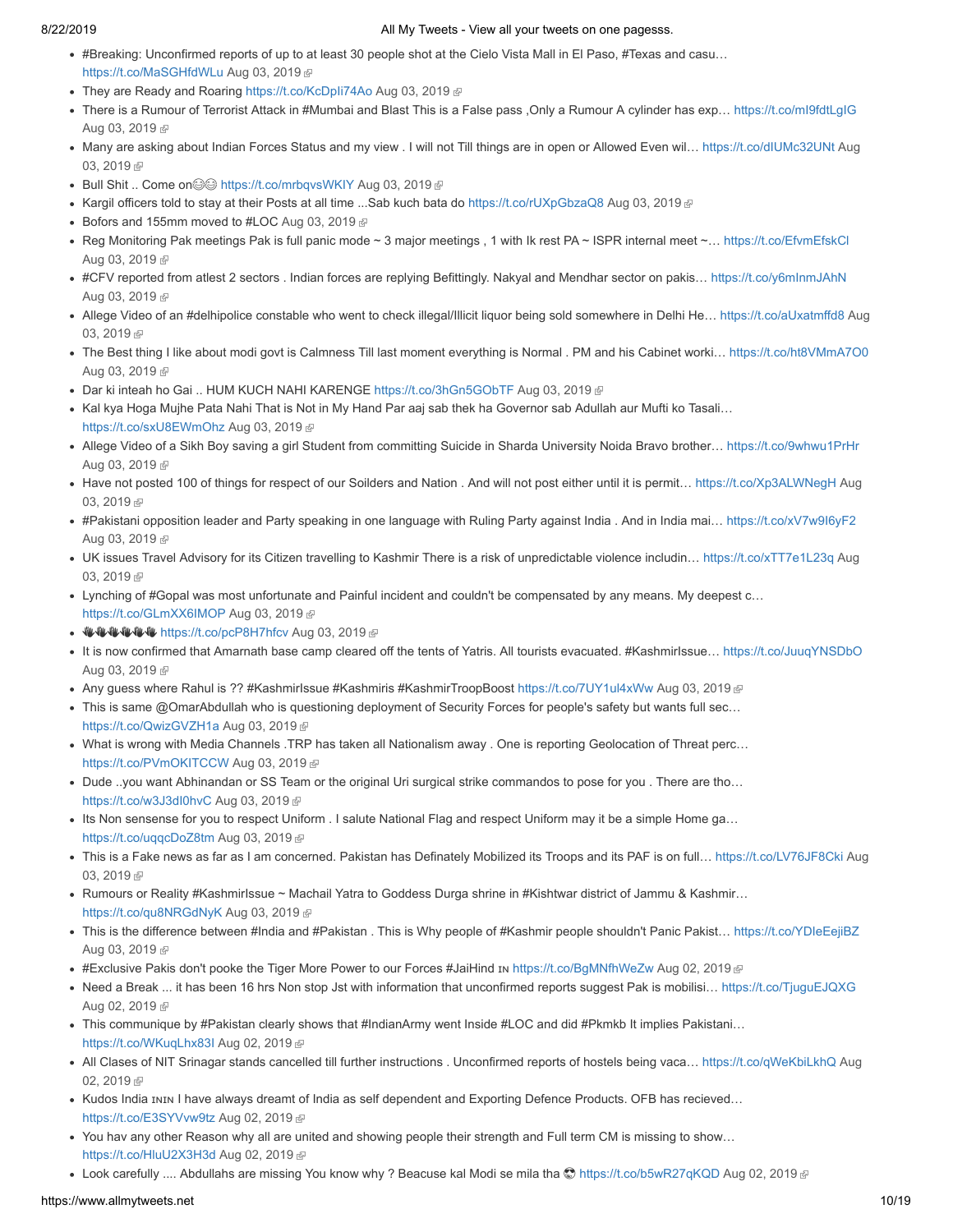- Ek aur Bomb  $\blacklozenge \blacklozenge \blacklozenge$  All leaves of #CRPF soilders in #Kashmir will be cancelled and thoes on leaves will be called Back [Aug 02, 2019](https://twitter.com/meghdootindia/status/1157336976669806592)  $\blacklozenge$
- I congratulate this Brave soilder /Policeman and his spirit of Nationalism. Sitting alone on a Chair he thwarts an... https://t.co/q2h2UeZxk9 Aug 02, 2019
- Rumors are floating of House Arrest of J&K leaders including Mehmoba . It is again a Rumour ....She was just stopp… [https://t.co/uDK0Nsoh6o](http://t.co/uDK0Nsoh6o) [Aug 02, 2019](https://twitter.com/meghdootindia/status/1157324327626235904) @
- Ek aur Bomb  $\bullet$   $\bullet$  [https://t.co/7FscQrMjaB](http://t.co/7FscQrMjaB) [Aug 02, 2019](https://twitter.com/meghdootindia/status/1157321584807309312)  $\bullet$
- End to Rumours / speculation on Trucification of #JammuAndKashmir [https://t.co/07aJyxFzrv](http://t.co/07aJyxFzrv) [Aug 02, 2019](https://twitter.com/meghdootindia/status/1157314205021638657) P
- All are in Panic state . From politicians, Sepratists in Kashmir to their pak Akkas . Jis se jo ban pad raha ha wo... https://t.co/0oyLZtoZYy Aug 02, 2019
- Now Semi -Terrorists are Terrorists Either you are Pregnant or you are Not . Nothing as Almost/Somewhat Any of... [https://t.co/paxt96vZDK](http://t.co/paxt96vZDK) [Aug 02, 2019](https://twitter.com/meghdootindia/status/1157301587464736770) @
- My Salute to these Shadow Warriors who are never Recognised **BRARRARRAR Specific Intel foils Plot to Kill...** [https://t.co/tReSH3Q6pD](http://t.co/tReSH3Q6pD) [Aug 02, 2019](https://twitter.com/meghdootindia/status/1157287523887939584) &
- It has Started..... #LOC #Hajipir #Uri #Kashmir J&K [Aug 02, 2019](https://twitter.com/meghdootindia/status/1157283902999764993)
- Narendra Modi gives counter offer to Donald Trump to make India as Mediator Between USA and Iran after US offered t... [https://t.co/3P0egh0Ogg](http://t.co/3P0egh0Ogg) [Aug 02, 2019](https://twitter.com/meghdootindia/status/1157249670638264320)
- Panic has gripped whole Kashmir as Amarnath Pilgrims were asked to leave #Kashmir immediately by Order Chatters… https://t.co/vMPIECOT2w [Aug 02, 2019](https://twitter.com/meghdootindia/status/1157241888077799424)
- So my Intel is on dot ..... [https://t.co/3itOkBodWS](http://t.co/3itOkBodWS) [Aug 02, 2019](https://twitter.com/meghdootindia/status/1157218933843193856) @
- [Salute to the Jawans of #CISF Transforming individuals into Soldiers.....Unbreakable in Mind, Body & Spirit....… https://t.co/nVMJHvz9f8](https://twitter.com/meghdootindia/status/1157181438908743680) Aug 02, 2019
- You have been in Habit of being Pampered by 2 parents You want All facilities but no responsibility towards Natio… [https://t.co/RIAc7hwjX7](http://t.co/RIAc7hwjX7) [Aug 02, 2019](https://twitter.com/meghdootindia/status/1157156518917070849) @
- Hmm  $\Box$   $\sim$  Hamza after Osama's death started living in or near Pak  $\sim$  US had Intel  $\sim$  IK goes to US & Begs  $\sim$  US agree... [https://t.co/D0NJKRkTB3](http://t.co/D0NJKRkTB3) [Aug 02, 2019](https://twitter.com/meghdootindia/status/1157109871789002753)
- #Pulwama #Kashmir J&K Terrorists attempted to damge 55 RR by IED blast in ZahidBagh village of South Kashmir's Pul… [https://t.co/Na9W5nD0qK](http://t.co/Na9W5nD0qK) [Aug 02, 2019](https://twitter.com/meghdootindia/status/1157103347649769473)
- #pkmkb [Aug 01, 2019](https://twitter.com/meghdootindia/status/1157008008389414912) <sup>®</sup>
- Due to Security Reasons I will not be commenting more on this for Now . More power to Our Forces #JaiHind [Aug 01, 2019](https://twitter.com/meghdootindia/status/1157006404844056576)
- Unconfirmed Reports cmng in of J&K Police personals gaurding some Mosques have been told to report back to lines .… [https://t.co/W2j8pinebS](http://t.co/W2j8pinebS) [Aug 01, 2019](https://twitter.com/meghdootindia/status/1156998977088155648)
- Solve it ~Omar Abdullah meets PM ~ Army Chief is in K met Governor ~25K troops rushed ,10K already sent ~ K col… [https://t.co/vznM5CWbeE](http://t.co/vznM5CWbeE) [Aug 01, 2019](https://twitter.com/meghdootindia/status/1156995369475047424) @
- Unconfirmed Reports of High level meeting called in Pakistan ....... [Aug 01, 2019](https://twitter.com/meghdootindia/status/1156993236042338304)  $\mathbb{F}$
- Dekh bhai you are a Nationalist as far as ur TL is concerned but don't try to teach me on Intel & Power of SM . If… [https://t.co/T07s91Amgu](http://t.co/T07s91Amgu) [Aug 01, 2019](https://twitter.com/meghdootindia/status/1156975509042892800) @
- That was not Fake news . That is expectation of whole India and I support it from my Heart . Sooner or later 35 A w… [https://t.co/J3mhyrrJWo](http://t.co/J3mhyrrJWo) [Aug 01, 2019](https://twitter.com/meghdootindia/status/1156970088718671874) &
- I Request **and in** Indian Media Channels and SM warriors not to share specific information abt Troop or Air Movement .... [https://t.co/yVBtHvtqPI](http://t.co/yVBtHvtqPI) [Aug 01, 2019](https://twitter.com/meghdootindia/status/1156967340904308736) &
- #Pakistan is regularly attempted to send Terrorists , it has re-activated Terror launch pads across #LOC , also Pak… [https://t.co/JpOS17qUUg](http://t.co/JpOS17qUUg) [Aug 01, 2019](https://twitter.com/meghdootindia/status/1156959466383822849) @
- Reports of CAPS coming in from both sides Reports of Jets buzzing have increased [Aug 01, 2019](https://twitter.com/meghdootindia/status/1156955326760931328)
- Pls do your part ...I am doing it now [https://t.co/fO61xU7sSf](http://t.co/fO61xU7sSf) [Aug 01, 2019](https://twitter.com/meghdootindia/status/1156952943347695618) @
- Pakistanis cancelled order on #UberEATS because name of the Guy was Abhinandan [Aug 01, 2019](https://twitter.com/meghdootindia/status/1156951768682524678)  $\mathbb F$
- My week on Twitter  $\leq$ : 1.19K Mentions, 27.8K Mention Reach, 10.9K Likes, 2.68K Retweets, 760 Replies. See yours with... [https://t.co/aneT2V9tL8](http://t.co/aneT2V9tL8) [Aug 01, 2019](https://twitter.com/meghdootindia/status/1156935218487599104) @
- I don't know How much of this is true but Japan needs Accolades [https://t.co/GSQjWN2KtU](http://t.co/GSQjWN2KtU) [Aug 01, 2019](https://twitter.com/meghdootindia/status/1156926393294282753) @
- #MSDhoni has started his regular task with Victor Force @ChinarcorpsIA in South #Kashmir & will be part of active… [https://t.co/ND7C7fs3VY](http://t.co/ND7C7fs3VY) [Aug 01, 2019](https://twitter.com/meghdootindia/status/1156889631004209152) @
- Some Old ritual in #Pakistan , where by a Men Flaunt their Genitals and attract Women like some Animal species . Th… [https://t.co/EVLpa6oXhn](http://t.co/EVLpa6oXhn) [Aug 01, 2019](https://twitter.com/meghdootindia/status/1156875686092537857)
- The power of SM can be felt in #Zomato's pants . Liberals and Anti-Nationals thought it too in 2014/19 and took Hi... [https://t.co/G5xTBV6eSK](http://t.co/G5xTBV6eSK) [Aug 01, 2019](https://twitter.com/meghdootindia/status/1156871859293442048) &
- $\bullet$  Last 2 pics  $\Box$  [https://t.co/quYu8pH283](http://t.co/quYu8pH283) [Aug 01, 2019](https://twitter.com/meghdootindia/status/1156864847285374976) @
- Controlled Demolition..Ballet style [https://t.co/m9c31FFyjA](http://t.co/m9c31FFyjA) [Aug 01, 2019](https://twitter.com/meghdootindia/status/1156850422260178944)
- More than 300 friends have followed in a week but @Twitter is working hard to keep my Ego in check. With Due Respe... https://t.co/APIUwm8Euj [Aug 01, 2019](https://twitter.com/meghdootindia/status/1156845997735075841) @
- Gafora has gone Mad with Frustration and obsession. Lux Cozy XL 95 cm as proof of an medium built 80-85 guy. NEXT… [https://t.co/5zf9s3kQwp](http://t.co/5zf9s3kQwp) [Aug 01, 2019](https://twitter.com/meghdootindia/status/1156842151226908672)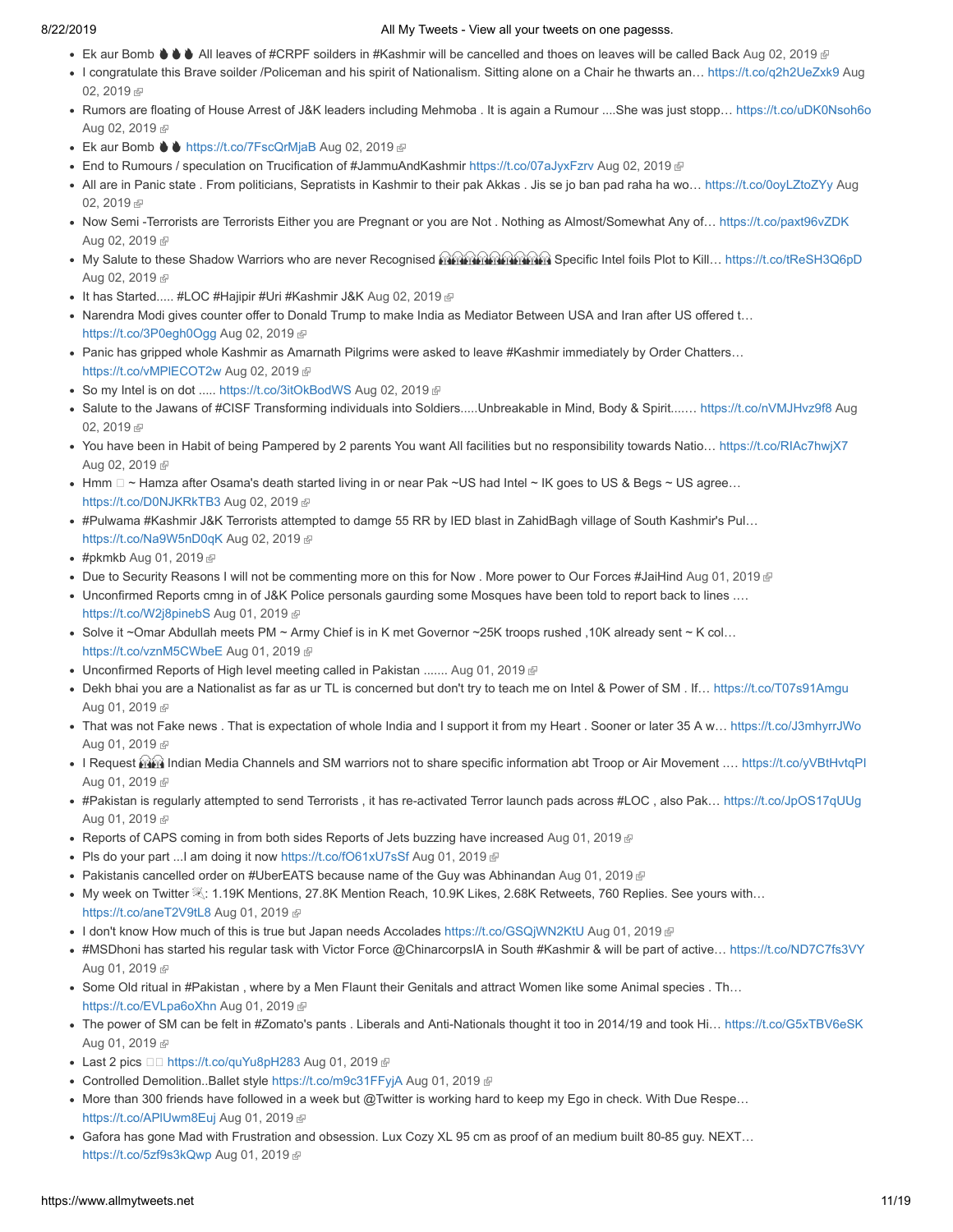- #Kashmir J&K On specific inputs our Forces are raiding various potential Hideouts of Terrorists. OGW's are obstr… [https://t.co/TpBW8PMC6r](http://t.co/TpBW8PMC6r) [Aug 01, 2019](https://twitter.com/meghdootindia/status/1156822819948204033) @
- Both are Ex -Mp's of #BJP Congress Mukt Bharat is on Cards [https://t.co/WW2YKM3QQh](http://t.co/WW2YKM3QQh) [Aug 01, 2019](https://twitter.com/meghdootindia/status/1156802966503882752) @
- Our biggest fans this week: GitaSKapoor, HarbirSinghSuri, seriousfunnyguy. Thank you! via [https://t.co/4oqjwuAq0Y](http://t.co/4oqjwuAq0Y) [https://t.co/2uGGUSSnsa](http://t.co/2uGGUSSnsa) [Aug 01, 2019](https://twitter.com/meghdootindia/status/1156769226536947712) @
- Phone Battery is down 2% No charging here  $\ldots$  JaiHind [Jul 31, 2019](https://twitter.com/meghdootindia/status/1156645334983909376)  $\blacksquare$
- This 'Dam' thing can create International pressure...i am getting unconfirmed reports of International Channels dis... [https://t.co/YKHTFXFKzm](http://t.co/YKHTFXFKzm) [Jul 31, 2019](https://twitter.com/meghdootindia/status/1156634803959226370) @
- #Breaking #US Hamza bin Laden, son of Osama bin Laden, may be dead.□□ [https://t.co/0O0Bwejumu](http://t.co/0O0Bwejumu) [Jul 31, 2019](https://twitter.com/meghdootindia/status/1156631640405229568) @
- Guess whoes having a Blast !! [https://t.co/jjAJ8ZAsa8](http://t.co/jjAJ8ZAsa8) [Jul 31, 2019](https://twitter.com/meghdootindia/status/1156629538559778821)
- People of Delhi get ready for laughter Riot come Elections...Kejru + Sidhu [https://t.co/guciSmMwPr](http://t.co/guciSmMwPr) [Jul 31, 2019](https://twitter.com/meghdootindia/status/1156541707573350400) @
- $\bigcirc$   $\bigcirc$   $\bigcirc$  Bajwa aur Gafora ko bhi bula lete  $\Box$  $\bigcirc$   $\circ$   $\circ$  [https://t.co/U0Bws4HG5k](http://t.co/U0Bws4HG5k) [Jul 31, 2019](https://twitter.com/meghdootindia/status/1156509858620776448)  $\mathbb F$
- Enforcement Directorate has swung in Action . All major Funding in #Kashmir J&K is under investigation. ED sleut… [https://t.co/DBQGZUlLhH](http://t.co/DBQGZUlLhH) [Jul 31, 2019](https://twitter.com/meghdootindia/status/1156461600754155520) @
- Agressive movement of Pak Army can be seen in #nowshera sector . [Jul 31, 2019](https://twitter.com/meghdootindia/status/1156404195529912321)  $\mathbb{F}$
- One more Terrorist is killed in an ongoing encounter at Baktur area of Gurez near Line of Control (LoC) in North Ka… [https://t.co/yJoc9M3TGB](http://t.co/yJoc9M3TGB) [Jul 30, 2019](https://twitter.com/meghdootindia/status/1156263505906917376) @
- Now what ...A blast in #Quetta #Pakistan near Police Station . #Pak in chaos . Plane crashed killing 17 (offocial... https://t.co/rtR5n39mvR Jul 30, 2019
- [Chronology ~Pak have been pooking us on daily basis ,hitting us from behind Civillians ~ Yesterday they targeted… https://t.co/XAeZ1FtsIX](https://twitter.com/meghdootindia/status/1156201765269716992) Jul 30, 2019 图
- [#CeasefireVoilation by #Pakistan Coward Pakis have targeted Civillian areas of Tangdhar town #kashmir J&K .… https://t.co/phkEQ7VDoc](https://twitter.com/meghdootindia/status/1156146575053213696) Jul 30, 2019 图
- Incredible India  $\triangle$  [https://t.co/lQ0ijyWWJO](http://t.co/lQ0ijyWWJO) [Jul 30, 2019](https://twitter.com/meghdootindia/status/1156089960027414528)
- सभी को श्रावण मास शिवरात्रि की हार्दिक शुभकामनाएं। <u>भिभ</u>ि https://t.co/zaWtXAoTIM [Jul 30, 2019](https://twitter.com/meghdootindia/status/1156087138812694528) @
- New CBSE guidelines for Science #Physics #Chemistry #Biology #Time [https://t.co/ubO1rhOkBq](http://t.co/ubO1rhOkBq) [Jul 30, 2019](https://twitter.com/meghdootindia/status/1156058047199903744) @
- #Pakistan has put #Rawalpindi on High Alert & Security has been beefed up . High Ranking officials and Additional F… [https://t.co/NvmUyY2D4a](http://t.co/NvmUyY2D4a) [Jul 30, 2019](https://twitter.com/meghdootindia/status/1156048035324895234) &
- This happens when a Frustrated person in last attempt ,does not get selected as an IAS or IPS and ends up being an... [https://t.co/DUGmZUwEY4](http://t.co/DUGmZUwEY4) [Jul 30, 2019](https://twitter.com/meghdootindia/status/1156044799742377990)
- I salute to peoples creativity .. W/A **noboand [https://t.co/yoBoE2YvOn](http://t.co/yoBoE2YvOn) Jul 29**, 2019 <sup>®</sup>
- Major Riots in #Brazil #Para prison Reports of 50 killed and scores injured [https://t.co/0QarvWK2xO](http://t.co/0QarvWK2xO) [Jul 29, 2019](https://twitter.com/meghdootindia/status/1155907147885993984)
- Can you believe this is New York... [https://t.co/jL2ENzfyRk](http://t.co/jL2ENzfyRk) [Jul 29, 2019](https://twitter.com/meghdootindia/status/1155875214187626496)
- WTF ??? [https://t.co/YUGFwSwxq3](http://t.co/YUGFwSwxq3) [Jul 29, 2019](https://twitter.com/meghdootindia/status/1155849065629831173) @
- On Advice of Concerned Authorities ,all Data with my earlier username has been Deleted on all server and Devices .… [https://t.co/NRavMDhpoz](http://t.co/NRavMDhpoz) [Jul 29, 2019](https://twitter.com/meghdootindia/status/1155806573064626177)
- I am constantly under Attack by #Pakistan Cyber Guys for Past few Days . The intensity of Attacks are increasing ev... [https://t.co/Uf6W6xLAZk](http://t.co/Uf6W6xLAZk) [Jul 29, 2019](https://twitter.com/meghdootindia/status/1155783555969982464)
- [Kejru also wants to feature in a Documentary #PMModionDiscovery #manvswild #ModiHaiToMumkinHai https://t.co/i4kWGDxpZU](https://twitter.com/meghdootindia/status/1155751909925376000) Jul 29, 2019 兩
- #CFV Minor skirmishes from Morning but escalation at #Shahpur Sector in District #Poonch #JammuAndKashmir We are… [https://t.co/2EwfX94EyB](http://t.co/2EwfX94EyB) [Jul 29, 2019](https://twitter.com/meghdootindia/status/1155743940588367872)
- OM Namoh shivai Shambhu Nath re ...... Don't spread Hatred .Remove 35A #India is one #MondayMotivation [https://t.co/X6s99vc21Q](http://t.co/X6s99vc21Q) [Jul 29, 2019](https://twitter.com/meghdootindia/status/1155659717600899072) @
- ISI backed Taliban have today attacked and targeted various high level targets in #Afganistan JUST NOW unconfirme... [https://t.co/f10sFsdN1L](http://t.co/f10sFsdN1L) [Jul 28, 2019](https://twitter.com/meghdootindia/status/1155569411270406144) 图
- I salute this Hero... Girls be cautious... https://t.co/IUo8M5yqs1 [Jul 28, 2019](https://twitter.com/meghdootindia/status/1155558208020176897) @
- #Breaking Something is Cooking: PM #Modi has called an urgent meeting with Amit Shah (BJP President & Home Ministe… [https://t.co/akjLBTiSgG](http://t.co/akjLBTiSgG) [Jul 28, 2019](https://twitter.com/meghdootindia/status/1155553033939374085)
- This is a Great achievement. #Netanyahu sharing video of himself , #Trump #Putin and #Modi means a Lot . 4 Super Po… [https://t.co/BXGx2FRwtN](http://t.co/BXGx2FRwtN) [Jul 28, 2019](https://twitter.com/meghdootindia/status/1155489691849777155) ®
- ...Heavy Shelling Pakio Timhari aisi ki taisi [Jul 28, 2019](https://twitter.com/meghdootindia/status/1155443044918804481) @
- Abe Hutia Pakio Abhinandan M21 ma aaya tha to F16 uda diya...Es bar Rafale ma aayega socho kya kya uda ke jayega… [https://t.co/6r0Qs8bnoP](http://t.co/6r0Qs8bnoP) [Jul 28, 2019](https://twitter.com/meghdootindia/status/1155432951976325122)
- Wow !!!! Miracle is happening with me As soon as i hav started talking abt #Pak ,my followers count hav reduced b… [https://t.co/ng43YxDVc0](http://t.co/ng43YxDVc0) [Jul 28, 2019](https://twitter.com/meghdootindia/status/1155411946708975616)
- #35A double standards #OmarAbdullah born in UK to a British Mother can become J&K CM, MP & Union Minister but chil… [https://t.co/WztqJIvuNC](http://t.co/WztqJIvuNC) [Jul 28, 2019](https://twitter.com/meghdootindia/status/1155365745728974848) @
- Austrian Chancellor Sebastian Kurz has promised a crackdown on Radical #Islam. He announced that his government wo… [https://t.co/LsxaXWFCp3](http://t.co/LsxaXWFCp3) [Jul 27, 2019](https://twitter.com/meghdootindia/status/1155232304857374720)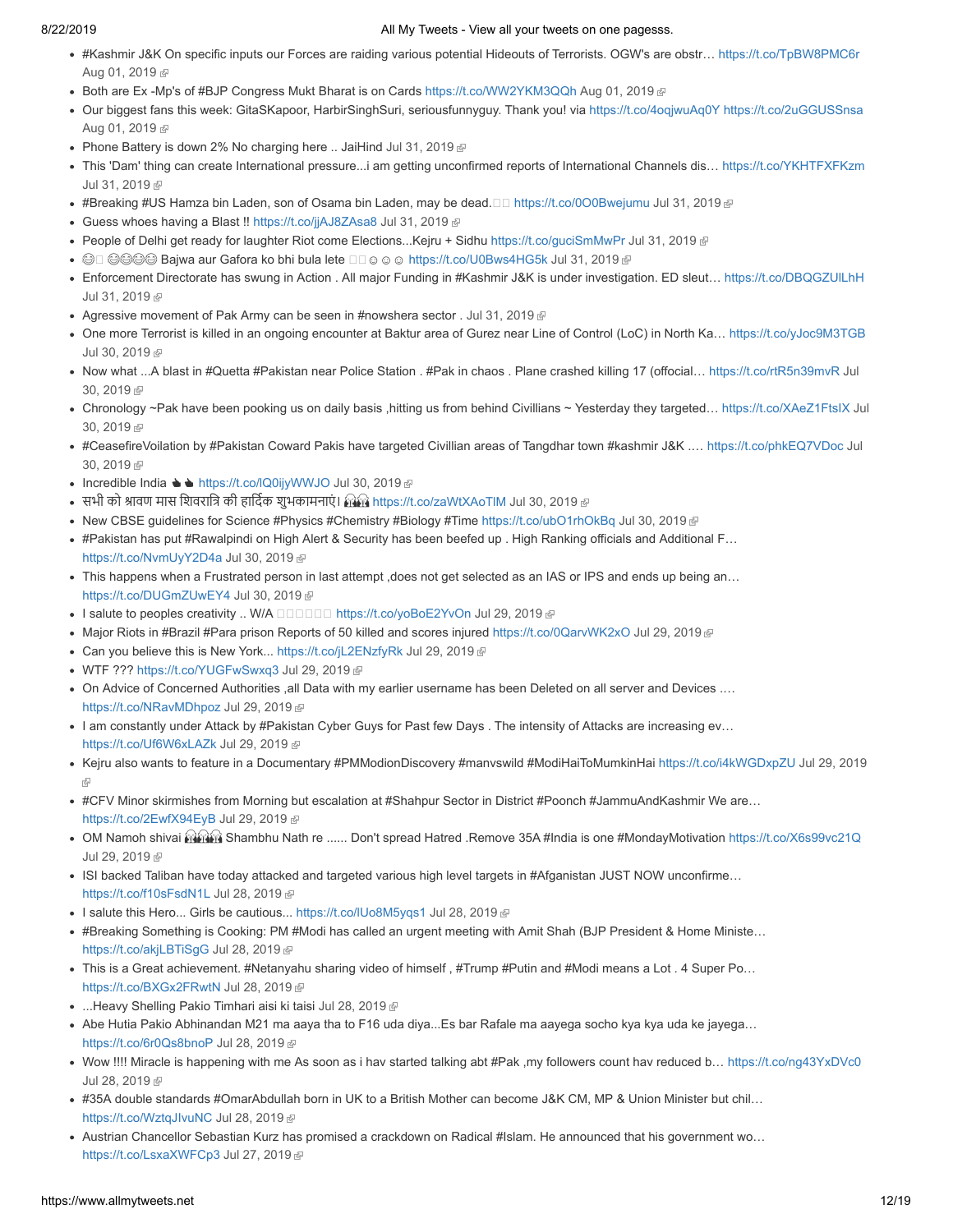- Hutia ki kami nahi ha #Pakistan ma . Pak reporter 389 [on Flooding Wo kaun sa prize hota 'Best Reporter' wala https://t.co/K9JNfvnQ7K](https://twitter.com/meghdootindia/status/1155181907946029056) Jul 27, 2019
- Update from #Pakistan Pak has almost lost #Waziristan. Massive losses to #PakArmy ..More than 20 paki soilders kil… [https://t.co/xIwzZs97gu](http://t.co/xIwzZs97gu) [Jul 27, 2019](https://twitter.com/meghdootindia/status/1155174321343496192) @
- On specific inputs CASO is launched at various places in #Kashmir J&K Major input is in Pinglish #Tral Forces ar… [https://t.co/NDLT9zxnVp](http://t.co/NDLT9zxnVp) [Jul 27, 2019](https://twitter.com/meghdootindia/status/1155165561770221568) @
- Available at Madrassa near you  $\bigcirc$  [https://t.co/BdQzyiaBBz](http://t.co/BdQzyiaBBz) [Jul 27, 2019](https://twitter.com/meghdootindia/status/1155162116107591681)  $\bigcirc$
- This is unfair #Trump , if a company is operating in Foriegn land & generating revenues they shld be subject to loca... [https://t.co/oa3CAJpEzJ](http://t.co/oa3CAJpEzJ) [Jul 27, 2019](https://twitter.com/meghdootindia/status/1155134789504008192) @
- Wow !!! to kill some sepratist 10000 more Soilders are send to K Esko kya bologa... [https://t.co/4mwo3CIViW](http://t.co/4mwo3CIViW) [Jul 27, 2019](https://twitter.com/meghdootindia/status/1155127299760513026) @
- These 4 beauties will be deployed near Pak border in pathankot under Group captain M shaylu and will be part of 125… [https://t.co/PQahOb35Y9](http://t.co/PQahOb35Y9) [Jul 27, 2019](https://twitter.com/meghdootindia/status/1155111239749492737)
- Doval and his key officers visiting #Kashmir 2 days back 40000 troops already in #JammuAndKashmir and enforcement… [https://t.co/d7wF7iWAVq](http://t.co/d7wF7iWAVq) [Jul 27, 2019](https://twitter.com/meghdootindia/status/1155102073693696002) @
- Good suggestion .... Fight against Paki Trolls [https://t.co/PKBwCEFUOc](http://t.co/PKBwCEFUOc) [Jul 27, 2019](https://twitter.com/meghdootindia/status/1155080829762068480) @
- Hitesh was murdered for stopping a Drunk M from pissing outside friends shop Dhruv tyagi was lynched by M for appo... [https://t.co/JwNxm2a5q3](http://t.co/JwNxm2a5q3) [Jul 27, 2019](https://twitter.com/meghdootindia/status/1155077951278342145)
- "इंतज़ार करने वालों को सिर्फ उतना ही मिलता है. जितना कोशिश करने वाले छोड़ देते हैं" भारत के पूर्व राष्ट्रपति. प्र… [https://t.co/Yantc4gm7w](http://t.co/Yantc4gm7w) [Jul 27, 2019](https://twitter.com/meghdootindia/status/1154970291216404480) @
- #Pakistan again voilated Cease fire early morning in Machil sector of frontier #Kupwara district of north #Kashmir… [https://t.co/N3NE4W6K2k](http://t.co/N3NE4W6K2k) [Jul 27, 2019](https://twitter.com/meghdootindia/status/1154965157983899648) &
- Spl screening for @HMOIndia @JmuKmrPolice @ChinarcorpsIA @adgpi #StonePelters #Kashmir #JammuAndKashmir [https://t.co/usSjN6l6AY](http://t.co/usSjN6l6AY) [Jul 26, 2019](https://twitter.com/meghdootindia/status/1154823776942432256)
- Desh Badal raha ha #jaibholenath [https://t.co/xFWCRNK9rc](http://t.co/xFWCRNK9rc) [Jul 26, 2019](https://twitter.com/meghdootindia/status/1154788672794836992)
- What's your excuse.. © [https://t.co/rrsaTbWG6W](http://t.co/rrsaTbWG6W) [Jul 26, 2019](https://twitter.com/meghdootindia/status/1154782112987246592) @
- Gujrat ATS has arrested Mohd Gulam bhatt from #Anantnag #JammuAndKashmir . He is an accused of Bombing Akshardham M… [https://t.co/V44KAfdlvv](http://t.co/V44KAfdlvv) [Jul 26, 2019](https://twitter.com/meghdootindia/status/1154754090603143168) 图
- [#Kumaraswamy having last meal at CM Residence with his colleagues before leaving for Ghar and Ghar ka khanna… https://t.co/45flkUJlfP](https://twitter.com/meghdootindia/status/1154740224896843776) Jul 26, 2019 图
- . This is unacceptable .Family of a soilder who gives everything for his country deserves respect and protection back... [https://t.co/3QUg2lwFOX](http://t.co/3QUg2lwFOX) [Jul 26, 2019](https://twitter.com/meghdootindia/status/1154735901223706626) @
- Ira Trivedi is V C Shukla's granddaughter. Shukla was IB minister during Indira's time and did massive wrongs durin… [https://t.co/NF1KMSfCO1](http://t.co/NF1KMSfCO1) [Jul 26, 2019](https://twitter.com/meghdootindia/status/1154712009339916288) @
- · I congratulate Punjab CM @capt\_amarinder who has promoted Head Constable Satpal Singh, Vir Chakra to Assistant Sub... [https://t.co/uGVpZMYnAg](http://t.co/uGVpZMYnAg) [Jul 26, 2019](https://twitter.com/meghdootindia/status/1154643349527154689)
- Remembering this Day, '26th July 1999' The Victory Day of Kargil War The Brave Sons of I… [https://t.co/mUimyjynXk](http://t.co/mUimyjynXk) [Jul 26, 2019](https://twitter.com/meghdootindia/status/1154604960052436995) ®
- Getting ready for #KargilVijayDiwas . Bravo Officers and Jawan who contributed in #OperationVijay ,... [https://t.co/5F2Yey8yUD](http://t.co/5F2Yey8yUD) [Jul 25, 2019](https://twitter.com/meghdootindia/status/1154457198212214784) ®
- Exact reason is not known but 5 people have died trapped in Car Fire on Outer Ring road near Mukarba Chowk #Delhi .… [https://t.co/xStEun6fzk](http://t.co/xStEun6fzk) [Jul 25, 2019](https://twitter.com/meghdootindia/status/1154451406184542208)
- Stupid ...This was a raid by SOG on special Input and these Students obstructed the Force in carring on their Duty… [https://t.co/Tp1l8Oq0h2](http://t.co/Tp1l8Oq0h2) [Jul 25, 2019](https://twitter.com/meghdootindia/status/1154436378500845568) @
- World may think India will be Biggest Economy in coming years BUT In my opinion 2 Biggest Challenges for India are… [https://t.co/1xDVxO4tvX](http://t.co/1xDVxO4tvX) [Jul 25, 2019](https://twitter.com/meghdootindia/status/1154433122085117952)
- Thank you Friends because of you ,I am able to touch 28 lk Eyeballs in a week ,close to 1 Cr in a month. Please Fo... https://t.co/fxV8jILdxy Jul 25, 2019
- My week on Twitter  $\mathcal{R}$ : 643 Mentions, 3.25K Mention Reach, 6.17K Likes, 1.61K Retweets, 348 Replies. See yours with... [https://t.co/siETrCuUO2](http://t.co/siETrCuUO2) [Jul 25, 2019](https://twitter.com/meghdootindia/status/1154398506557300736) 图
- [What is wrong with people right Now. I suppose Seizing Tankers are in Fashion Ukrain has seized Russian Tanker https://t.co/xoHtmDq9T1](https://twitter.com/meghdootindia/status/1154380723047895042) Jul 25, 2019 图
- Sharabi ko Sharabi mil jata ha par... [https://t.co/z4kzipfakx](http://t.co/z4kzipfakx) [Jul 25, 2019](https://twitter.com/meghdootindia/status/1154378938522542080) @
- What Decipline..unbelievable [https://t.co/A1Y0O2MPHo](http://t.co/A1Y0O2MPHo) [Jul 25, 2019](https://twitter.com/meghdootindia/status/1154351891754569728)
- Follow my Brother @TheAngryLord, His tweets are Gem ..lets take him to 15K and more [https://t.co/2W1JsJcl6K](http://t.co/2W1JsJcl6K) [Jul 25, 2019](https://twitter.com/meghdootindia/status/1154338465086967808) @
- Thankyou @GitaSKapoor Sis ,@ExSecular di and @squintneon bro for your Support and encouragement ....Regards [https://t.co/a7SR3LQm6W](http://t.co/a7SR3LQm6W) [Jul 25, 2019](https://twitter.com/meghdootindia/status/1154335303475187712) 图
- Why are you Pakis hell bound to prove that you belong to MadrassaChap education System .The tweet to which you repl… [https://t.co/PRwF1i5Efv](http://t.co/PRwF1i5Efv) [Jul 25, 2019](https://twitter.com/meghdootindia/status/1154317324117139456)
- I am Fan of #Modi but am deeply disturbed by FM policies. FM says policy of taxation is to redistribute from haves... https://t.co/o53pIKdVln Jul 25, 2019 雨
- A 100 year Old Tree has fallen down near Metro station Chandni Chowk .No Damage was done but this landmark had huge… [https://t.co/xWombjq0sv](http://t.co/xWombjq0sv) [Jul 25, 2019](https://twitter.com/meghdootindia/status/1154272508536709120) 图
- A message by #Afganistan Forces for their Bhikari Paki ISI Spys and Army [https://t.co/oQwqzzfn1g](http://t.co/oQwqzzfn1g) [Jul 25, 2019](https://twitter.com/meghdootindia/status/1154269829722824704)
- Heroism comes in diff Forms .Salute to the India crew ..love you Brothers #JaiHind nun [https://t.co/FGRjfUTZ5v](http://t.co/FGRjfUTZ5v) [Jul 25, 2019](https://twitter.com/meghdootindia/status/1154257924144844802) @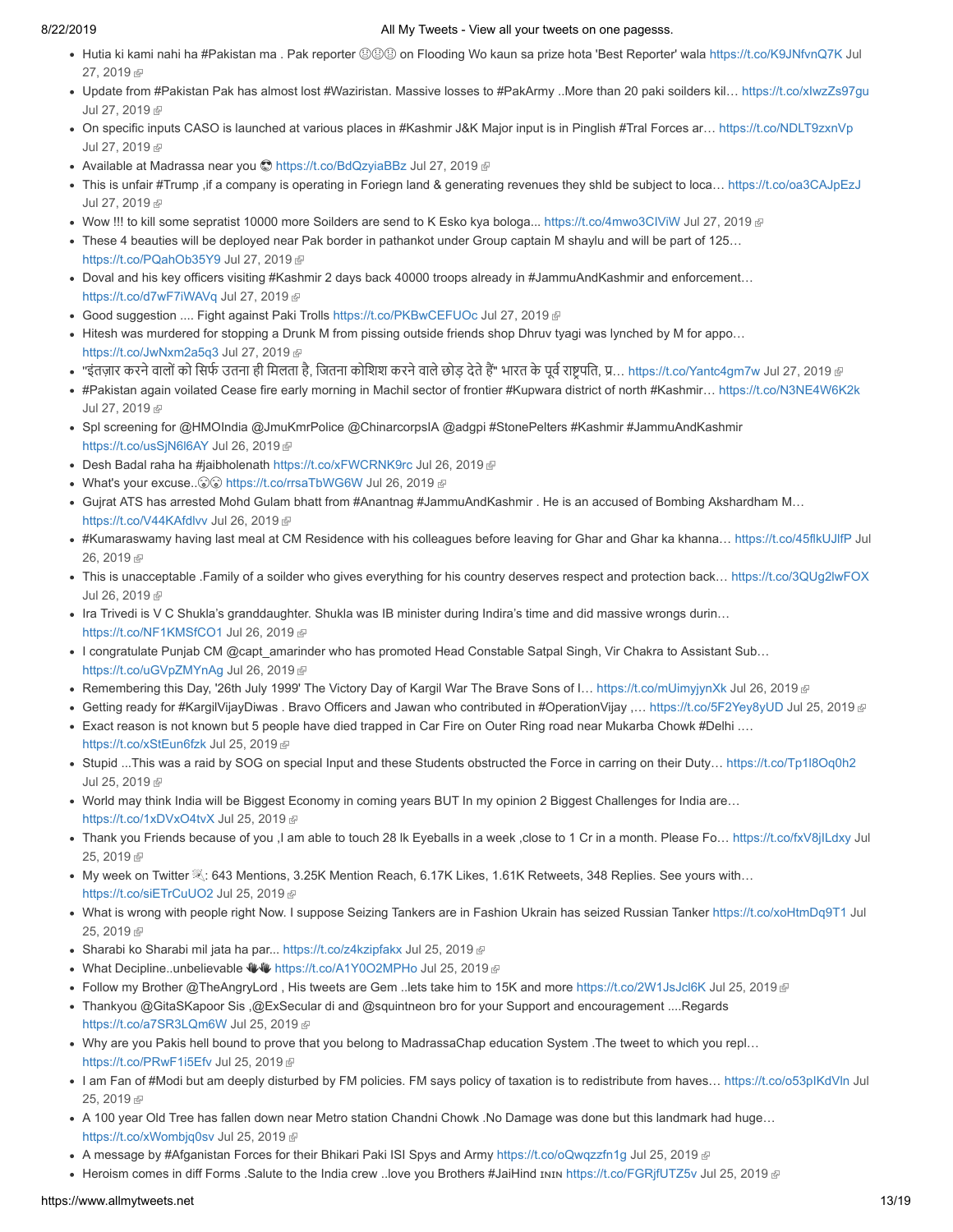- [Our biggest fans this week: GitaSKapoor, ExSecular, squintneon. Thank you! via https://t.co/4oqjwuAq0Y](https://twitter.com/meghdootindia/status/1154232425234522112) [https://t.co/SgUo93jI55](http://t.co/SgUo93jI55) Jul 25, 2019 ÷
- A perfect #RahulBose Moment & [https://t.co/jPd4TRurFW](http://t.co/jPd4TRurFW) [Jul 25, 2019](https://twitter.com/meghdootindia/status/1154221867986612225) ®
- Every Big Journey Starts with a Single Step ...Go ahead ..create Wonders #ThursdayMotivation #ThursdayThoughts [https://t.co/s2qAkmBPKE](http://t.co/s2qAkmBPKE) [Jul 25, 2019](https://twitter.com/meghdootindia/status/1154212718183714816) @
- #UK's new Finance Minister is Sajid Javid . UK is definately going for 72 Hoors [https://t.co/CLEAQ15W4S](http://t.co/CLEAQ15W4S) [Jul 24, 2019](https://twitter.com/meghdootindia/status/1154085438379843590) @
- #BREAKING Now another episode unfurling on World Map #Sudan ~ A major coup attemp ~ Foiled ~ Generals and Leaders... [https://t.co/MLxRVoSQi2](http://t.co/MLxRVoSQi2) [Jul 24, 2019](https://twitter.com/meghdootindia/status/1154082998947467264) 图
- It is high time a Spade is called a Spade .... This Asshole can never understand the language of Humanity and Peace… [https://t.co/eBzSQPKFwx](http://t.co/eBzSQPKFwx) [Jul 24, 2019](https://twitter.com/meghdootindia/status/1154080017862647808) 配
- Heavy #Rains have run Havoc in various part of our country and again #IndianArmy came to rescue saving more than 10… https://t.co/6OJTITQpu4 [Jul 24, 2019](https://twitter.com/meghdootindia/status/1154074916808884224)
- And people are questioning age of this Stalwart #BSYeddyurappa His persistence, patience and dedicationq brought… [https://t.co/C9jR7H4qvw](http://t.co/C9jR7H4qvw) [Jul 24, 2019](https://twitter.com/meghdootindia/status/1154056890529116161) 图
- [This ones a killer : A Grammar freak angry wife texts her husband... You are as useless as "ueue" in the word Queue.](https://twitter.com/meghdootindia/status/1154041701511471110)  
WA Jul 24, 2019 雨
- Intel coming true ..More than 1300 Central security personnel of Black Cat etc are withdrawn from Non required (Thr... [https://t.co/OWOaOXFFNz](http://t.co/OWOaOXFFNz) [Jul 24, 2019](https://twitter.com/meghdootindia/status/1154034223226863618)
- Kuch dino sa Mota bhai ka mood  $\circledcirc$  Aur Communication to the Point Ha [https://t.co/f9k8IdTGAg](http://t.co/f9k8IdTGAg) [Jul 24, 2019](https://twitter.com/meghdootindia/status/1154009994854948867)  $\circledcirc$
- Look How this National Secretary CPI, Atul Anjan is Insulting Retd Maj Gen S.P.Sinha Sun La O 'O' Ganral This is… [https://t.co/OR7Spc0opu](http://t.co/OR7Spc0opu) [Jul 24, 2019](https://twitter.com/meghdootindia/status/1153971345354395648) @
- Why Can't Ducklings have Fun... So Cute....Waterslide https://t.co/TYdDulles5 [Jul 24, 2019](https://twitter.com/meghdootindia/status/1153933360906948608) ®
- I love when Librandu comes in defence of a Pakistani Brother . 3 levels of passport worldwide ~One Civillian ~Sec... [https://t.co/Co2BMUc7uH](http://t.co/Co2BMUc7uH) [Jul 24, 2019](https://twitter.com/meghdootindia/status/1153928298398961665) &
- Welcome back @Kashmir\_suneel Bro .Missed your Heart to Heart Tweets . Please Follow him Guys ... [Jul 24, 2019](https://twitter.com/meghdootindia/status/1153893228564738048)
- [India is now a rising Star in Manufacturing and Engineering. 22 Metro Rails with ultra Modern Facilities were Man… https://t.co/HrO5kdIHhq](https://twitter.com/meghdootindia/status/1153853040144707584) Jul 24, 2019 雨
- [#WednesdayThoughts I have watched this Video many times .....and till Date it gives be Goosebumps… https://t.co/25KTAUxetF](https://twitter.com/meghdootindia/status/1153849994819989504) Jul 24, 2019 凾
- Caption it .... [https://t.co/ErhbpWJQWa](http://t.co/ErhbpWJQWa) [Jul 23, 2019](https://twitter.com/meghdootindia/status/1153734780950679552)
- Taliban Giving Direct warning to #Trump and Indirect to #ImranKhanPrimeMinister Pakistan. All Nations who have dre... [https://t.co/7qw28EGO1j](http://t.co/7qw28EGO1j) [Jul 23, 2019](https://twitter.com/meghdootindia/status/1153724843428237312)
- 'My son died but don't stop sending ur sons to Army', said father of Braveheart Aurangzeb last yr as his son was k… [https://t.co/59EeOwjTPw](http://t.co/59EeOwjTPw) [Jul 23, 2019](https://twitter.com/meghdootindia/status/1153718622973337600) @
- #ImranKhanPrimeMinister Pak is the biggest liar. People of #Pakistan . In his leadership Pak has taken loan of rec… [https://t.co/PHRoLFDwVn](http://t.co/PHRoLFDwVn) [Jul 23, 2019](https://twitter.com/meghdootindia/status/1153715194859671553) @
- Srk Fan hoga pakka ....Ab etna gir jao ga Srkians... @desimojito apna 3d hologram bana lo [https://t.co/xKENDtaDN8](http://t.co/xKENDtaDN8) [Jul 23, 2019](https://twitter.com/meghdootindia/status/1153710697236160512) @
- With the Grace of Bhola Baba and hard work of our Security Forces , Tomorrow #AmarnathYatra will cross 3 lakh Mark… [https://t.co/n2LCF9C0Tc](http://t.co/n2LCF9C0Tc) [Jul 23, 2019](https://twitter.com/meghdootindia/status/1153699834529845248) 图
- Beta Trumpu kaun se Kashmir ki Baat kar rahe tha [https://t.co/iNVWN8k2af](http://t.co/iNVWN8k2af) [Jul 23, 2019](https://twitter.com/meghdootindia/status/1153663751343656962)  $\mathbb P$
- #Modi told #Trump come to #Kashmir & Meditate and Trump heard come to Kashmir & mediate! Perils of the English lang… [https://t.co/pMQVi2zRi2](http://t.co/pMQVi2zRi2) [Jul 23, 2019](https://twitter.com/meghdootindia/status/1153640940323524608)
- #FaceApp #Face App #faceappchallange [https://t.co/L2U284sG6i](http://t.co/L2U284sG6i) [Jul 23, 2019](https://twitter.com/meghdootindia/status/1153629918212677633)
- "भारत की फ़ज़ाओं को सदा याद रहूँगा आज़ाद था, आज़ाद हूँ, आज़ाद रहूँगा" चंद्रशेखर आज़ाद जी की जन्मतिथि पर उन्हें साद[… https://t.co/dZdqGlbTFQ](https://twitter.com/meghdootindia/status/1153572654256812033) Jul 23, 2019
- [Again #CFV by #Pakistan at atleast 2 locations ...working on details but atleast at one location Firing is Intense #JammuAndKashmir Jul 23,](https://twitter.com/meghdootindia/status/1153561757924777985) 2019 雨
- #NIA is narrowing its grip on Money launderes in #Kashmir J&K . 12 properties of Yasin Malik under observation/Scan… [https://t.co/J4MFebzkgO](http://t.co/J4MFebzkgO) [Jul 23, 2019](https://twitter.com/meghdootindia/status/1153559997223067648)
- In an unconfirmed development Z+ Black cat commando, Security cover of many prominent leaders including Akhilesh Y... [https://t.co/yT9qJzHmMU](http://t.co/yT9qJzHmMU) [Jul 23, 2019](https://twitter.com/meghdootindia/status/1153502742502993920) 配
- #Breaking ~ This can be Big First Russian millitary Jets entered South Korean Air Space and now Chinese Millitary… [https://t.co/5cMTKa5W3E](http://t.co/5cMTKa5W3E) [Jul 23, 2019](https://twitter.com/meghdootindia/status/1153498050490331136) ®
- Just Press the Button and experience whole Krishna Gatha **Mai Shri Krishna [https://t.co/pK1jnUAHSU](http://t.co/pK1jnUAHSU) [Jul 23, 2019](https://twitter.com/meghdootindia/status/1153482250119311360)** ®
- #GoodMorning Friends There is a difference between Having A moon on flag PK n Having A Flag on moonIN Jai Hind... [https://t.co/H7mMOfaA86](http://t.co/H7mMOfaA86) [Jul 23, 2019](https://twitter.com/meghdootindia/status/1153481228701450240) @
- We have responded in the language pakistan understands and Casualities on Pak side are quite high .The Martyrdom of… [https://t.co/Uwj9n8OOMT](http://t.co/Uwj9n8OOMT) [Jul 22, 2019](https://twitter.com/meghdootindia/status/1153350252306415616) @
- While #India was getting ready to Conquer the Moon . We were trending #Chandrayaan2 And Pakistan was trending… [https://t.co/gasbyS7woJ](http://t.co/gasbyS7woJ) [Jul 22, 2019](https://twitter.com/meghdootindia/status/1153278461856768001) &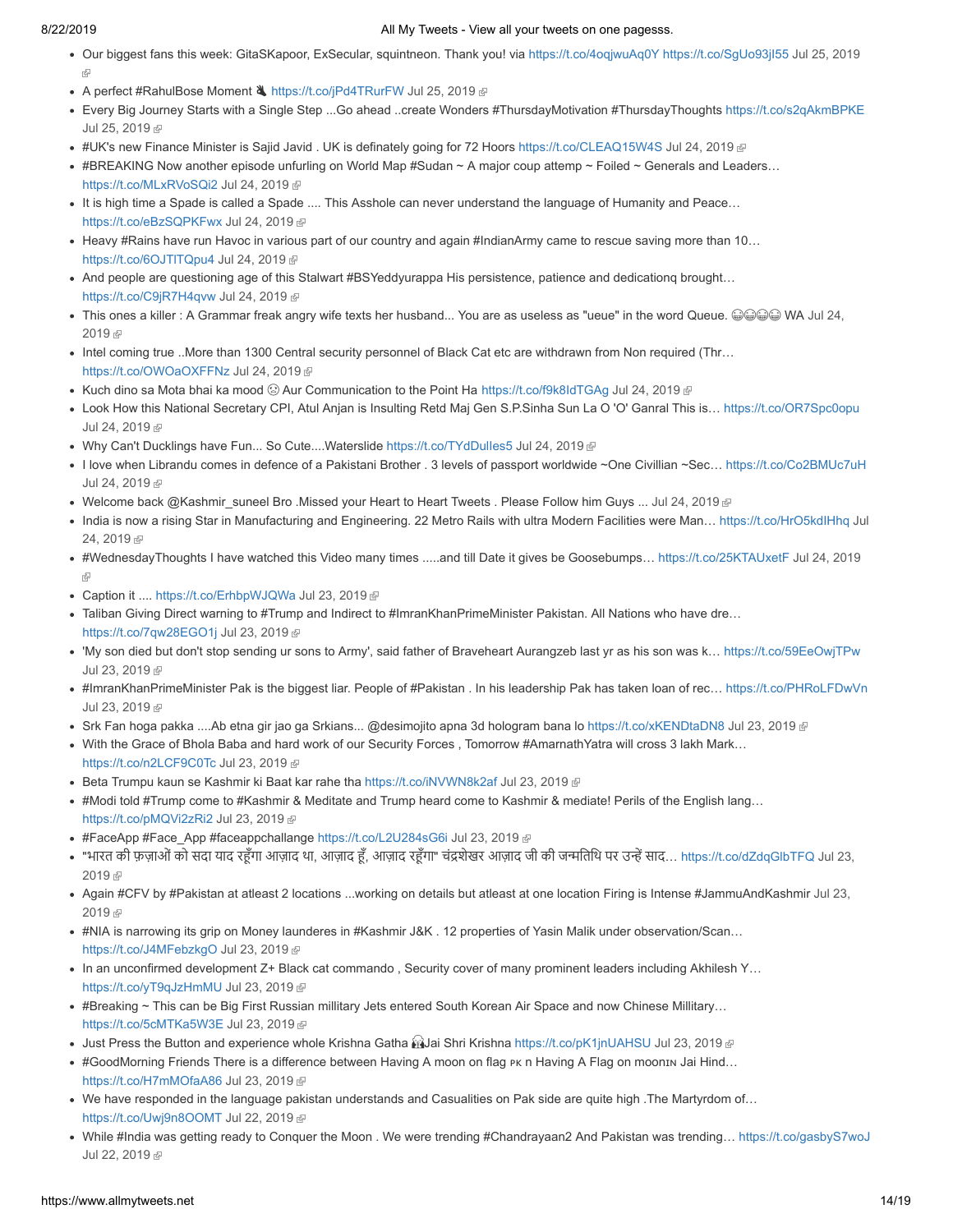- The wait is Over #Chandrayaan2 leaves the Earth into the Space with the mission to reach and explore Moon . Touchi… [https://t.co/9Tpj2Rnhs7](http://t.co/9Tpj2Rnhs7) [Jul 22, 2019](https://twitter.com/meghdootindia/status/1153234188973199360)
- [A mall and 12 properties worth15 crores in Sringar alone and Yasin malik is Poor Sepratist instigating poor people… https://t.co/o2LSprnxar](https://twitter.com/meghdootindia/status/1153206603849424897) Jul 22, 2019 图
- .. Super Rich Tax by GOI has spooked Foreign Portfolio Managers to withdraw money from Indian mkt .Already market is i... [https://t.co/T8zUh87ltP](http://t.co/T8zUh87ltP) [Jul 22, 2019](https://twitter.com/meghdootindia/status/1153197072142569472)
- आवण के पहले सोमवार की आप सभी को हार्दिक शुभकामनाएं, भोलेनाथ आपकी सभी इच्छाओं को पूर्ण करें! #ॐत्मः शिवाय शिशि… https://t.co/6k7ix8kxfE Jul 22, 2019 图
- 3.......2.......1...... GO..^^}^^}^}^}\\*\} □ [https://t.co/njKoCeZiWM](http://t.co/njKoCeZiWM) [Jul 21, 2019](https://twitter.com/meghdootindia/status/1152971825179054080) ☞
- [#PakistanArmy training misfired #Taliban accidently blows off his Suicide vest in #Afganistan, killed 15 fellow Tal… https://t.co/RJ3Ja5wABH](https://twitter.com/meghdootindia/status/1152967603633057793) Jul 21, 2019
- Ya #Pakistan punjab [https://t.co/HyVGCBbzia](http://t.co/HyVGCBbzia) [Jul 21, 2019](https://twitter.com/meghdootindia/status/1152901198996885504) *®*
- Believe in God Sometimes when he gives you a problem he is saving you from a Bigger Catastrophe [https://t.co/wvrwj2GkVD](http://t.co/wvrwj2GkVD) [Jul 21, 2019](https://twitter.com/meghdootindia/status/1152893112928235520) ®
- Bigger the Man , Bigger the security and Protocol. Image is directly proportionate to Respect Worry abt 80% of your... [https://t.co/vWsrOcsNCc](http://t.co/vWsrOcsNCc) [Jul 21, 2019](https://twitter.com/meghdootindia/status/1152871282695782400) @
- A special Thanks to @desimojito for #LionKing #LionKing2019 . From acting to Dubbing to .... [https://t.co/0vPo7P4gcA](http://t.co/0vPo7P4gcA) [Jul 21, 2019](https://twitter.com/meghdootindia/status/1152868335316393984) @
- Brand Ambassador of #Assam visiting areas effected by #AssamFloods [https://t.co/SJ41fLrzWm](http://t.co/SJ41fLrzWm) [Jul 21, 2019](https://twitter.com/meghdootindia/status/1152820094885457920) @
- Pak PM #ImranKhan arrived in #US on Qatar Airways not PIA. #PKMKB Any Guess Why ? [https://t.co/iMRDnWQYGq](http://t.co/iMRDnWQYGq) [Jul 21, 2019](https://twitter.com/meghdootindia/status/1152816080177418240)
- Great win for India n DREAM welcome for #Imrankhan in #US  $\sim$  n we were waiting for right time to respond to #CFV and... [https://t.co/rwymLjh4u7](http://t.co/rwymLjh4u7) [Jul 21, 2019](https://twitter.com/meghdootindia/status/1152812827989565441)
- Jai #Haryana Doing Farming with #Audi Eb kheta ma sona ugega... [https://t.co/dN6rgkUYrn](http://t.co/dN6rgkUYrn) [Jul 20, 2019](https://twitter.com/meghdootindia/status/1152645508185247744)
- #Pakistan channels are buzzing with discussion on 2 strategically important All weather Bridges near IB, in Kathua… [https://t.co/tztQ7xaJGD](http://t.co/tztQ7xaJGD) [Jul 20, 2019](https://twitter.com/meghdootindia/status/1152607995089473538) @
- Don't touch my Mobile Darling **D** https://t.co/z1cl2AmIIB [Jul 20, 2019](https://twitter.com/meghdootindia/status/1152586860968865792) *®*
- If i am right that Man beating the Tourist seems to be from peaceful community [https://t.co/CXmpG0EX8H](http://t.co/CXmpG0EX8H) [Jul 20, 2019](https://twitter.com/meghdootindia/status/1152576455718473728)
- DGP #jammukashmir #DilbagSingh has said ~ Forces have neutralized 23 Millitants/Terrorists out of 57 new recruitmen… [https://t.co/3QBNDnkJMw](http://t.co/3QBNDnkJMw) [Jul 20, 2019](https://twitter.com/meghdootindia/status/1152575101558120448)
- Sadened by demise of #sheilaDikshit . Ideology apart, people of #Delhi always respected her for Delhi's development... [https://t.co/wPoJ9Xd9Kq](http://t.co/wPoJ9Xd9Kq) [Jul 20, 2019](https://twitter.com/meghdootindia/status/1152537192482275329) 图
- "Touch The Sky With Glory" Come 31st July #IAF is paying tribute to Wg cdr #Abhinandan by launching a new Action pa… [https://t.co/hm9xMa8DjI](http://t.co/hm9xMa8DjI) [Jul 20, 2019](https://twitter.com/meghdootindia/status/1152477491363057666) 图
- Amidst #rajnathsingh reaching Dras to pay Homage to #Kargil War Heroes on #KargilVijayDiwas #Pakistan is back to it… [https://t.co/9Pq1wgQubg](http://t.co/9Pq1wgQubg) [Jul 20, 2019](https://twitter.com/meghdootindia/status/1152442246681120768)
- Situation is turning from Bad to worse in #StraitOfHormuz . Emergency Cobra level meeting of the highest level is n... [https://t.co/iFx69JEb8J](http://t.co/iFx69JEb8J) [Jul 19, 2019](https://twitter.com/meghdootindia/status/1152280620455718912) &
- Pak retaliating #CFV at Rajouri sector We are ready Fukras Replying Befittingly [https://t.co/ILYVChS312](http://t.co/ILYVChS312) [Jul 19, 2019](https://twitter.com/meghdootindia/status/1152245838036385793) @
- Another Feather in #DRDO's cap . It has successfully tested NAG-3rd Generation Anti Tank Guided Missile Congratul… [https://t.co/VZU0iVks5o](http://t.co/VZU0iVks5o) [Jul 19, 2019](https://twitter.com/meghdootindia/status/1152239737286975488)
- #CRPF has adressed long overdue Demand of Protective Gear especially made for Women on Law and Order Duty . This is… [https://t.co/a8xQonyZaK](http://t.co/a8xQonyZaK) [Jul 19, 2019](https://twitter.com/meghdootindia/status/1152224058680856577)
- 'Khoj' belongs to same Breed Beligian Malinios which is believed to have accompanied US Navy Seal Team which killed… [https://t.co/Zsu4CGoeX1](http://t.co/Zsu4CGoeX1) [Jul 19, 2019](https://twitter.com/meghdootindia/status/1152216771597762560) 图
- [I just can't wait know ...one of my first crush was Top Gun 1 and now come 2020..Top Gun 2 Maverick..just awsm https://t.co/dq3vIChsBJ](https://twitter.com/meghdootindia/status/1152197940821102592) Jul 19, 2019
- Pls Don't complicate things https://t.co/0zJtEGINza [Jul 19, 2019](https://twitter.com/meghdootindia/status/1152182870514888705)
- Hindu aur Sikh to choose kar rahe ha kaun se job lani ha aur kaun se nahi [https://t.co/eYsN27X1hE](http://t.co/eYsN27X1hE) [Jul 19, 2019](https://twitter.com/meghdootindia/status/1152155897117831168) @
- In an applaudable Move ,female security staff at St George's Hospital made M woman remove her Burqa before entering… [https://t.co/BSD490oB9N](http://t.co/BSD490oB9N) [Jul 19, 2019](https://twitter.com/meghdootindia/status/1152111158066741248) @
- [#Kashmir #JammuAndKashmir Internet will be snapped in South kashmir J&K RR and other Teams mobilising Something major on cards Jul](https://twitter.com/meghdootindia/status/1152106695063035904) 19, 2019
- The old man still hasn't lost his touch. But the secret lies in the last scene.  $\textcircled{}}\Box\Box$  Age is in mind... https://t.co/xliyrjDuwv [Jul 19, 2019](https://twitter.com/meghdootindia/status/1152058719854706690)
- Rare video of Lightning Strike [https://t.co/RN0X36nI0c](http://t.co/RN0X36nI0c) [Jul 18, 2019](https://twitter.com/meghdootindia/status/1151920733586509824)
- Friends She is DCP #HaryanaPolice Pehchano kaun Hint: DANGAL [https://t.co/uZ6Pxkwa1s](http://t.co/uZ6Pxkwa1s) [Jul 18, 2019](https://twitter.com/meghdootindia/status/1151918133256454144) @
- Trump said Not looking at sanctioning Turkey on purchase of S-400 from Russia and some Pandits were Brainstroming o… [https://t.co/gJiZAzgqOn](http://t.co/gJiZAzgqOn) [Jul 18, 2019](https://twitter.com/meghdootindia/status/1151902196088180736)
- Switch to E Mode (Good Info) [https://t.co/RmGmxgGrc5](http://t.co/RmGmxgGrc5) [Jul 18, 2019](https://twitter.com/meghdootindia/status/1151896507357859840) @
- When you do Masters in Economics and end up writing Article on Socio-political aspect, you are bound to make Blunde… [https://t.co/jYoNaya9gQ](http://t.co/jYoNaya9gQ) [Jul 18, 2019](https://twitter.com/meghdootindia/status/1151867701893013504)
- Via Zozi la ..Daar ke aage jeet ha [https://t.co/Cq2qIyi4Yc](http://t.co/Cq2qIyi4Yc) [Jul 18, 2019](https://twitter.com/meghdootindia/status/1151864030471966720) @
- My week on Twitter  $\Im$ : 246 Mentions, 13.7K Mention Reach, 1.56K Likes, 529 Retweets, 117 Replies. See yours with... [https://t.co/gTLGGr4T2W](http://t.co/gTLGGr4T2W) [Jul 18, 2019](https://twitter.com/meghdootindia/status/1151861779435327489)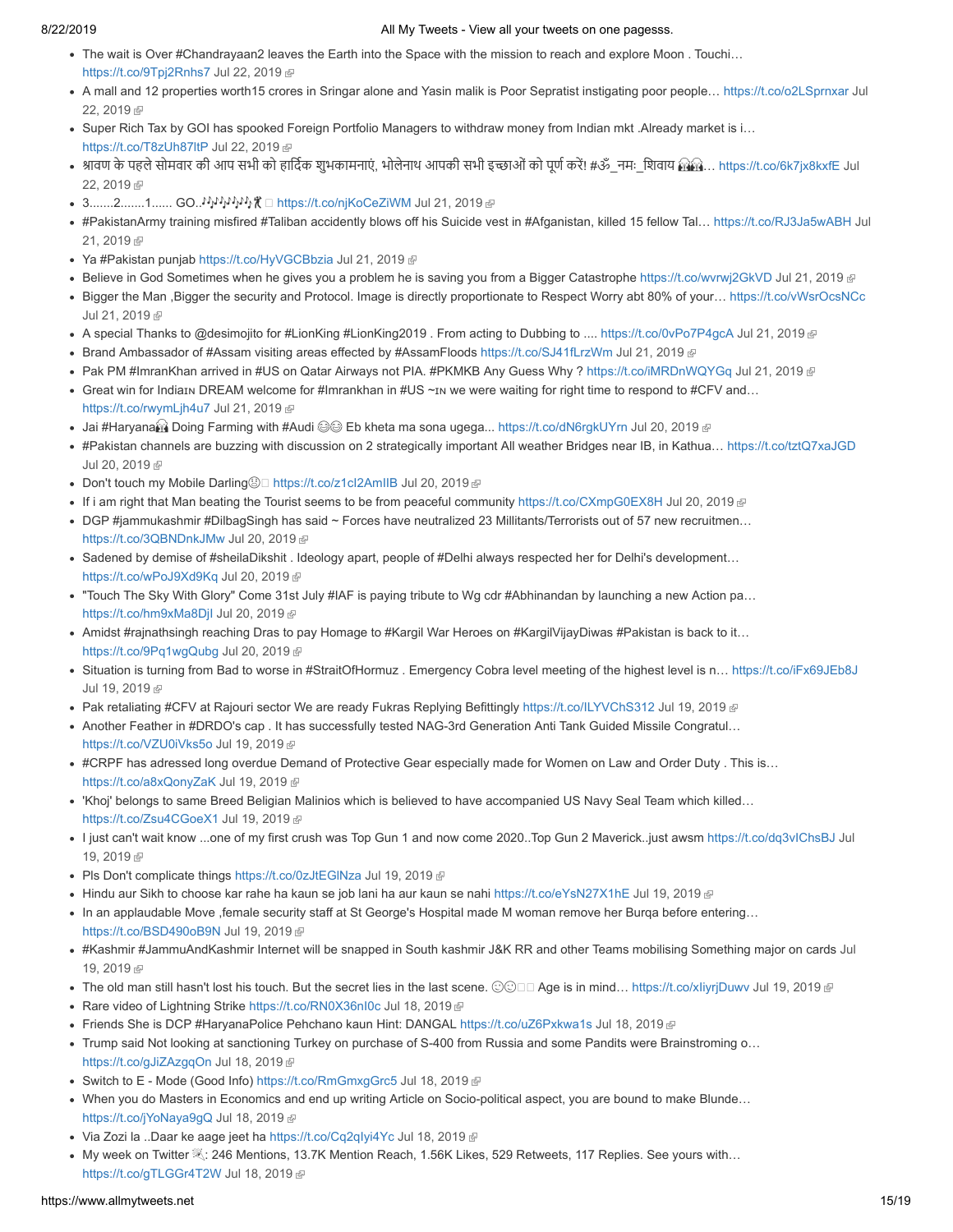- □□ सावन में मेंढक ➡भी दिख जातें हैं सुंदर झाड़ियों में I [https://t.co/pfqugJw2Jr](http://t.co/pfqugJw2Jr) [Jul 18, 2019](https://twitter.com/meghdootindia/status/1151856321227976704) @
- In continuance of NSG presence at major Metropolis. #Mumbai will get married accommodation for #NSG Black cat comm… [https://t.co/mrSBuu67fP](http://t.co/mrSBuu67fP) [Jul 18, 2019](https://twitter.com/meghdootindia/status/1151854625630253056) 图
- Major Attack at #Kandahar Police HQ #Afganistan by #Pakistan backed #Taliban . More than 15 Casualities so far incl… [https://t.co/4PO5vDyuXG](http://t.co/4PO5vDyuXG) [Jul 18, 2019](https://twitter.com/meghdootindia/status/1151850756435136512) 图
- And @realDonaldTrump was thinking #HafizSaeed is Arrested and at some Millitary safe house in Gulmarg #Pakistan . 1… [https://t.co/tbavNsbFYr](http://t.co/tbavNsbFYr) [Jul 18, 2019](https://twitter.com/meghdootindia/status/1151844932702707712)
- Practicing Fielding sliding Style [https://t.co/RCiyVYenBp](http://t.co/RCiyVYenBp) [Jul 18, 2019](https://twitter.com/meghdootindia/status/1151842139648565248)
- Beautiful.. #SareeTwitter [https://t.co/PiPF0JJTkh](http://t.co/PiPF0JJTkh) [Jul 18, 2019](https://twitter.com/meghdootindia/status/1151834142767628290)
- Our biggest fans this week: pandey indrani, AutismFather09, terikahkelunga. Thank you! via [https://t.co/4oqjwuAq0Y](http://t.co/4oqjwuAq0Y) [https://t.co/NzNuRnVnPZ](http://t.co/NzNuRnVnPZ) [Jul 18, 2019](https://twitter.com/meghdootindia/status/1151695761001844737) @
- #Assam and #Bihar are in bad shape .Floods have caused Havoc .#KazirangaNationalPark is totally submerged. People a… [https://t.co/lCtwU41aIA](http://t.co/lCtwU41aIA) [Jul 18, 2019](https://twitter.com/meghdootindia/status/1151681305882398720) 图
- My sources are on dot . Condition of distributing kuran /Quran has been Withdrawn in #RichaBharati case. Rest all o… [https://t.co/A3aqwf2lpC](http://t.co/A3aqwf2lpC) [Jul 17, 2019](https://twitter.com/meghdootindia/status/1151473133385162753) @
- $\bullet \;\;$ ुदान करना इसे कहते हैं सीधा जन्नत जायेगा ये महापुरुष.  $\mathbb{Q}\oplus\mathbb{Q}$  [https://t.co/mqYwHpdhMd](http://t.co/mqYwHpdhMd) [Jul 17, 2019](https://twitter.com/meghdootindia/status/1151440303192072192)  $\mathbb{P}$
- #India demands in #KulbhushanJadhav case: ~Consular Access for KJ ~Rubbishes claim of KJ being a Spy ~Release of… [https://t.co/ZKmN5lz50V](http://t.co/ZKmN5lz50V) [Jul 17, 2019](https://twitter.com/meghdootindia/status/1151389049141256193)
- Excellent move by Swami ji by showing #support to #RichaBharti in her time of need . @Ish\_Bhandari is an excellent… [https://t.co/DdBhSLDPE6](http://t.co/DdBhSLDPE6) [Jul 17, 2019](https://twitter.com/meghdootindia/status/1151385573694697472) @
- A perfect reply by a Soilder When you ask What is your Religion ~Indian What is your Blood group~Indian+... https://t.co/8lNkr0KiHO Jul 17, 2019
- Let's Remember today on 17th July the only PVC reciepient from @IAF\_MCC Flying Officer Nirmal Jit Singh Sekhon He... [https://t.co/BmnIaWNjPq](http://t.co/BmnIaWNjPq) [Jul 17, 2019](https://twitter.com/meghdootindia/status/1151362938680139776) 图
- Look #PakistanArmy Civillians have better home made #UCAV or in your words (Drone) than your #ARMY @@. Kab tak chin... [https://t.co/upMDZZs136](http://t.co/upMDZZs136) [Jul 17, 2019](https://twitter.com/meghdootindia/status/1151349376423350272)
- La le es na ....un sab mullao ki jo sala shor machata ha .. Kamin ko Kamin hi kaat sakta ha [https://t.co/NFNGAf4DZ3](http://t.co/NFNGAf4DZ3) [Jul 16, 2019](https://twitter.com/meghdootindia/status/1151160003291598848) @
- Anil kapoor watching Future #ICC World Cup [https://t.co/BnUzI6blvn](http://t.co/BnUzI6blvn) [Jul 16, 2019](https://twitter.com/meghdootindia/status/1151157152448335872) @
- Feels like Kapil sibal and Barkha in today's scenario [https://t.co/6Sb1LRv2Aa](http://t.co/6Sb1LRv2Aa) [Jul 16, 2019](https://twitter.com/meghdootindia/status/1151153899450974208) @
- #Pakistan PM #ImranKhan Is not permitted to Travel alone to US .He will be accompanied by DG ISI and CAOS ,so that… [https://t.co/W3YsqApi3y](http://t.co/W3YsqApi3y) [Jul 16, 2019](https://twitter.com/meghdootindia/status/1151127556457807872)
- 40 years after Retirement, IAF man gave 97% of his Savings 1 crore back to Defence Forces with full support of his… [https://t.co/qczwULeDmW](http://t.co/qczwULeDmW) [Jul 16, 2019](https://twitter.com/meghdootindia/status/1151096144425967616)
- तलाक के बाद जज ने मुस्लिम जोडे से कहा- "अब तुम दोनों स्वतंत्र हो कोई रिश्ता न रहा" पति- अब हम आजाद हैं सारे रिश[… https://t.co/MO5XfVRo95](https://twitter.com/meghdootindia/status/1151074475099582464) Jul 16, 2019 图
- This is one of the best thing I hav come across in recent times . A seprate ,fully protected and integrated Townshi... [https://t.co/sAF4pHM1vw](http://t.co/sAF4pHM1vw) [Jul 15, 2019](https://twitter.com/meghdootindia/status/1150846859969089536) &
- [#Pakistan will never come out of its #terrorism act .It is a Terrorist producing nation and will do anything to pro… https://t.co/5i6UEjydal](https://twitter.com/meghdootindia/status/1150773383715360773) Jul 15, 2019
- #AmitShah and Sardar Patel (lohpurush) @asadowaisi take this CC : @Payal\_Rohatgi [https://t.co/8xusuL8qcN](http://t.co/8xusuL8qcN) [Jul 15, 2019](https://twitter.com/meghdootindia/status/1150770205166956545) @
- [#Pakistan penalised by Arbitration court to a tune of \\$6 billion in favour of TCC for defaulting, overturning Pak S… https://t.co/pC5gcWsrBC](https://twitter.com/meghdootindia/status/1150724342231134208) Jul 15, 2019
- \*स्कुल में टीका लगवाने के समय की फीलिंग\* ⊕⊜ा⊜ तारीफ करनी पड़ेगी कलाकार की ⊕⊜© [https://t.co/Ti7G5jx4R7](http://t.co/Ti7G5jx4R7) [Jul 15, 2019](https://twitter.com/meghdootindia/status/1150679614961811456) @
- All the Best #ISRO and #India for #Chandrayaan2 . This photo relates to Antenna testing in Full form from an Higher... [https://t.co/58wZwHs3O3](http://t.co/58wZwHs3O3) [Jul 15, 2019](https://twitter.com/meghdootindia/status/1150626664876933122) @
- To learn Halala , Terrorism, killing , Rape ~ join a Madrassa https://t.co/OZIfTSf2Pq [Jul 15, 2019](https://twitter.com/meghdootindia/status/1150624657503993856)  $\oplus$
- [#Pakistan again trying to send Terrorists across but this time through IB . #BSF in action Thwarted the attempt . P… https://t.co/iDDJVcdbqs](https://twitter.com/meghdootindia/status/1150621714310524933) Jul 15, 2019
- Just Awesome ...♥♥ [https://t.co/4IzCAKmj3P](http://t.co/4IzCAKmj3P) [Jul 14, 2019](https://twitter.com/meghdootindia/status/1150454371227799552) @
- This calls for Free #Balochistan [https://t.co/v6ZMI7DDj4](http://t.co/v6ZMI7DDj4) [Jul 14, 2019](https://twitter.com/meghdootindia/status/1150431807264833536) @
- $\bullet$  How to Check this Man 's Religion ? Alliance we know [https://t.co/9fr5f03Gru](http://t.co/9fr5f03Gru) [Jul 14, 2019](https://twitter.com/meghdootindia/status/1150429725451378689)  $\circledR$
- In a major Breakthrough @NIA\_India has arrested 3 #terrorists in TamilNadu on charges of waging war against India .... [https://t.co/XHIxdl27uu](http://t.co/XHIxdl27uu) [Jul 14, 2019](https://twitter.com/meghdootindia/status/1150410270742761473)
- #NavjotSinghSidhu has given resignation a month back to #RahulGandhi who has already given resignation to himself.… [https://t.co/neIQzxKzJi](http://t.co/neIQzxKzJi) [Jul 14, 2019](https://twitter.com/meghdootindia/status/1150387398624210944)
- Leadership is not just a Tag , its a responsibility [https://t.co/q9K0505mAW](http://t.co/q9K0505mAW) [Jul 14, 2019](https://twitter.com/meghdootindia/status/1150345872166682624)  $\Phi$
- Congratulations bro @boxervijender for winning the 11th successive pro bout . #USA #SinghvsSnider . You made #India… [https://t.co/TjtKiLxWQL](http://t.co/TjtKiLxWQL) [Jul 14, 2019](https://twitter.com/meghdootindia/status/1150344104787599362) 图
- Chandrayan-2 is being headed by 2 Female scientists. Proud of Women Empowermentrn. #India #ISROMissions #allthebest... [https://t.co/DxzaZXxsXI](http://t.co/DxzaZXxsXI) [Jul 14, 2019](https://twitter.com/meghdootindia/status/1150341735546945536)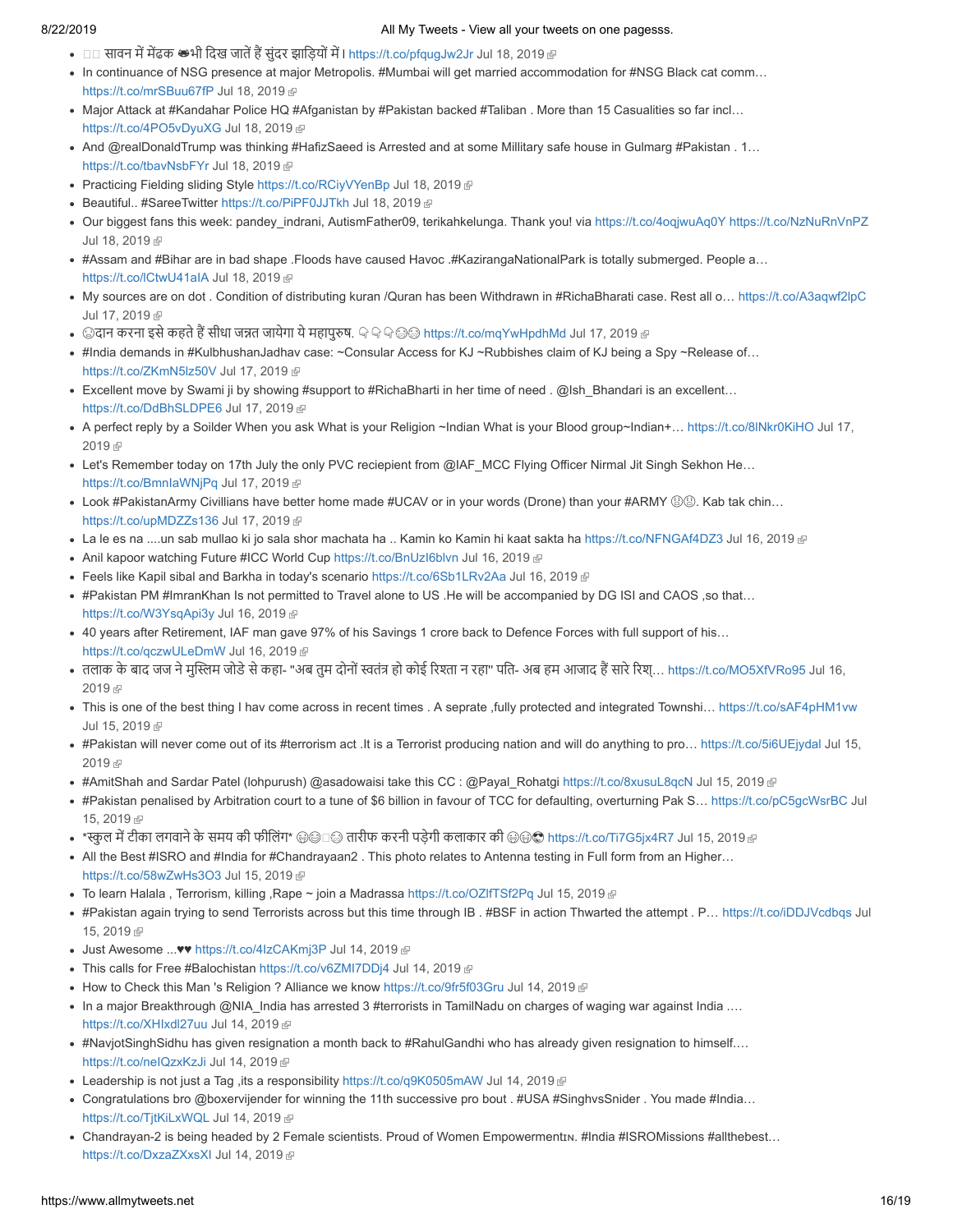- #UK should adopt #Rohingyas and all Allah-u-ubers for peace and tranquillity in their Region and give sermons to… [https://t.co/RHXyNWmg4u](http://t.co/RHXyNWmg4u) [Jul 14, 2019](https://twitter.com/meghdootindia/status/1150334921317048320) &
- Respect for #IndianArmy and security forces can be seen along #AmarnathYatra Route . Pilgrims Saluting #ITBP jawans… [https://t.co/HiZpds9dRD](http://t.co/HiZpds9dRD) [Jul 14, 2019](https://twitter.com/meghdootindia/status/1150332891018088448)
- Wondeful...loved it [https://t.co/FQz4o6TgZf](http://t.co/FQz4o6TgZf) [Jul 14, 2019](https://twitter.com/meghdootindia/status/1150324944414232579)
- #Balochistan #Pakistan [https://t.co/VOrOoEDzFH](http://t.co/VOrOoEDzFH) [Jul 14, 2019](https://twitter.com/meghdootindia/status/1150317206338596864) @
- #NavjotSinghSidhu Resignation Such a Drama ~You shld hav sent this letter to CM not your अनदाता ~Even a Student wri… [https://t.co/Y95ZECFPyy](http://t.co/Y95ZECFPyy) [Jul 14, 2019](https://twitter.com/meghdootindia/status/1150315998815252480) 图
- Google Map Navigation is better [https://t.co/zitZtCBxW5](http://t.co/zitZtCBxW5) [Jul 14, 2019](https://twitter.com/meghdootindia/status/1150310592034377728)
- A grp of robbers invade your Colony ,kills the watchmen of your Colony and House. Rapes ,murders ,loots and enslave… [https://t.co/rgETy7NCTv](http://t.co/rgETy7NCTv) [Jul 14, 2019](https://twitter.com/meghdootindia/status/1150283265342709761) ®
- [~Celebrating India's loss is one thing doing propaganda is different. ~Instigating youths to become Terrorist is on… https://t.co/z27ksD5nR1](https://twitter.com/meghdootindia/status/1149183981792813056) Jul 11, 2019
- Both Fought with Honour Both Fought for their Country Both Fought with courage & grit Both held their Head high Bo… [https://t.co/zGmiIbDvHM](http://t.co/zGmiIbDvHM) [Jul 10, 2019](https://twitter.com/meghdootindia/status/1148999815625203717)
- All the best ...Farmer / Soilder /Son of Soil ...Keep INININHigh [https://t.co/O94u2Q91LM](http://t.co/O94u2Q91LM) [Jul 10, 2019](https://twitter.com/meghdootindia/status/1148968828824502272) ®
- Now what pakistan ...Do #CeasefireVoilation ...we are ready [Jul 10, 2019](https://twitter.com/meghdootindia/status/1148963757776728064) @
- [This is unacceptable... Samaj nahi aa raha kis ka dukh jyada manao India ki har ka ya en Haramkhora ka](https://twitter.com/meghdootindia/status/1148961362770448385) ☺☺☺☺ [https://t.co/IOBF304Ly3](http://t.co/IOBF304Ly3) Jul 10, 2019
- Massive complaints and attack against me from 1 mth ...I have been suspended, Videos blocked, Warnings Why I ha... [https://t.co/If61TowEpt](http://t.co/If61TowEpt) [Jul 10, 2019](https://twitter.com/meghdootindia/status/1148957078452502528) @
- होता है होता है कई बच्चों की बाप से नहीं बनती [https://t.co/W8cdcSjQcu](http://t.co/W8cdcSjQcu) [Jul 10, 2019](https://twitter.com/meghdootindia/status/1148931498575192065) @
- [Over confidence has destroyed biggest of Empires ..Today it's turn of #India Cricket Team . Why ?? What a pity… https://t.co/Xj3l7YrjPU](https://twitter.com/meghdootindia/status/1148926441817423872) Jul 10, 2019 雨
- Baccho ko bhi nahi chodenge ... Where is this non sense going... 1 speaking can be stupid... Few speaking can be co… [https://t.co/JJepAkAfZw](http://t.co/JJepAkAfZw) [Jul 10, 2019](https://twitter.com/meghdootindia/status/1148866394382974976) 图
- #Pakistan lost and couldn't even reach semi finals during #ICCWorldCup2019 and now they are playing Dirty by playin… [https://t.co/zBdwyGnTq5](http://t.co/zBdwyGnTq5) [Jul 10, 2019](https://twitter.com/meghdootindia/status/1148858719624548352)
- #indiavsNewzealand #indiavsNewzealand2019 #ICCWorldCup2019 VVVVVVV [https://t.co/CkG1beRURR](http://t.co/CkG1beRURR) [Jul 10, 2019](https://twitter.com/meghdootindia/status/1148833390478499840) @
- Do pade nahi kaan ke neecha ....Jamhuriat dhyan aa gai [https://t.co/sm1JhdGBhN](http://t.co/sm1JhdGBhN) [Jul 10, 2019](https://twitter.com/meghdootindia/status/1148814484175114240) *™*
- A bigger Conspiracy to target State and Country unearthed... JUM terrorists plan busted by @NIA\_India [https://t.co/BXkV3iDwIB](http://t.co/BXkV3iDwIB) [Jul 09, 2019](https://twitter.com/meghdootindia/status/1148641387232890880)
- Grt news ...I congratulate @capt\_amarinder [https://t.co/GjaN5mtw6L](http://t.co/GjaN5mtw6L) [Jul 09, 2019](https://twitter.com/meghdootindia/status/1148627367469780992)
- When you are desperate to remove #Chinese sponsor from Indian Team [https://t.co/SkuJffSR19](http://t.co/SkuJffSR19) [Jul 09, 2019](https://twitter.com/meghdootindia/status/1148622954046955521)
- Illegal immigrants and Refugees are not same . This is unbelievable. SC accepting plea [https://t.co/ZfJOIS3FuA](http://t.co/ZfJOIS3FuA) [Jul 09, 2019](https://twitter.com/meghdootindia/status/1148620980207542273)  $\circledcirc$
- Air Space above Old Trafford, in Manchester is shut today for #INDvNZ semifinal clash in #CWC19 #ICCWorldCup2019 P… [https://t.co/Z2w9UZZLJr](http://t.co/Z2w9UZZLJr) [Jul 09, 2019](https://twitter.com/meghdootindia/status/1148615054234771456) 图
- $\bullet$  How are things at LOC ?? [Jul 09, 2019](https://twitter.com/meghdootindia/status/1148610671644274688)  $\textcircled{F}$
- $\bullet$  Subah subah pe le ...  $\Box$  [https://t.co/RMAQyRolRa](http://t.co/RMAQyRolRa) [Jul 09, 2019](https://twitter.com/meghdootindia/status/1148606638779240449)
- This is Rtd Justice Katju . ●How can an Animal (Gau Mata) bhi human's Mother ? ●Ram mandir case should be thrown ou… [https://t.co/Mqjk98UpQa](http://t.co/Mqjk98UpQa) [Jul 09, 2019](https://twitter.com/meghdootindia/status/1148506205309960193)
- Who says #Pakistan is out of #ICCCricketWorldCup2019 Listen to this Bhatka hua Naujawan... Pak can still make a co… [https://t.co/YPe7w0sFic](http://t.co/YPe7w0sFic) [Jul 05, 2019](https://twitter.com/meghdootindia/status/1147070872697503744) 图
- [A picture is worth 1000 words #Budget2019 #BudgetForNewIndia #NirmalaSitharaman #UnionBudget2019 https://t.co/lCZ5GfYK7U](https://twitter.com/meghdootindia/status/1147067852941172741) Jul 05, 2019 雨
- A Glimpse of one of the langars on way #AmarnathYatra .. Respect... **@@@**#JaiBhola #BamBamBhola #Kashmir... [https://t.co/3W13okUulO](http://t.co/3W13okUulO) [Jul 05, 2019](https://twitter.com/meghdootindia/status/1147055434559152128) @
- Pak journalism.....which Apple ? Born Stupid [https://t.co/sIDIIGvgOX](http://t.co/sIDIIGvgOX) [Jul 05, 2019](https://twitter.com/meghdootindia/status/1146960647386611712) @
- Salute to the unsung Hero who helped @IAF\_MCC in search of Fallen Heroes #AN32 crash [https://t.co/WSf26Y7uUA](http://t.co/WSf26Y7uUA) [Jul 03, 2019](https://twitter.com/meghdootindia/status/1146428767989977088) @
- Secret to success of #MotilalVora . Elevation in Dynast #Congress is ....... [https://t.co/PNJAvwJFsx](http://t.co/PNJAvwJFsx) [Jul 03, 2019](https://twitter.com/meghdootindia/status/1146407679226572801) ®
- Mr Lone ,you mean to say people of Kashmir get Harmones if we say "Hindustan Zindabad and Pakistan Murdabad " .WTF… [https://t.co/ozv9Sam4d0](http://t.co/ozv9Sam4d0) [Jul 03, 2019](https://twitter.com/meghdootindia/status/1146380121713958913)
- There has been an Gunfire attack at #Lahore #InternationalAirport today morning. Pakistan & security official hav… [https://t.co/XZ6Y5xnELc](http://t.co/XZ6Y5xnELc) [Jul 03, 2019](https://twitter.com/meghdootindia/status/1146306905620414465) @
- What a take off by The Queen B747 Simply wow ... 4. 4. [https://t.co/Q2neC2dUpf](http://t.co/Q2neC2dUpf) [Jul 01, 2019](https://twitter.com/meghdootindia/status/1145768307414278145) @
- Today is the 1st day of of 46 day long #Amarnath Yatra .It gives a true secular feeling to see a Hindu ,Sikh & Chri… [https://t.co/zvFBJTzM5X](http://t.co/zvFBJTzM5X) [Jul 01, 2019](https://twitter.com/meghdootindia/status/1145705567589027846)
- Apne Papa ke etni respect roz kiya karo .... [https://t.co/N167U94p4a](http://t.co/N167U94p4a) [Jul 01, 2019](https://twitter.com/meghdootindia/status/1145702887873372160)  $\mathbb{F}$
- Last night Muzlims vandalised Temple 'Mandir' in Chawari Bazar under PS Hauz khas near Chawri Bazar Metro station .… [https://t.co/MkEQ2pknV6](http://t.co/MkEQ2pknV6) [Jul 01, 2019](https://twitter.com/meghdootindia/status/1145689896528437248) 图
- Never mess with #IndianArmy #Pakistan Removed Balidan From #Dhoni's Glove.... Dhoni Removed Pakistan From #cwc19… [https://t.co/pYRAlqbJLC](http://t.co/pYRAlqbJLC) [Jun 30, 2019](https://twitter.com/meghdootindia/status/1145421290288717824)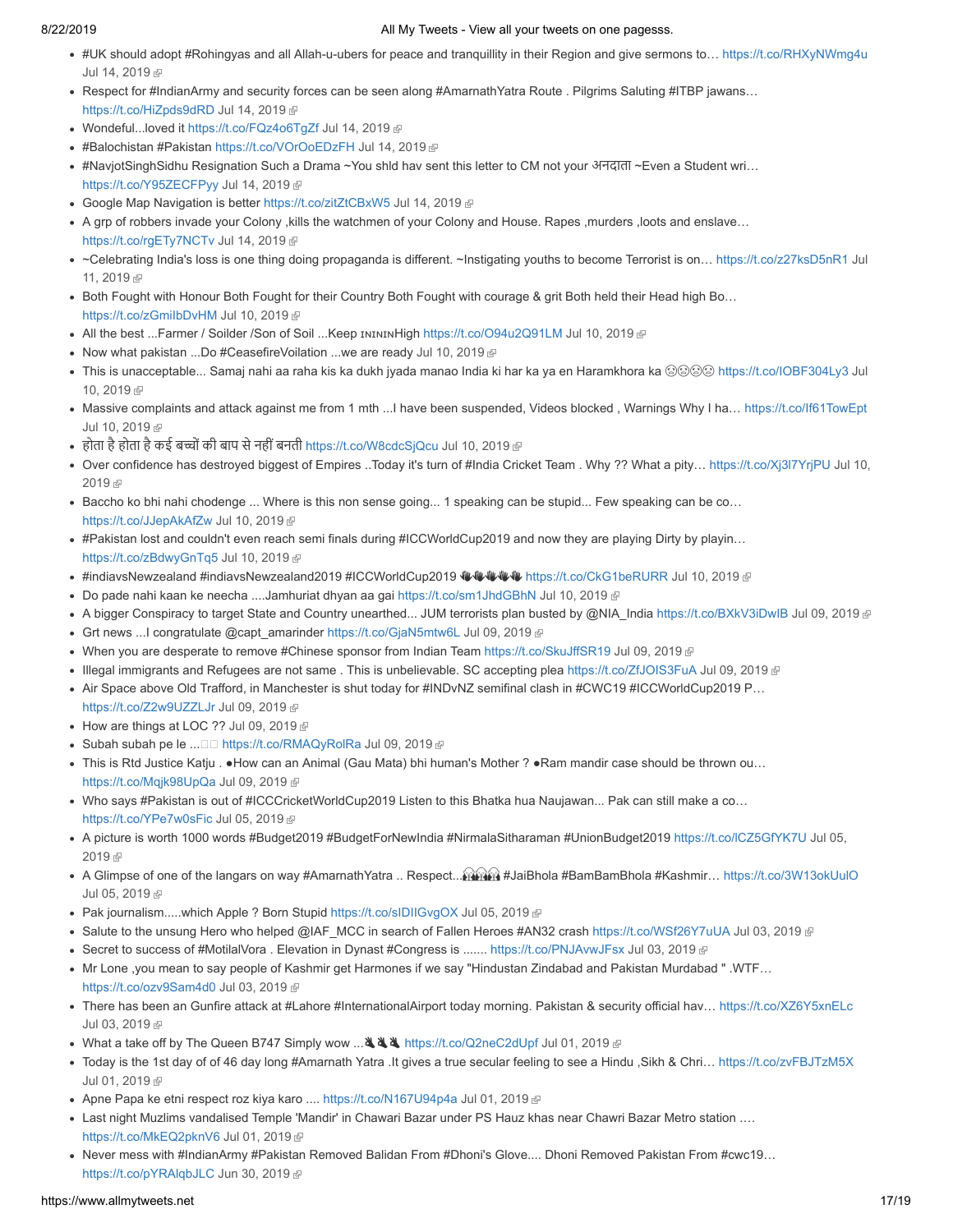- Today there is a choice #India fights and wins match against #England . India fights against Terroristan and loose… [https://t.co/rdCSYELFgn](http://t.co/rdCSYELFgn) [Jun 30, 2019](https://twitter.com/meghdootindia/status/1145250785749422080) @
- #ZairaWasim has Smartly called #AmirKhan , #ShahRukhKhan ,#SalmanKhan and #Muslims acting as #Kafir and Anti -… [https://t.co/UjV9YVj1VM](http://t.co/UjV9YVj1VM) [Jun 30, 2019](https://twitter.com/meghdootindia/status/1145246450403573760)
- Watch the Charisma ,Attitude ,Body Language ,Talk, Aura Of Our #PMModi @narendramodi when he interacts with… [https://t.co/gzwvMUzf1E](http://t.co/gzwvMUzf1E) [Jun 30, 2019](https://twitter.com/meghdootindia/status/1145241211873058817) @
- \*जहां विश्वास है वहां सबत\* \*की ज़रूरत नहीं होती…\* \*आखिर गीता पर भी कहाँ\* \*श्रीकृष्ण के दस्तखत हैं!\* □□ \*Suparbhat\* □□ [Jun 30, 2019](https://twitter.com/meghdootindia/status/1145192868576804865) ☞
- Whatever the result maybe of #AFGvPAK,match but it gives immense pleasure to see #Afghanistan thrashing #Pakistan [https://t.co/icmto62UGY](http://t.co/icmto62UGY) [Jun 30, 2019](https://twitter.com/meghdootindia/status/1145180743246573568)
- [#IndianNavy Welcome #Monsoon Adventure is my Middle name #SaturdayMotivation #SaturdayThoughts https://t.co/yJwaG4kKNF](https://twitter.com/meghdootindia/status/1144794015671312385) Jun 29, 2019
- Smart move by young pilot of @IAF\_MCC by dropping tanks and practise Bombs after getting hit by Bird in Ambala yest... [https://t.co/T4E2ZxwrN4](http://t.co/T4E2ZxwrN4) [Jun 28, 2019](https://twitter.com/meghdootindia/status/1144632090702385154) @
- Lier #Pakistan trying to talk to #India [https://t.co/cRCoo1ti8N](http://t.co/cRCoo1ti8N) [Jun 28, 2019](https://twitter.com/meghdootindia/status/1144619606230745088)
- [#DonaldTrump wants to try #Kesari And #Modi 3 mission is #USA Both switching Flags at #G20OsakaSummit https://t.co/iPsZzwuWBq](https://twitter.com/meghdootindia/status/1144576212838187008) Jun 28, 2019 雨
- Hats off Jhansi ki Rani .. Waisa ya katua kya hota ha https://t.co/naxnlNmDu6 [Jun 28, 2019](https://twitter.com/meghdootindia/status/1144565850252312577)  $\mathbb F$
- Its an honour for us Indians and proud felling ... [https://t.co/p9CeL6pkPs](http://t.co/p9CeL6pkPs) [Jun 28, 2019](https://twitter.com/meghdootindia/status/1144509863424167937)
- Our biggest fans this week: GitaSKapoor, sagenaradamuni, seriousfunnyguy. Thank you! via [https://t.co/4oqjwuAq0Y](http://t.co/4oqjwuAq0Y) [https://t.co/FpXDGLKNPM](http://t.co/FpXDGLKNPM) [Jun 27, 2019](https://twitter.com/meghdootindia/status/1144085622447116288)
- Wow !!! This is Amazing...NASA has developed Rain cloud Generator ..A mixture of Hydrogen and Oxygen Is this messi… [https://t.co/BoLe3EuIUY](http://t.co/BoLe3EuIUY) [Jun 26, 2019](https://twitter.com/meghdootindia/status/1143948671832059905)
- My interest in @Twitter is going down . Either you are against my personality or my Tweets.. My Followers have cm... [https://t.co/3p74NJYSe3](http://t.co/3p74NJYSe3) [Jun 26, 2019](https://twitter.com/meghdootindia/status/1143934761603219456) @
- Indian Cricket team going #Orange #MenInOrange Whatever official reason maybe India is likely to Dawn Orange (Ke… [https://t.co/56vrSdUTLo](http://t.co/56vrSdUTLo) [Jun 26, 2019](https://twitter.com/meghdootindia/status/1143835142818951169) 图
- Sundar Pichai CEO @Google Beats Tirupati Bala Ji To Become The Highest Earning South Indian 4cr a day ...wow!! Im… https://t.co/COVEUzD3lb [Jun 26, 2019](https://twitter.com/meghdootindia/status/1143831392800788480)
- Pidi requesting #RahulGandhi not to Resign.....इस की तो मान जाओ #MyLeaderRahulGandhi [https://t.co/0BmM7bwIOd](http://t.co/0BmM7bwIOd) [Jun 26, 2019](https://twitter.com/meghdootindia/status/1143825793816002560)
- This all is result of Modi wave ..Every Tom Dick and Harry got Elected [https://t.co/oKsoavNIeo](http://t.co/oKsoavNIeo) [Jun 26, 2019](https://twitter.com/meghdootindia/status/1143800620320616448) @
- ©©©Aur enko Kashmir Chaiye [https://t.co/9dFK6X57Xi](http://t.co/9dFK6X57Xi) [Jun 26, 2019](https://twitter.com/meghdootindia/status/1143795930509873152) @
- You can hide anything in #burqa #WorldDrugDay #Islamophobia [https://t.co/IZQXqXPnwH](http://t.co/IZQXqXPnwH) [Jun 26, 2019](https://twitter.com/meghdootindia/status/1143782191333167105) ®
- Named after Subedar Major and Honorary Captain Bana Singh, who was part of team of 5 assigned to capture Quaid pos... https://t.co/IAFIsPrSbe [Jun 26, 2019](https://twitter.com/meghdootindia/status/1143765719445676032)
- $\bullet$  A new missile will be Tested in next few Days . Any guess ?? [Jun 26, 2019](https://twitter.com/meghdootindia/status/1143754169641291777)  $\bullet$
- #goodmorning friends It is proud felling to have PM who gives 100% to work but still remains super Cool while answe… [https://t.co/EM2ibBIVpd](http://t.co/EM2ibBIVpd) [Jun 26, 2019](https://twitter.com/meghdootindia/status/1143721737218973696) 图
- Such is a height of your Delusion that you pakis can go to any extent to fool ur people. ~you still can't overcome... https://t.co/bAB5iqKB9E Jun 25, 2019 图
- This is Symbol of a Party contesting Railway Elections... Control Ladies [https://t.co/4QD2r2a8HM](http://t.co/4QD2r2a8HM) [Jun 25, 2019](https://twitter.com/meghdootindia/status/1143578352852193280) @
- As per some Reports only 350 active Terrorist left in Kashmir valley J&K , mostly active in South kashmir and almos… [https://t.co/677cxSuhIv](http://t.co/677cxSuhIv) [Jun 25, 2019](https://twitter.com/meghdootindia/status/1143573518283526144) @
- To help pilgrims intending to undertake Shri #AmarnathYatra, SASB has introduced a new mobile based application fo… [https://t.co/mvSxOSa27M](http://t.co/mvSxOSa27M) [Jun 25, 2019](https://twitter.com/meghdootindia/status/1143541326383726597) @
- Nusrat Jahan gave a perfect reply to Mullah by saying "Jai Hind" " Vande Matram", "Jai Bangla" and she touched... [https://t.co/6NsetxQlV9](http://t.co/6NsetxQlV9) [Jun 25, 2019](https://twitter.com/meghdootindia/status/1143489416855318528) @
- 25th June,1975 will always be remembered as the darkest day in Indian democracy when #emergency was imposed on free… [https://t.co/ZgPW2Bc528](http://t.co/ZgPW2Bc528) [Jun 25, 2019](https://twitter.com/meghdootindia/status/1143480080770973696)
- It is easy for Babus sitting in Comfort of their AC room to play Politics which Soilders pay with life and Blood. I... https://t.co/dZ9dgSiWEn Jun 25, 2019 图
- What is Pompeo's main Objective visiting India.... [https://t.co/SbJ6JcaWpK](http://t.co/SbJ6JcaWpK) [Jun 25, 2019](https://twitter.com/meghdootindia/status/1143393535950872576)  $\oplus$
- #goodmorning friends World's second and India's first Solar power driven train. #Modi government's such revolution… [https://t.co/8X5T4TYNrU](http://t.co/8X5T4TYNrU) [Jun 25, 2019](https://twitter.com/meghdootindia/status/1143359409503920129) @
- Major #CASO on in Tral #Kashmir J&K 42 RR on scene Additional forces rushed Report of Major Asset Area sealed [Jun 24, 2019](https://twitter.com/meghdootindia/status/1143216521952411649) @
- Superb Formation... & & [https://t.co/q4226c8M98](http://t.co/q4226c8M98) [Jun 24, 2019](https://twitter.com/meghdootindia/status/1143213133760045056) @
- Where is Abdul... . ig [https://t.co/ZOFRcxY90h](http://t.co/ZOFRcxY90h) [Jun 24, 2019](https://twitter.com/meghdootindia/status/1143208600329867264) a
- This is #Iran for you This is #Islam for you Girls were playing and having Fun and suddenly security forces come an... https://t.co/wD9iTqlYp8 [Jun 24, 2019](https://twitter.com/meghdootindia/status/1143188138304495616) @
- We all want #Pakistan to face the music of #FATF Blacklisting but there buddy #China will take over as New Chairman… [https://t.co/I59iSOh5LL](http://t.co/I59iSOh5LL) [Jun 24, 2019](https://twitter.com/meghdootindia/status/1143176652274327552)